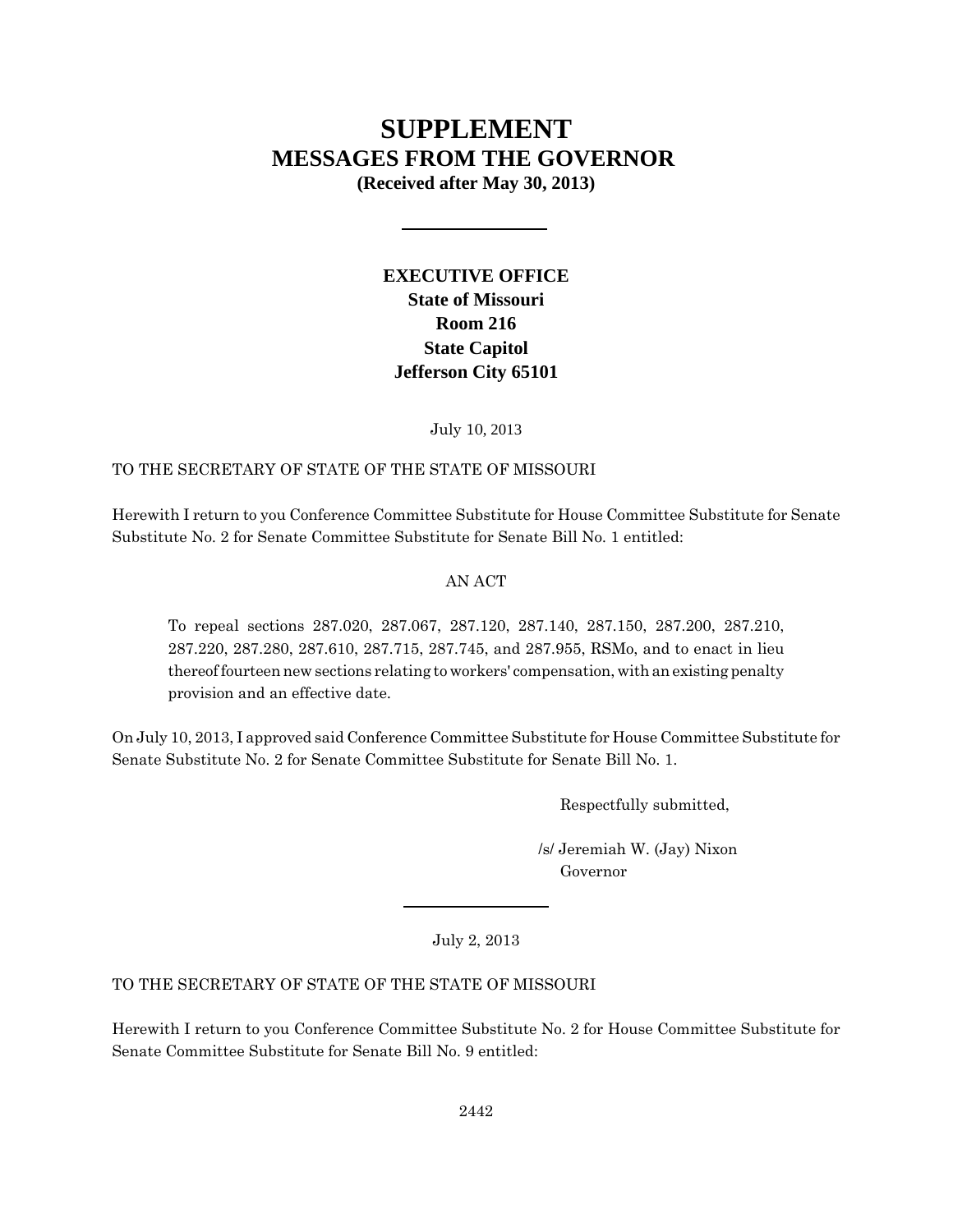#### AN ACT

To repeal sections 178.550, 267.655, 442.571, 442.576, 570.030, 578.009, and 578.012, RSMo, and to enact in lieu thereof nine new sections relating to agriculture, with penalty provisions.

I disapprove of Conference Committee Substitute No. 2 for House Committee Substitute for Senate Committee Substitute for Senate Bill No. 9. My reasons for disapproval are as follows:

Conference Committee Substitute No. 2 for House Committee Substitute for Senate Committee Substitute for Senate Bill No. 9 contains a host of worthwhile provisions that have been approved as part of other legislation, as well as the following two provisions that do not improve upon the public policy of the state.

Conference Committee Substitute No. 2 for House Committee Substitute for Senate Committee Substitute for Senate Bill No. 9 would allow up to 1% of Missouri agricultural land to be foreign owned. Whether, or to what degree, Missouri agricultural land should be foreign owned is an important policy choice for the people of Missouri, a decision that should be made through their elected representatives and only after the specific proposal has been sufficiently vetted and openly considered. However, this provision was inserted into Conference Committee Substitute No. 2 for House Committee Substitute for Senate Committee Substitute for Senate Bill No. 9 without the benefit of a hearing that would have allowed for public testimony. In addition, the measure was rejected by at least one legislative committee on agriculture as well as publicly opposed by leading Missouri agricultural groups.

Conference Committee Substitute No. 2 for House Committee Substitute for Senate Committee Substitute for Senate Bill No. 9 also creates the new offense of animal trespass, which would prohibit a person, having ownership or custody of an animal, from knowingly failing to provide adequate control of that animal for at least twelve hours. Several problems exist with this language. For one, the bill oddly enough does not require a showing that an animal actually trespassed on another's land – only that there was not adequate control. Under this scenario, a farmer can wake up to discover that a piece of fence requires mending, take some initial steps toward a fix and still be charged with animal trespass if enough time passes, even though no animals ever left the owner's property.

And while the impetus behind this provision may have been to deal with trespassing livestock, the proposed offense was broadly written to cover all manner of animal, including dogs, cats, rabbits and chickens. Conceivably, an otherwise law-abiding Missourian who failed to control the family cat on two separate occasions could be subject to incarceration. This example alone demonstrates the type of unintended consequence that can occur as a result of Conference Committee Substitute No. 2 for House Committee Substitute for Senate Committee Substitute for Senate Bill No. 9.

In accordance with the above stated reasons for disapproval, I am returning Conference Committee Substitute No. 2 for House Committee Substitute for Senate Committee Substitute for Senate Bill No. 9 without my approval.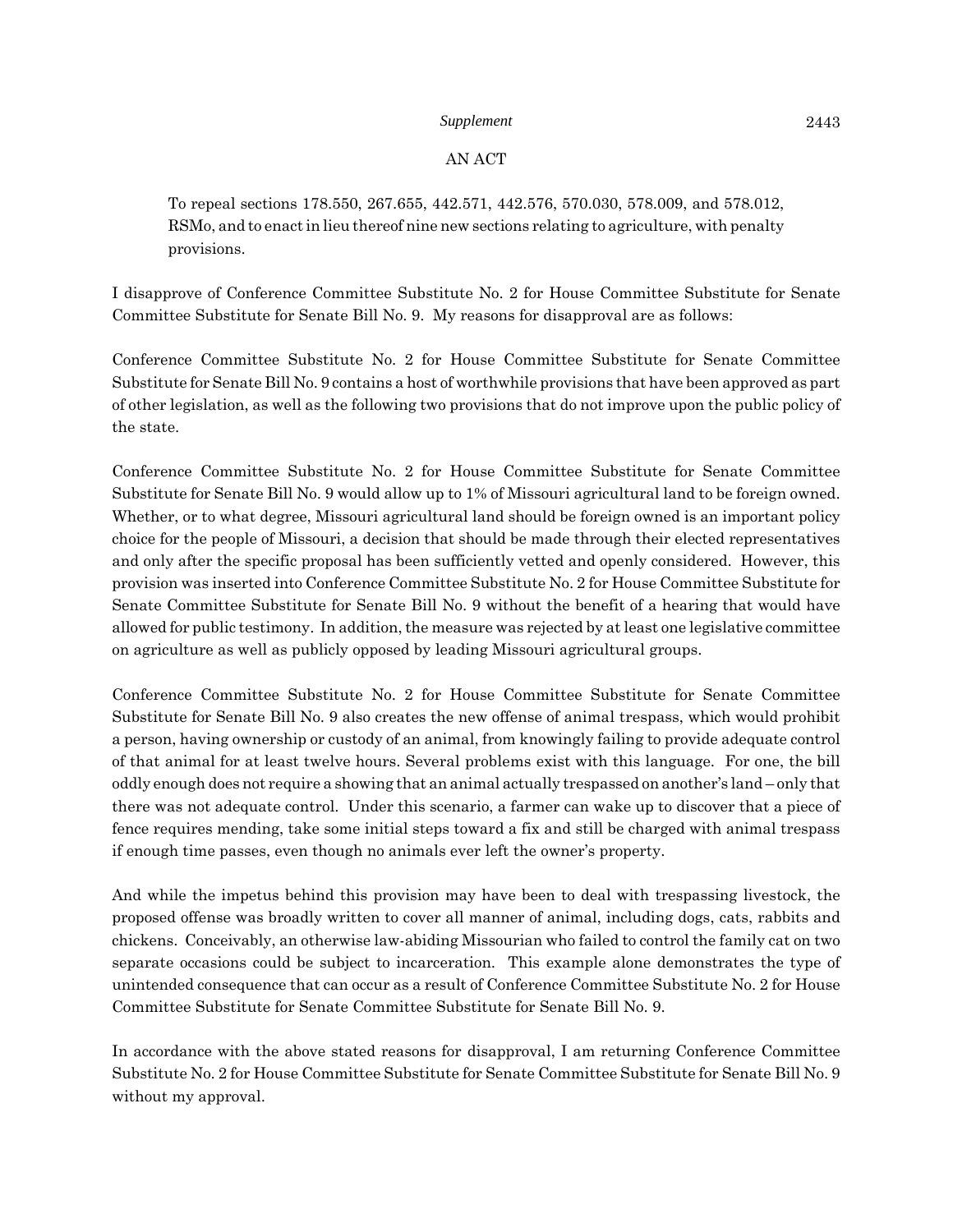Respectfully submitted,

 /s/ Jeremiah W. (Jay) Nixon Governor

July 11, 2013

# TO THE SECRETARY OF STATE OF THE STATE OF MISSOURI

Herewith I return to you Conference Committee Substitute for House Committee Substitute for Senate Committee Substitute for Senate Bill No. 17 entitled:

# AN ACT

To repeal sections 168.021, 169.070, 169.270, 169.291, 169.301, 169.324, 169.350, 169.670, and 178.550, RSMo, and to enact in lieu thereof twelve new sections relating to education.

On July 11, 2013, I approved said Conference Committee Substitute for House Committee Substitute for Senate Committee Substitute for Senate Bill No. 17.

Respectfully submitted,

 /s/ Jeremiah W. (Jay) Nixon Governor

# July 5, 2013

# TO THE SECRETARY OF STATE OF THE STATE OF MISSOURI

Herewith I return to you Conference Committee Substitute for House Committee Substitute for Senate Bill No. 23 entitled:

#### AN ACT

To repeal sections 32.087, 33.080, 64.196, 67.1010, 71.285, 99.845, 137.090, 137.095, 137.720, 137.1018, 144.010, 144.020, 144.021, 144.030, 144.069, 144.071, 144.440, 144.450, 144.455, 144.525, 144.605, 144.610, 144.613, 144.615, 169.270, 169.291, 169.301, 169.324, 169.350, 184.800, 184.805, 184.810, 184.815, 184.820, 184.827, 184.830, 184.835, 184.840, 184.845, 184.850, 184.865, 198.345, 302.302, 302.341, 360.045, 374.150, 476.385, and 577.041, RSMo, and 302.060 as enacted by conference committee substitute for senate substitute for senate committee substitute for house committee substitute for house bill no. 1402, merged with conference committee substitute for house committee substitute no. 2 for senate committee substitute for senate bill no. 480, ninety-sixth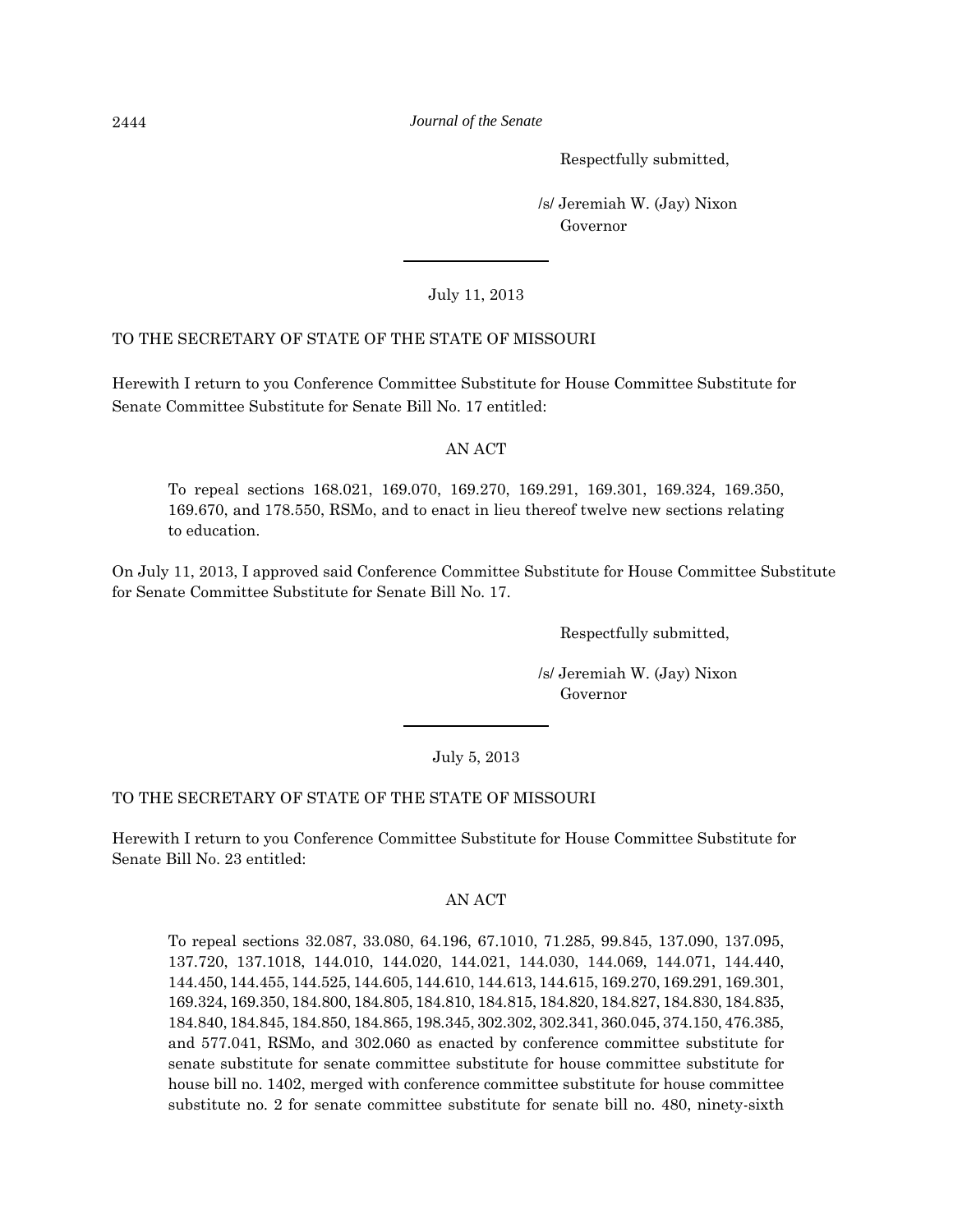general assembly, second regular session, and section 302.060 as enacted by conference committee substitute for senate substitute for senate committee substitute for house committee substitute for house bill no. 1402, ninety-sixth general assembly, second regular session, and section 302.304 as enacted by conference committee substitute for house committee substitute no. 2 for senate committee substitute for senate bill no. 480, ninety-sixth general assembly, second regular session, and section 302.304 as enacted by conference committee substitute for house committee substitute for senate committee substitute for senate bills nos. 930 & 947, ninety-fourth general assembly, second regular session, and section 302.309 as enacted by conference committee substitute for senate substitute for senate committee substitute for house committee substitute for house bill no. 1402, ninety-sixth general assembly, second regular session, and section 302.309 as enacted by conference committee substitute for house committee substitute no. 2 for senate committee substitute for senate bill no. 480, ninety-sixth general assembly, second regular session, and section 302.525 as enacted by conference committee substitute for house committee substitute no. 2 for senate committee substitute for senate bill no. 480, ninety-sixth general assembly, second regular session, and section 302.525 as enacted by conference committee substitute for house committee substitute for senate committee substitute for senate bills nos. 930 & 947, ninety-fourth general assembly, second regular session, and to enact in lieu thereof sixty new sections relating to taxation, with penalty provisions, an emergency clause for certain sections, and an effective date for certain sections.

On July 5, 2013, I approved said Conference Committee Substitute for House Committee Substitute for Senate Bill No. 23.

Respectfully submitted,

 /s/ Jeremiah W. (Jay) Nixon Governor

July 2, 2013

#### TO THE SECRETARY OF STATE OF THE STATE OF MISSOURI

Herewith I return to you Senate Substitute for Senate Bill No. 28 entitled:

AN ACT

To repeal sections 288.030 and 288.050, RSMo, and to enact in lieu thereof two new sections relating to disqualification from unemployment benefits.

I disapprove of Senate Substitute for Senate Bill No. 28. My reasons for disapproval are as follows:

This bill greatly expands the types of "misconduct" that can serve to disqualify terminated employees from receiving unemployment benefits. It is important to note that this is not a bill that changes whether or not employees may be terminated. Missouri employers can terminate employees for any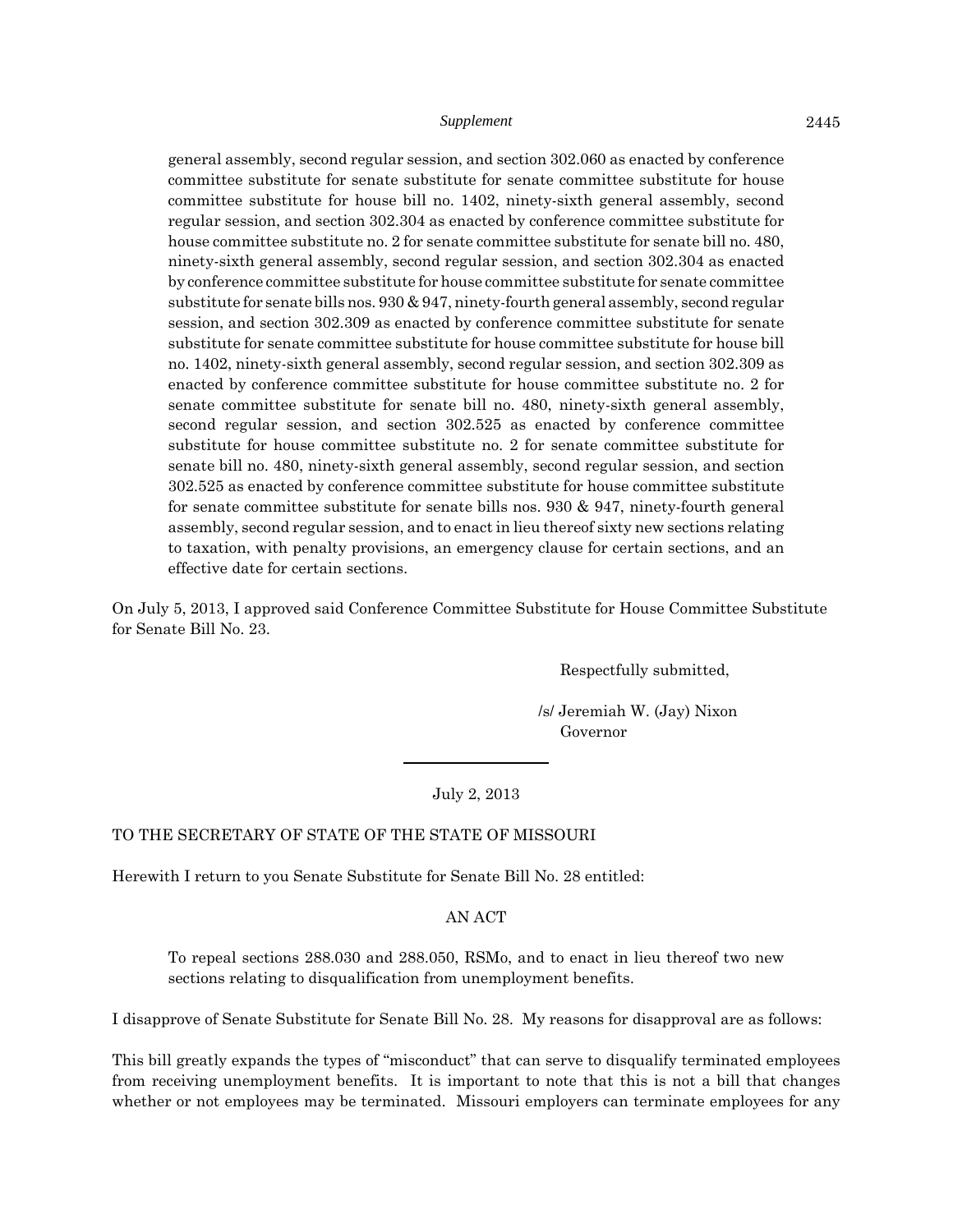reason (as long as it is not a legally impermissible reason such as race or gender). This bill does not in any way affect employers' ability to do so.

Under current law, individuals may be denied unemployment benefits if they engaged in "misconduct" as defined in section 288.030.1(23) RSMo. The bill would expand the definition of misconduct to include activities occurring outside the workplace and outside of work hours. This bill would also broaden the definition of misconduct to include, among other things, "violation of an employer's no-call, no-show policy" and "violation of an employer's rule."

The bill goes too far when it denies unemployment benefits in these circumstances. What employees do on their own time should not be used as a basis for denying unemployment benefits, except in the narrow circumstances already set forth in law. And employers should not be encouraged to adopt unreasonable rules to use as a basis for denying unemployment benefits.

Under the bill, the following situations would result in denial of unemployment benefits:

- An employer has a rule that all employees dress appropriately, both during work hours and during non-work hours. The office manager, while conducting the routine patrol of employees' social media presence that would be encouraged and rewarded by this bill, finds a picture of a female employee participating in a charity dance contest. He deems the costume she is wearing inappropriate and fires her. Under the bill, she would also be denied unemployment benefits.
- An employer requires employees to play on, or show up and cheer for, the company softball team every Wednesday evening after work. An employee who is a single mother of three needs to be home to take care of her children, so she does not to participate and is fired. Under the bill, she would also be denied unemployment benefits.
- An employer has a rule that salespeople should conduct themselves professionally at all times. A salesperson is overheard at his child's soccer game saying negative things about his boss. He does not identify his boss by name, but the person overhearing the comment knows where he works and who he reports to. When word gets back to the boss, he fires the employee for "unprofessional behavior." Under the bill, he would also be denied unemployment benefits.
- · A mother has to rush her daughter to the emergency room but in the rush forgets to call her employer. She therefore violates the employer's "no-call, no-show" policy and is fired. Under the bill, she would also be denied unemployment benefits.

In all of these instances, Missouri law already allows the employer to terminate the employee. However, this legislation goes a step further, also disqualifying the employees from receiving unemployment benefits while they look for other jobs.

The bill also creates nonconformity with federal law that could cost Missouri employers hundreds of millions of dollars. The unemployment benefits program is a federal program administered by states, subject to federal laws. By denying unemployment benefits for conduct occurring outside the workplace, Senate Substitute for Senate Bill No. 28 would place Missouri's unemployment laws at odds with federal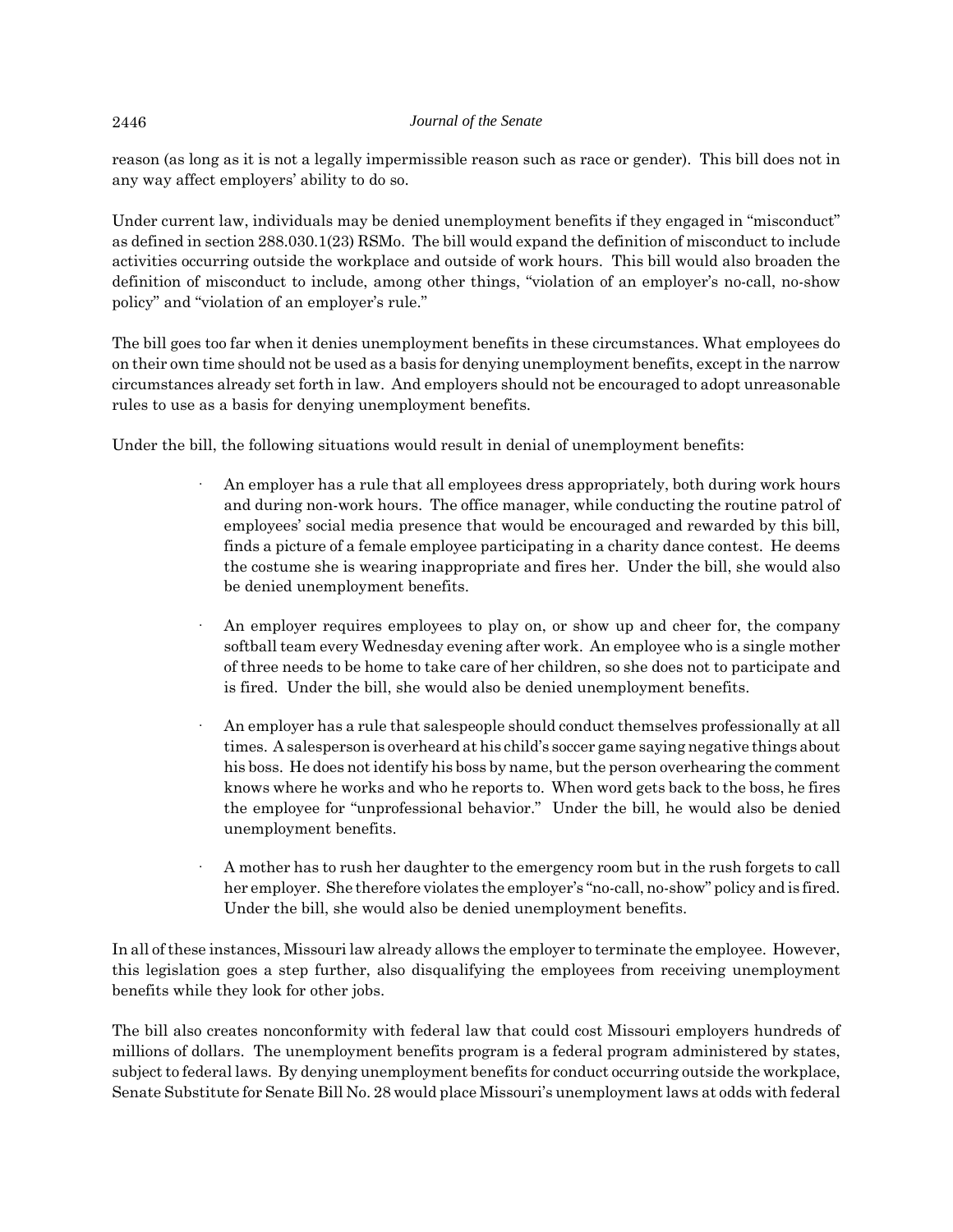law,1 potentially jeopardizing the Federal Unemployment Tax Act (FUTA) credits Missouri employers receive, costing them an estimated \$859 million per year.

Unemployment benefits provide modest, temporary, but important assistance to individuals who become unemployed through no fault of their own. Not every Missourian is entitled to receive these benefits upon separation from work; in 2012, only 38 percent of Missourians who applied for unemployment actually received benefits. While not affecting an employer's ability to fire an employee, this bill would improperly deny Missourians unemployment benefits.

In accordance with the above stated reasons for disapproval, I am returning Senate Substitute for Senate Bill No. 28 without my approval.

Respectfully submitted,

 /s/ Jeremiah W. (Jay) Nixon Governor

<sup>1</sup>Under the Federal Unemployment Tax Act, "[c]ompensation shall not be denied to any individual ... for any cause other than discharge for misconduct connected with his work." 26 U.S.C. 3304(a)(10).

June 25, 2013

# TO THE SECRETARY OF STATE OF THE STATE OF MISSOURI

Herewith I return to you Senate Substitute for Senate Committee Substitute for Senate Bill No. 29 entitled:

# AN ACT

To amend chapter 105, RSMo, by adding thereto one new section relating to labor organizations.

I disapprove of Senate Substitute for Senate Committee Substitute for Senate Bill No. 29. My reasons for disapproval are as follows:

Senate Substitute for Senate Committee Substitute for Senate Bill No. 29 would prohibit public employers from deducting union dues or fees unless an employee provides – on an annual basis – a written authorization for the deduction of a specific amount on a form prescribed by the bill. The legislation also would require public employees to complete a separate written authorization – again on an annual basis – if they want to allow the dues they pay to be used for political purposes. The bill targets a single group of employees and imposes on them an unnecessary and cumbersome process.

There are a number of items that employees may elect to have withheld from their paychecks, including money for college savings accounts, deferred compensation, and 401(k) plans. And, under current law, state employees may elect to have their union dues withheld. Section 33.103 RSMo. In each of these instances, the withholdings are based on one-time authorizations that the employee clearly has the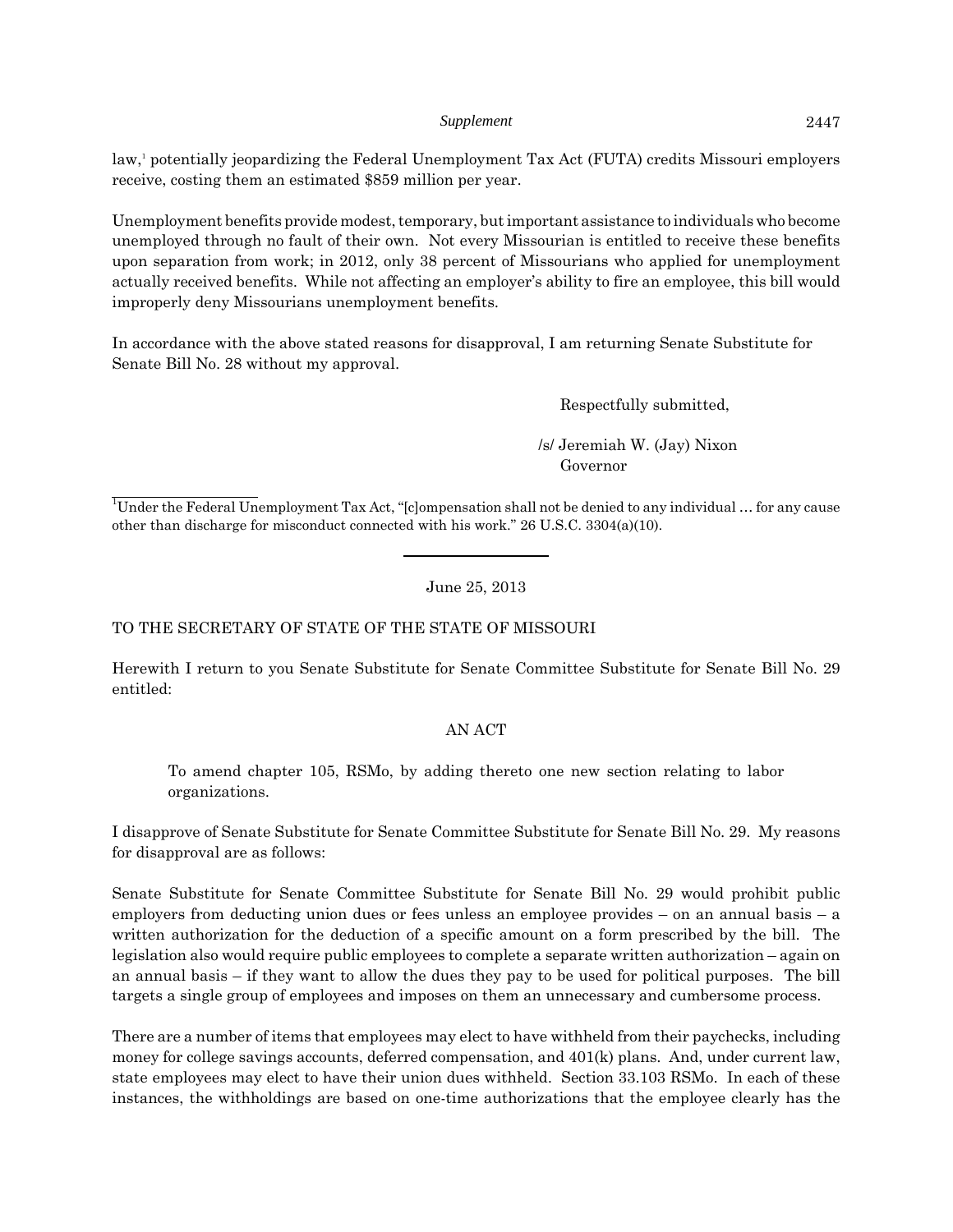authority to revoke at any time. Employees are not required to take additional steps to cause such withholdings to continue in subsequent years. But under this bill, public employees who are members of unions would be required to complete two separate written authorizations each year. Singling out union dues for these extra processes serves no beneficial purpose. Rather, the bill places unnecessary burdens on public employees for the purpose of weakening labor organizations. I therefore disapprove of Senate Substitute for Senate Committee Substitute for Senate Bill No. 29.

Senate Substitute for Senate Committee Substitute for Senate Bill No. 29 also exempts first responders from its requirements regarding authorizations for deduction and use of union dues. It has been held that such an exemption provides disparate treatment to similarly situated people without a compelling government interest, in violation of the Equal Protection Clause of the United States Constitution. (*See Bailey v. Callaghan*, 873 F.Supp.2d 879, 885-886 (E.D. Mich. 2012)).

In accordance with the above stated reasons for disapproval, I am returning Senate Substitute for Senate Committee Substitute for Senate Bill No. 29 without my approval.

Respectfully submitted,

 /s/ Jeremiah W. (Jay) Nixon Governor

June 12, 2013

# TO THE SECRETARY OF STATE OF THE STATE OF MISSOURI

Herewith I return to you Conference Committee Substitute for Senate Committee Substitute for Senate Bill No. 33 entitled:

# AN ACT

To repeal sections 209.150, 209.152, and 209.200, RSMo, and to enact in lieu thereof four new sections relating to individuals with mental disabilities.

On June 12, I approved said Conference Committee Substitute for Senate Committee Substitute for Senate Bill No. 33.

Respectfully submitted,

 /s/ Jeremiah W. (Jay) Nixon Governor

July 2, 2013

TO THE SECRETARY OF STATE OF THE STATE OF MISSOURI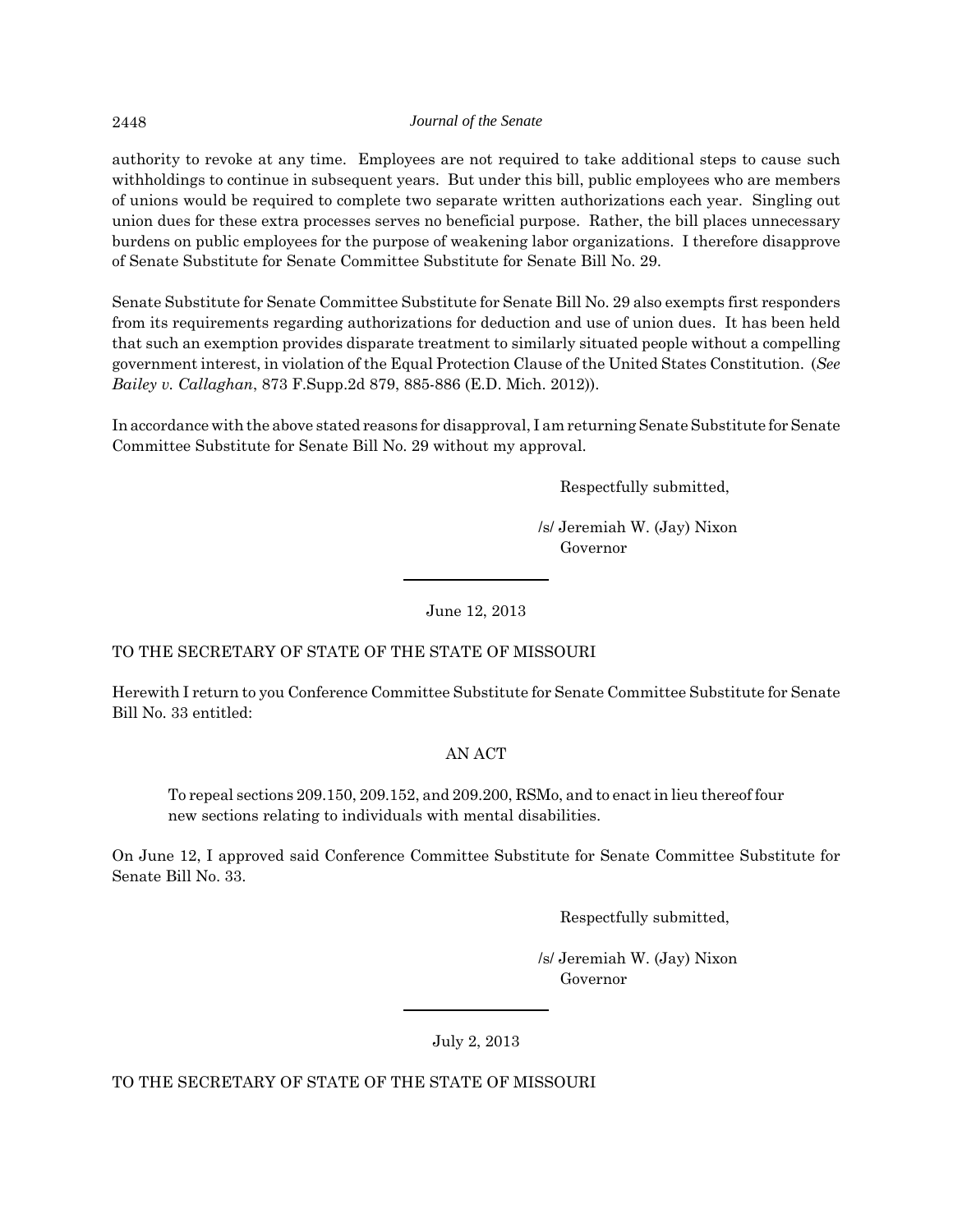Herewith I return to you Conference Committee Substitute for House Committee Substitute for Senate Substitute for Senate Bill No. 34 entitled:

# AN ACT

To repeal sections 287.957 and 287.975 RSMo, and to enact in lieu thereof three new sections relating to workers' compensation.

I disapprove of Conference Committee Substitute for House Committee Substitute for Senate Substitute for Senate Bill No. 34. My reasons for disapproval are as follows:

Conference Committee Substitute for House Committee Substitute for Senate Substitute for Senate Bill No. 34 requires the Division of Workers' Compensation to compile a database of all Missourians who have filed workers' compensation claims. The bill also requires that employers be given access to this database through the Division's website. Such a database would unnecessarily invade Missourians' privacy, with no valid purpose.

To protect employees' privacy, employers' access to and use of workers' compensation information under current law are limited. Employers are authorized to receive claim information, provided they comply with federal law. So that privacy is preserved in the release of any information, employers and prospective employees must execute a release that requires the employer to certify that: (1) the inquiry is being made after a conditional offer has been extended, and (2) the information will not be used to discriminate against the individual in violation of the Americans with Disabilities Act (ADA). The prospective employee must also sign the release for the information, and the signature must be notarized.

This legislation would jettison these important privacy protections. In their place, the bill requires the creation of a database that can be easily searched. Mandating a government database of every Missourian who has been injured on the job and filed a workers' compensation claim – while weakening the legal and privacy protections currently in place for such information – is not in the best interests of Missourians. Conference Committee Substitute for House Committee Substitute for Senate Substitute for Senate Bill No. 34 is an affront to the privacy of our citizens and does not receive my approval.

This legislation also could cause Missouri employers – without any knowledge or intent – to violate federal law through their access of this new government database. The ADA prohibits discrimination in employment decisions – including hiring, advancement, and discharge – on the basis of a disability. 42 U.S.C. § 12112. Federal regulations applicable to the ADA do allow an employer to inquire into an individual's workers' compensation history, but only when a conditional job offer has already been extended. 29 CFR Part 1630. Conference Committee Substitute for House Committee Substitute for Senate Substitute for Senate Bill No. 34 contains no commensurate protection. This legislation's conflict with federal law misleads Missouri employers into believing that a "pre-hire" database search would be authorized where no conditional offer has been made.

In accordance with the above stated reasons for disapproval, I am returning Conference Committee Substitute for House Committee Substitute for Senate Substitute for Senate Bill No. 34 without my approval.

Respectfully submitted,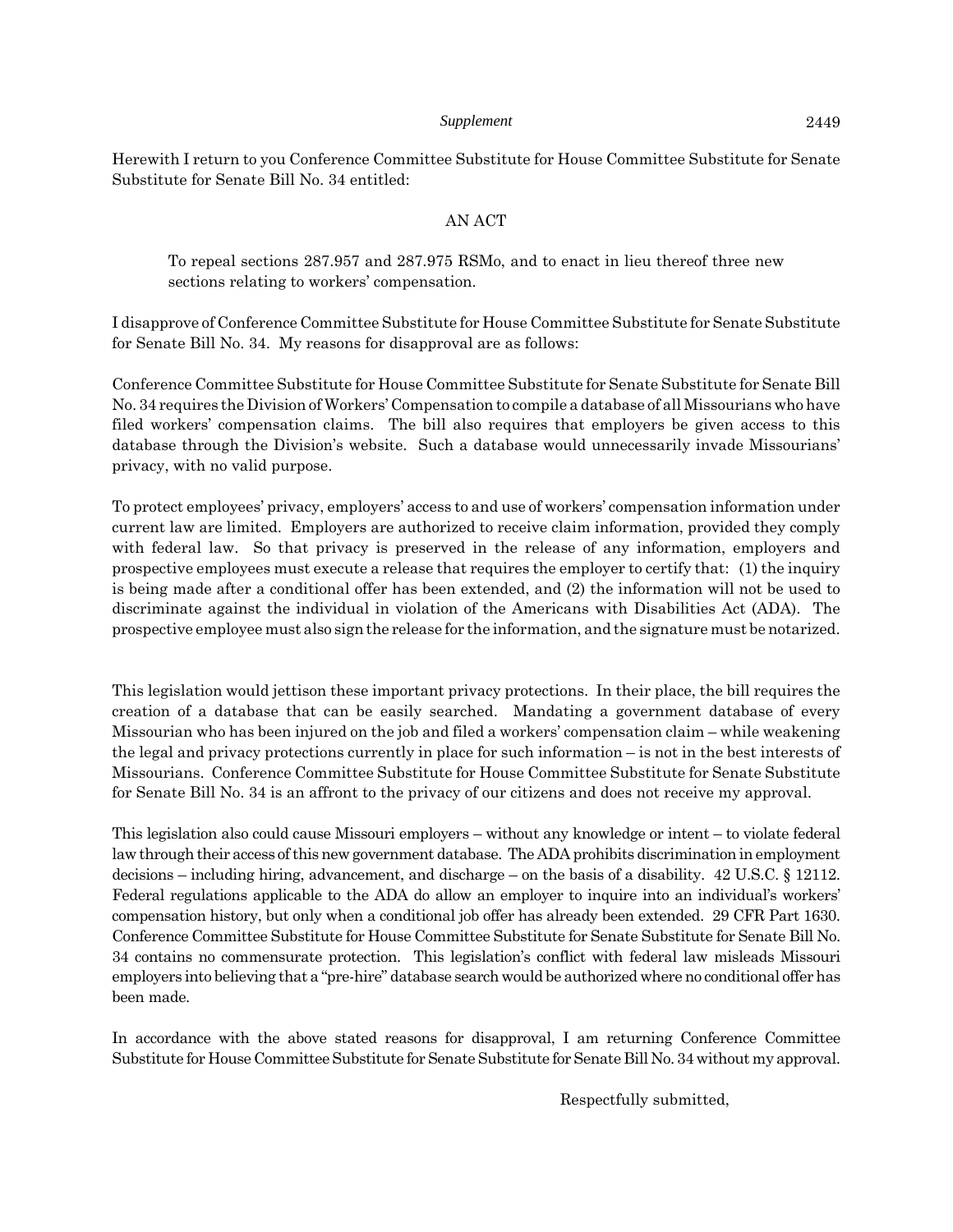#### 2450 *Journal of the Senate*

 /s/ Jeremiah W. (Jay) Nixon Governor

June 28, 2013

# TO THE SECRETARY OF STATE OF THE STATE OF MISSOURI

Herewith I return to you Senate Bill No. 35 entitled:

# AN ACT

To amend chapter 143, RSMo, by adding thereto one new section relating to the designation of tax refunds to certain funds.

On June 28, 2013, I approved said Senate Bill No. 35.

Respectfully submitted,

 /s/ Jeremiah W. (Jay) Nixon Governor

June 12, 2013

TO THE SECRETARY OF STATE OF THE STATE OF MISSOURI

Herewith I return to you Conference Committee Substitute for Senate Committee Substitute for Senate Bill No. 36 entitled:

# AN ACT

To repeal sections 211.071 and 211.073, RSMo, and to enact in lieu thereof three new sections relating to juvenile criminal offenders.

On June 12, I approved said Conference Committee Substitute for Senate Committee Substitute for Senate Bill No. 36.

Respectfully submitted,

 /s/ Jeremiah W. (Jay) Nixon Governor

July 12, 2013

TO THE SECRETARY OF STATE OF THE STATE OF MISSOURI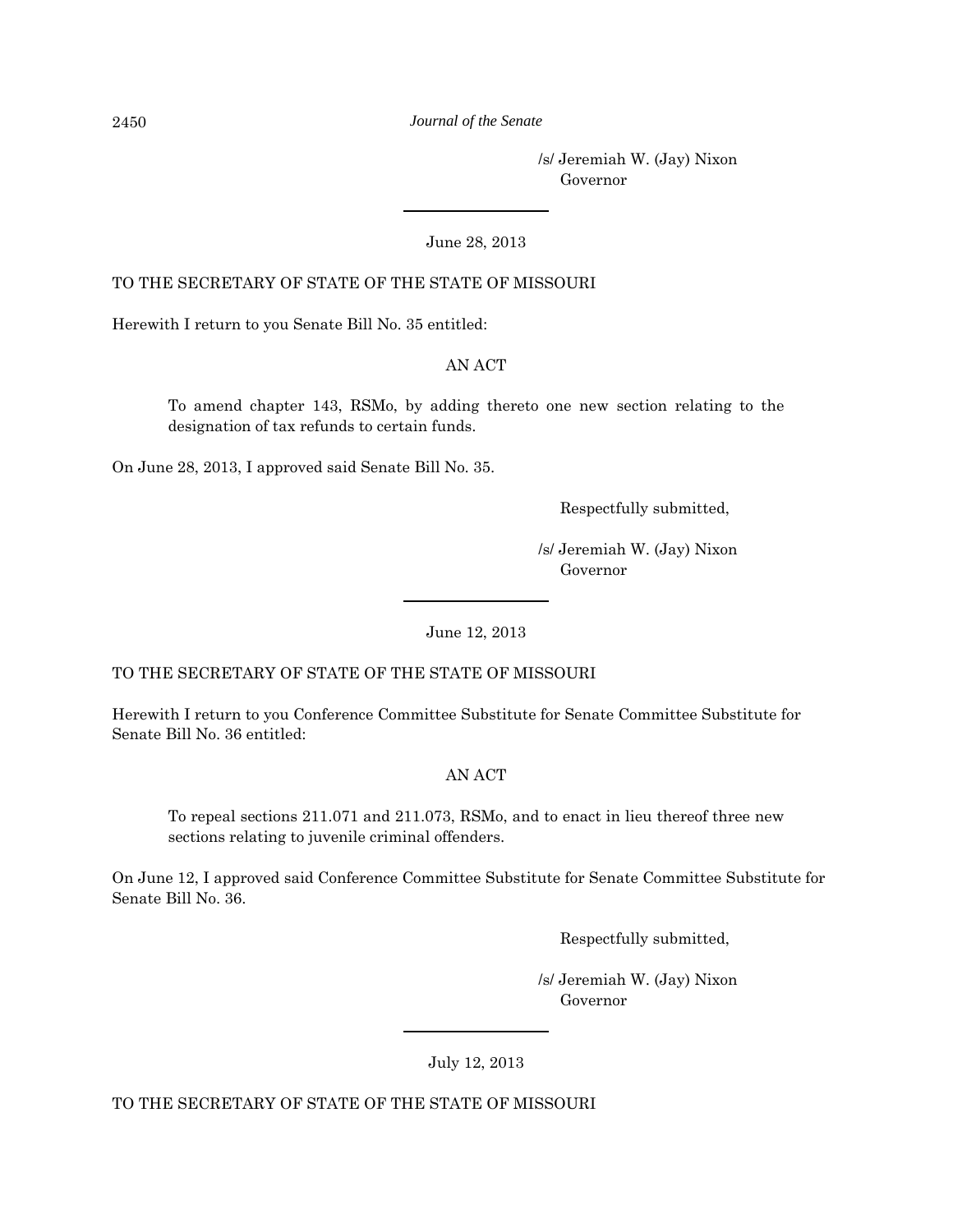Herewith I return to you Conference Committee Substitute for House Committee Substitute for Senate Committee Substitute for Senate Bill No. 42 entitled:

#### AN ACT

To repeal sections sections 57.010, 57.104, 221.070, 313.321, 488.5028, 488.5320, and 590.205 as truly agreed to and finally passed by the first regular session of the ninetyseventh general assembly in senate committee substitute for house committee substitute for house bill no. 436, RSMo, and to enact in lieu thereof nine new sections relating to law enforcement agencies.

On July 12, 2013, I approved said Conference Committee Substitute for House Committee Substitute for Senate Committee Substitute for Senate Bill No. 42.

Respectfully submitted,

 /s/ Jeremiah W. (Jay) Nixon Governor

July 11, 2013

#### TO THE SECRETARY OF STATE OF THE STATE OF MISSOURI

Herewith I return to you Conference Committee Substitute for House Committee Substitute for Senate Bill No. 43 entitled:

#### AN ACT

To repeal sections 302.302, 302.700, 302.720, 302.735, 302.740, 302.755, 304.180, 304.820, 476.385, 577.041, RSMo, section 302.060 as enacted by conference committee substitute for senate substitute for senate committee substitute for house committee substitute for house bill no. 1402, ninety-sixth general assembly, second regular session, merged with conference committee substitute for house committee substitute no. 2 for senate committee substitute for senate bill no. 480, ninety-sixth general assembly, second regular session, section 302.060 as enacted by conference committee substitute for senate substitute for senate committee substitute for house committee substitute for house bill no. 1402, ninety-sixth general assembly, second regular session, section 302.304 as enacted by conference committee substitute for house committee substitute no. 2 for senate committee substitute for senate bill no. 480, ninety-sixth general assembly, second regular session, section 302.304 as enacted by conference committee substitute for house committee substitute for senate committee substitute for senate bills nos. 930 & 947, ninety-fourth general assembly, second regular session, section 302.309 as enacted by conference committee substitute for senate substitute for senate committee substitute for house committee substitute for house bill no. 1402, ninety-sixth general assembly, second regular session, section 302.309 as enacted by conference committee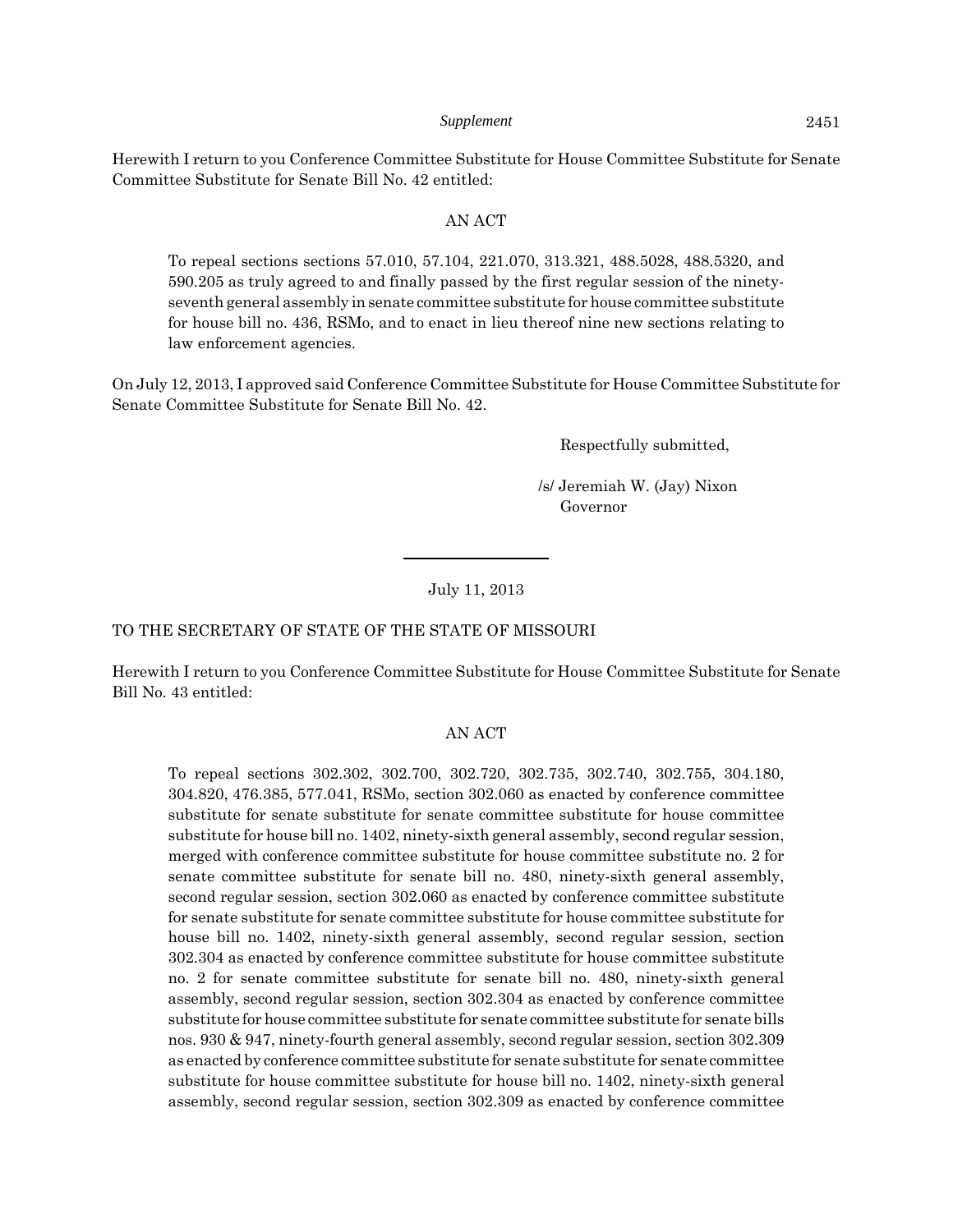substitute for house committee substitute no. 2 for senate committee substitute for senate bill no. 480, ninety-sixth general assembly, second regular session, section 302.525 as enacted by conference committee substitute for house committee substitute no. 2 for senate committee substitute for senate bill no. 480, ninety-sixth general assembly, second regular session, and section 302.525 as enacted by conference committee substitute for house committee substitute for senate committee substitute for senate bills nos. 930 & 947, ninety-fourth general assembly, second regular session, and to enact in lieu thereof nineteen new sections relating to transportation, with penalty provisions, an emergency clause for certain sections and an effective date for certain sections.

I disapprove of Conference Committee Substitute for House Committee Substitute for Senate Bill No. 43. My reasons for disapproval are as follows:

Conference Committee Substitute for House Committee Substitute for Senate Bill No. 43 would designate a portion of Interstate 70 in Montgomery County as the "Graham's Picnic Rock Highway," despite the fact that the referenced rock has also been known as "Slave Rock." Accordingly, this bill does not receive my approval.

The apparent purpose of the designation proposed in Conference Committee Substitute for House Committee Substitute for Senate Bill No. 43 is to officially recognize as a landmark the large sandstone rock visible in the median of Interstate 70 when driving eastbound near Mineola, Missouri. The rock has been called "Graham's Picnic Rock" in reference to Dr. Robert Graham, the former owner of the farm where the rock was located. According to local history, a popular outing in the 1880s was to drive with horse and buggy over the old Boone's Lick Road to the Mineola Spring and Graham Cave for a picnic on Graham's Picnic Rock.

However, in sharp contrast to the idyllic images of picnicking travelers conjured by the name "Graham's Picnic Rock" are the shameful scenes of human bondage represented by the rock's other name—"Slave Rock." The rock's name as "Slave Rock" comes from the widely held belief that slave auctions occurred at the site, perhaps related to Graham's slave ownership prior to abolition.

By designating this stretch of highway as "Graham's Picnic Rock Highway," Conference Committee Substitute for House Committee Substitute for Senate Bill No. 43 has the effect, whether intentional or not, of elevating one history of the site above all others, thereby defining this landmark and its historical significance for generations to come. A step of such magnitude requires a robust public debate so that all interested parties' voices can be heard. However, because the provision was never in an introduced bill, was added as a floor amendment, and never had a public hearing, interested members of the public, including those who have extensively researched the rock's history, were given no opportunity to provide input and information to assist the legislature in its deliberations. Without a full public debate on this important issue, this bill cannot receive my approval.

In accordance with the above stated reasons for disapproval, I am returning Conference Committee Substitute for House Committee Substitute for Senate Bill No. 43 without my approval.

Respectfully submitted,

/s/ Jeremiah W. (Jay) Nixon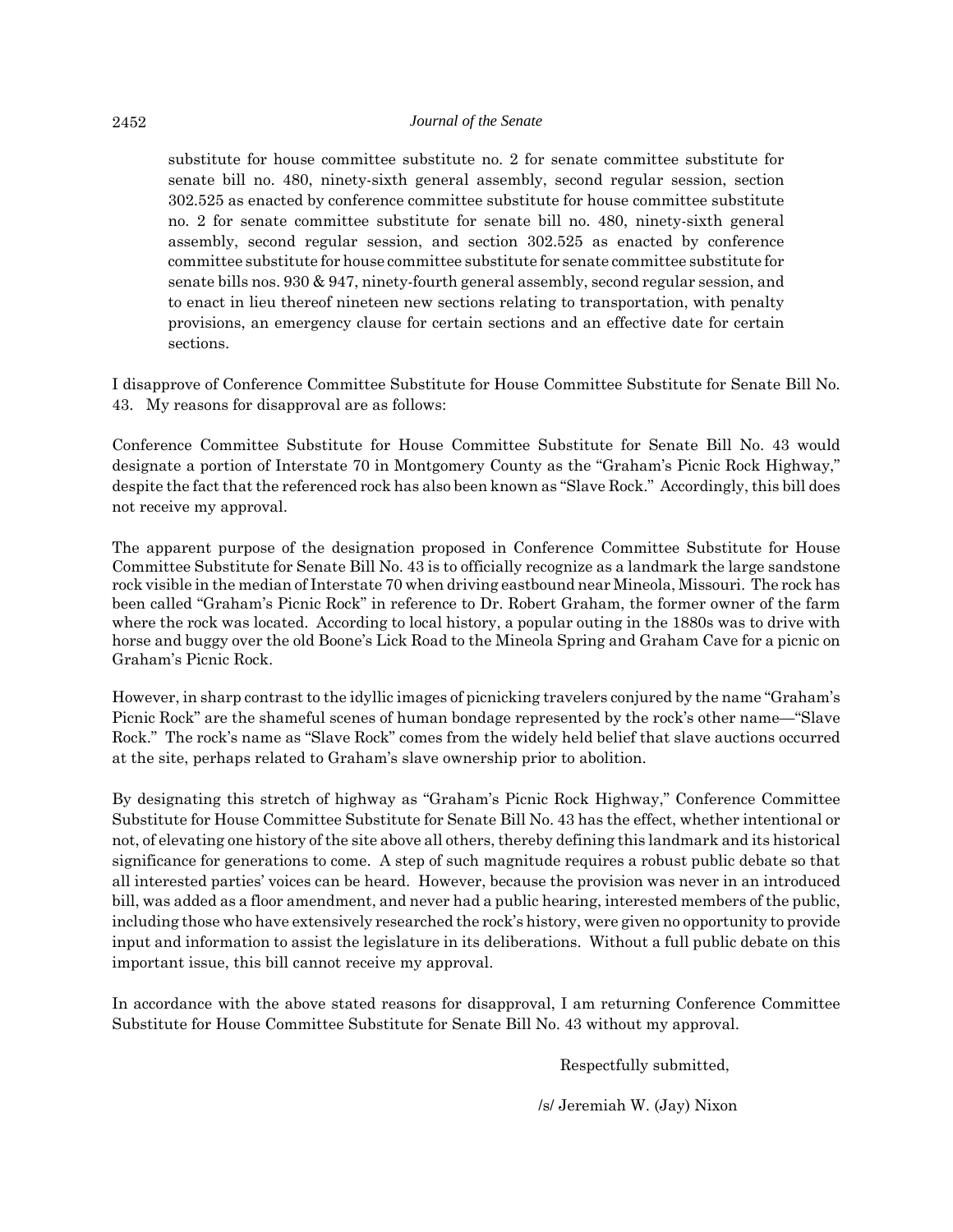Governor

#### June 25, 2013

#### TO THE SECRETARY OF STATE OF THE STATE OF MISSOURI

Herewith I return to you Senate Committee Substitute for Senate Bill No. 47 entitled:

#### AN ACT

To repeal section 453.072, RSMo, and to enact in lieu thereof one new section relating to subsidized legal guardianship of a child.

On June 25, 2013, I approved said Senate Committee Substitute for Senate Bill No. 47.

Respectfully submitted,

 /s/ Jeremiah W. (Jay) Nixon Governor

#### June 26, 2013

#### TO THE SECRETARY OF STATE OF THE STATE OF MISSOURI

Herewith I return to you Conference Committee Substitute for House Committee Substitute for Senate Bill No. 51 entitled:

#### AN ACT

To repeal sections 34.040, 64.196, 135.710, 136.055, 137.010, section 301.140 as enacted by conference committee substitute for senate substitute for senate committee substitute for house committee substitute for house bill no. 1402 merged with conference committee substitute for house committee substitute for senate substitute for senate committee substitute for senate bill no. 470 merged with conference committee substitute for house committee substitute for senate bill no. 568 merged with conference committee substitute for senate bill no. 611, ninety-sixth general assembly, second regular session, section 301.140 as enacted by conference committee substitute for senate substitute for senate committee substitute for house committee substitute for house bill no. 1402, ninety-sixth general assembly, second regular session, 301.301, 301.449, 302.132, 302.700, as enacted by conference committee substitute for senate substitute for senate committee substitute for house committee substitute for house bill no. 1402, merged with conference committee substitute for house committee substitute for senate substitute for senate committee substitute for senate bill no. 470, merged with conference committee substitute for house committee substitute no. 2 for senate committee substitute for senate bill no. 480, merged with conference committee substitute for house committee substitute for senate bill no. 568, ninety-sixth general assembly, second regular session, 302.720, 302.735, 302.740, 302.755, 304.154, 304.180, 304.820, and 307.400, RSMo, and to enact in lieu thereof twenty new sections relating to regulation of motor vehicles, with existing penalty provisions.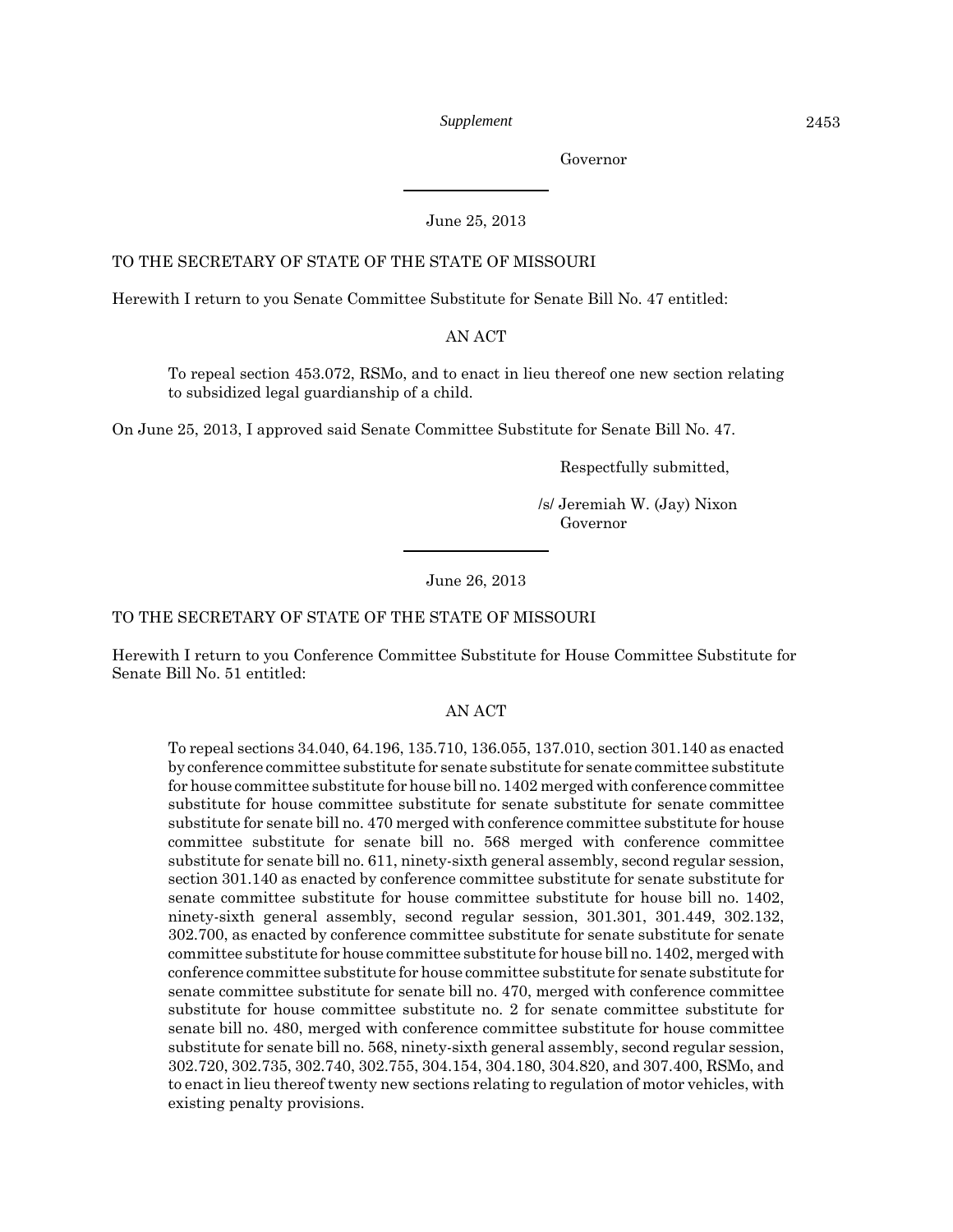I disapprove of Conference Committee Substitute for House Committee Substitute for Senate Bill No. 51. My reasons for disapproval are as follows:

Conference Committee Substitute for House Committee Substitute for Senate Bill No. 51 would authorize new fees and raise the existing fees charged by license offices. Missourians should not have to pay more than \$22 million in additional fees to renew their driver's license or get their vehicle registered without any improvement in the services they receive.

Since 2009, Missouri's license offices have been subject to an open, competitive bidding process designed to provide the most efficient and effective service for taxpayers. The current license office contracts were bid under the current fee structure. If the private contractor with the winning bid has since failed to manage the contract to turn a profit, then the solution lies in the hands of the bidder and not in the pockets of Missourians.

Conference Committee Substitute for House Committee Substitute for Senate Bill No. 51 would cost Missourians an estimated \$22 million in additional fees on top of the more than \$31 million in fees they paid last fiscal year. Conference Committee Substitute for House Committee Substitute for Senate Bill No. 51 would double the fees charged for each driver's license, nondriver's license, learner's permit, chauffer's license, and operator's license issued or renewed. The bill would increase the fee to register or renew registration on a vehicle or trailer by 43%. Fees for each application or transfer of title would also double. Likewise, fees would double for each notice of lien processed for a bank, although this increase would undoubtedly be passed along to the bank's customers.

In addition to raising the fees license offices already charge, Conference Committee Substitute for House Committee Substitute for Senate Bill No. 51 would also create new fees where fees cannot currently be imposed. For example, under Conference Committee Substitute for House Committee Substitute for Senate Bill No. 51, a simple address change would now cost Missourians \$5.00, while a new \$2.00 fee would apply to any "electronic transmission," such as the license office checking insurance information or verifying personal property taxes. Indeed, Conference Committee Substitute for House Committee Substitute for Senate Bill No. 51 would subject residents of the City of St. Louis, and the counties of St. Louis, Franklin, St. Charles, and Jefferson to an additional \$2.00 fee—paid by no one else in the state—for the license office to electronically verify whether the vehicle passed or failed an emissions inspection.

Conference Committee Substitute for House Committee Substitute for Senate Bill No. 51 would also require the Department of Revenue to "reimburse" the private contractors who operate the license offices for all "reasonable costs" associated with the offices. In other words, taxpayers would be saddled with providing private contractors additional subsidies for everything from wages, to rent, to printer toner. It is hard to fathom why these additional taxpayer subsidies would be necessary on top of the increased fees the private contractors would receive if this bill were to become law.

Finally, Conference Committee Substitute for House Committee Substitute for Senate Bill No. 51 would prohibit the Department of Revenue from awarding additional points for bidders who elect to return to taxpayers a percentage of the fees they collect. Since 2009, the private contractors operating the license offices have returned more than \$3 million in fee revenue, which not only provides additional funding for education and other vital public services it also belies any argument by the private contractors that the current fee structure is inadequate to support license office operations throughout the state.

In accordance with the above stated reasons for disapproval, I am returning Conference Committee Substitute for House Committee Substitute for Senate Bill No. 51 without my approval.

Respectfully submitted,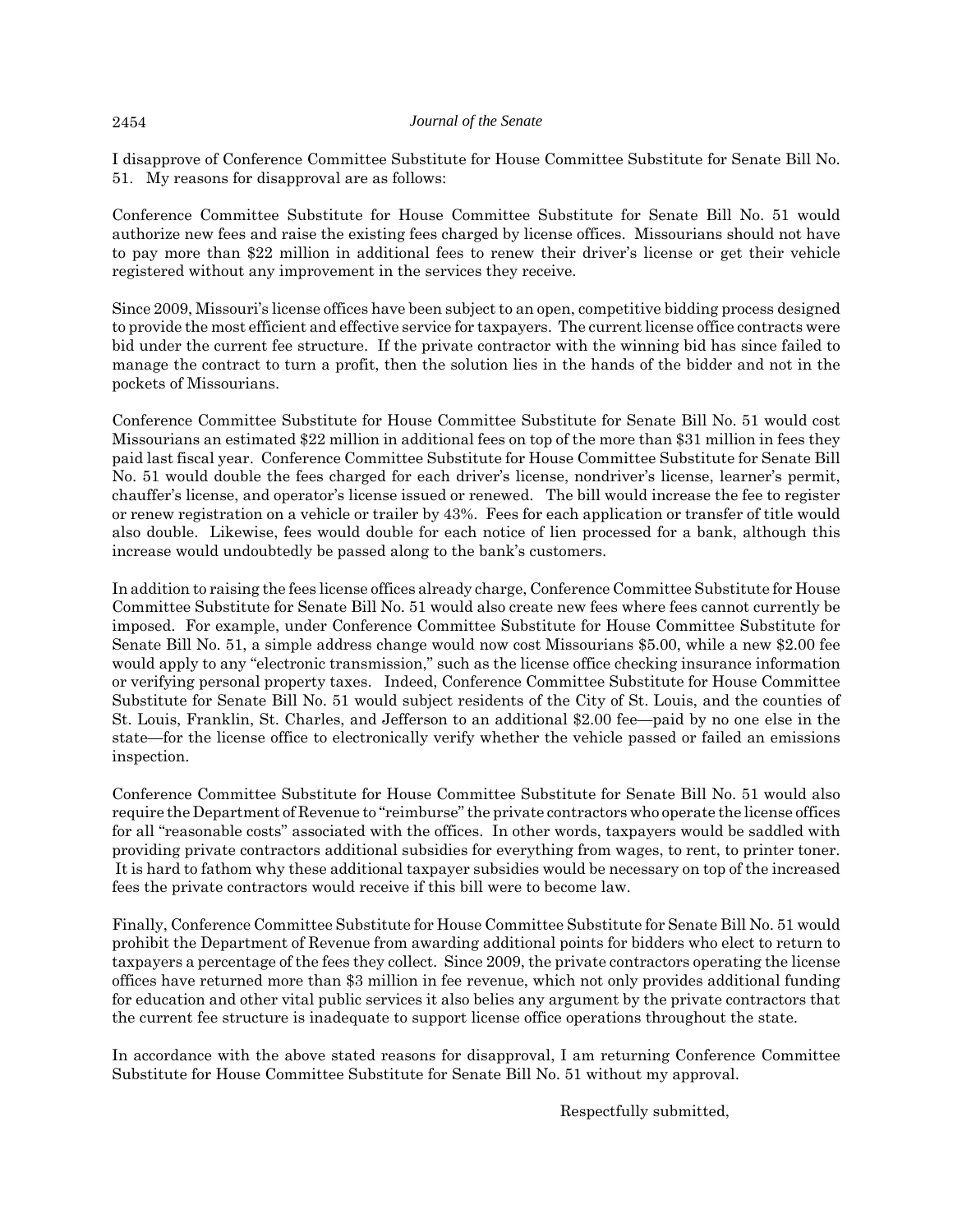/s/ Jeremiah W. (Jay) Nixon Governor

June 28, 2013

# TO THE SECRETARY OF STATE OF THE STATE OF MISSOURI

Herewith I return to you Senate Bill No. 58 entitled:

AN ACT

To repeal sections 71.012, 71.014, 71.015, and 71.285, RSMo, and to enact in lieu thereof five new sections relating to the passage of ordinances in the city of Farmington.

On June 28, 2013, I approved said Senate Bill No. 58.

Respectfully submitted,

 /s/ Jeremiah W. (Jay) Nixon Governor

July 1, 2013

# TO THE SECRETARY OF STATE OF THE STATE OF MISSOURI

Herewith I return to you Senate Committee Substitute for Senate Bill No. 69 entitled:

AN ACT

To repeal section 454.475, RSMo, and to enact in lieu thereof one new section relating to administrative child support decisions.

On July 1, 2013, I approved said Senate Committee Substitute for Senate Bill No. 69.

Respectfully submitted,

 /s/ Jeremiah W. (Jay) Nixon Governor

June 12, 2013

TO THE SECRETARY OF STATE OF THE STATE OF MISSOURI

Herewith I return to you Senate Bill No. 72 entitled: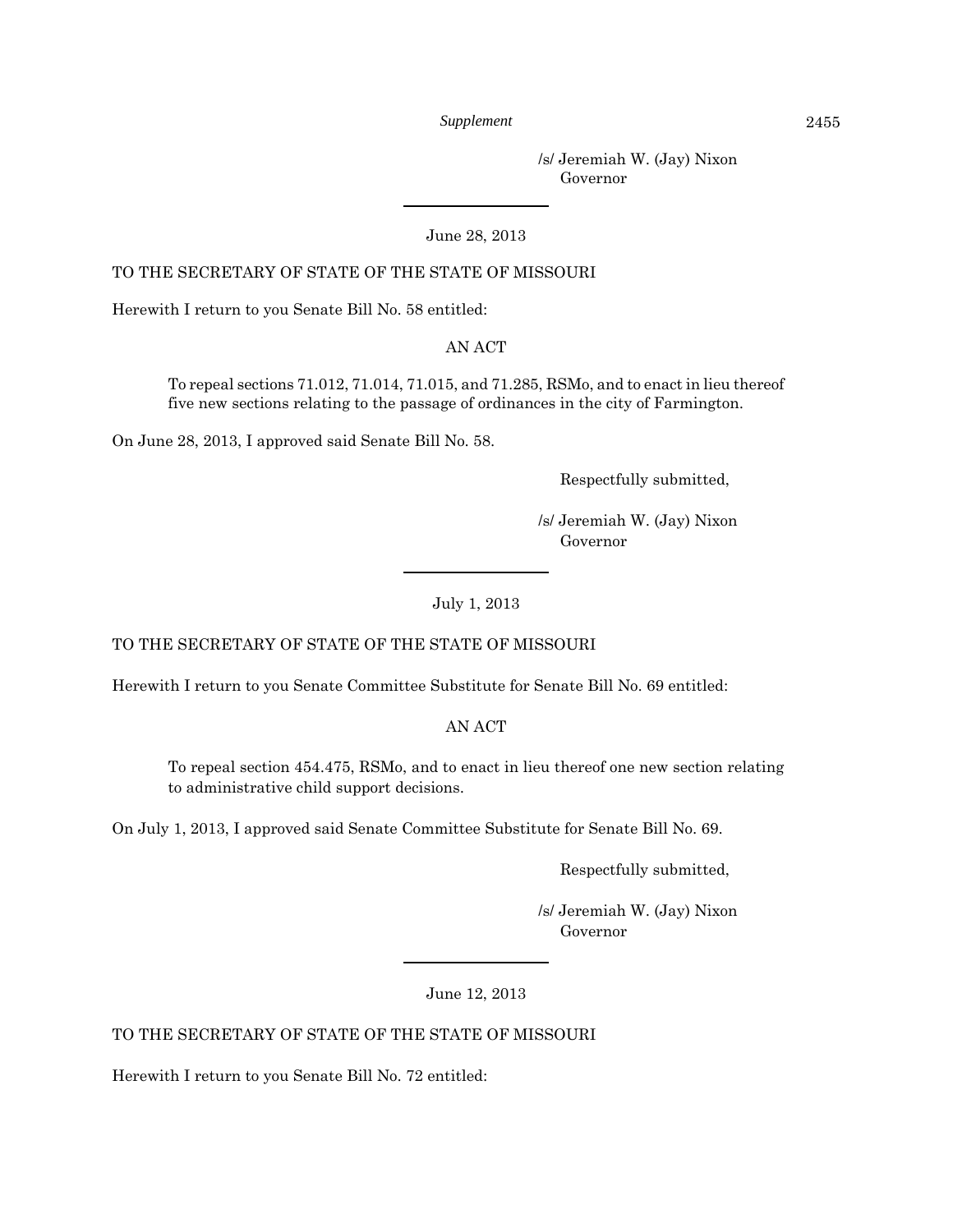#### 2456 *Journal of the Senate*

# AN ACT

To amend chapter 9, RSMo, by adding thereto two new sections relating to the designation of special awareness days.

On June 12, I approved said Senate Bill No. 72.

Respectfully submitted,

 /s/ Jeremiah W. (Jay) Nixon Governor

July 3, 2013

# TO THE SECRETARY OF STATE OF THE STATE OF MISSOURI

Herewith I return to you House Committee Substitute for Senate Bill No. 73 entitled:

AN ACT

To repeal sections 307.075, 478.007, and 488.2250, RSMo, and to enact in lieu thereof four new sections relating to judicial procedures.

I disapprove of House Committee Substitute for Senate Bill No. 73. My reasons for disapproval are as follows:

House Committee Substitute for Senate Bill No. 73 contains a provision that permits the use of a courtapproved private probation service by a DWI court under limited circumstances. Both Conference Committee Substitute for House Committee Substitute for Senate Bill No. 100 and Conference Committee Substitute for Senate Bill No. 327, which I have approved, also contain this provision. However, the language contained in House Committee Substitute for Senate Bill No. 73 is not consistent with the language contained in the other pieces of legislation and approval of House Committee Substitute for Senate Bill No. 73 will result in two versions of section 478.007, RSMo, being printed in statute. Consequently, I am not approving House Committee Substitute for Senate Bill No. 73.

In accordance with the above stated reasons for disapproval, I am returning House Committee Substitute for Senate Bill No. 73 without my approval.

Respectfully submitted,

 /s/ Jeremiah W. (Jay) Nixon Governor

July 12, 2013

TO THE SECRETARY OF STATE OF THE STATE OF MISSOURI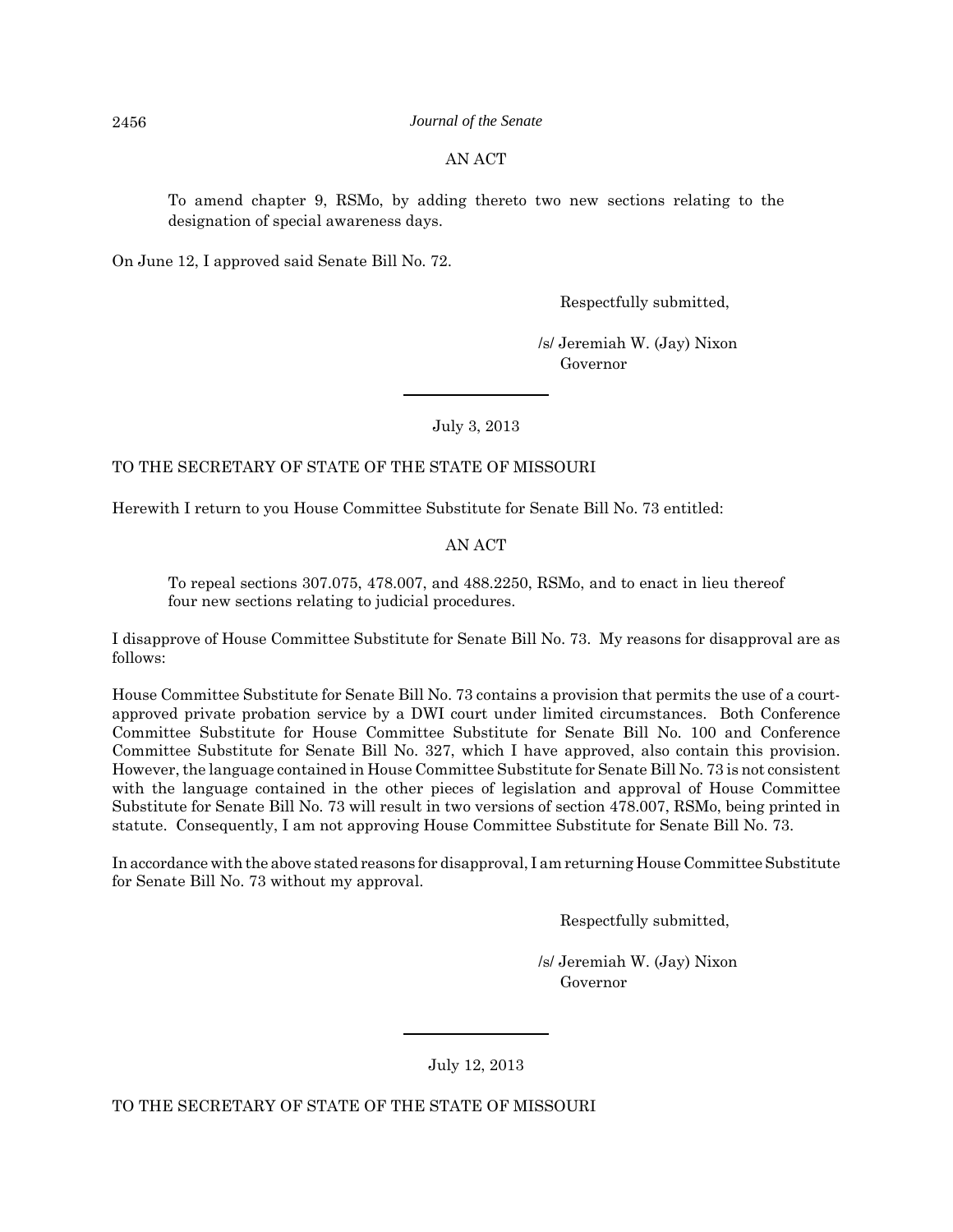Herewith I return to you House Committee Substitute for Senate Bill No. 75 entitled:

# AN ACT

To repeal sections 50.535, 57.010, 57.100, 57.104, 221.070, 302.181, 571.030, 571.037, 571.101, 571.102, 571.104, 571.107, 571.111, 571.114, 571.117, 571.121, and 650.350, RSMo, and to enact in lieu thereof twenty-one new sections relating to public safety, with penalty provisions, and an emergency clause for certain sections.

On July 12, 2013, I approved said House Committee Substitute for Senate Bill No. 75.

Respectfully submitted,

 /s/ Jeremiah W. (Jay) Nixon Governor

July 3, 2013

# TO THE SECRETARY OF STATE OF THE STATE OF MISSOURI

Herewith I return to you Senate Bill No. 77 entitled:

AN ACT

To repeal section 210.278, RSMo, and to enact in lieu thereof one new section relating to neighborhood youth development programs.

I disapprove of Senate Bill No. 77. My reasons for disapproval are as follows:

Senate Bill No. 77 would exempt Girls Incorporated of St. Louis ("Girls Inc.") from state childcare requirements, including the required staff-to-child ratios, safety inspections, emergency preparedness planning, fire inspections, and sanitation inspections. Girls Inc. is an outstanding organization that has provided educational and cultural programs for thousands of girls. However, protecting the safety of Missouri's children should be paramount. Accordingly, any measure that would exempt a single organization from generally applicable child safety requirements cannot receive my approval, regardless of the quality of the organization.

In accordance with the above stated reasons for disapproval, I am returning Senate Bill No. 77 without my approval.

Respectfully submitted,

 /s/ Jeremiah W. (Jay) Nixon Governor

July 8, 2013

TO THE SECRETARY OF STATE OF THE STATE OF MISSOURI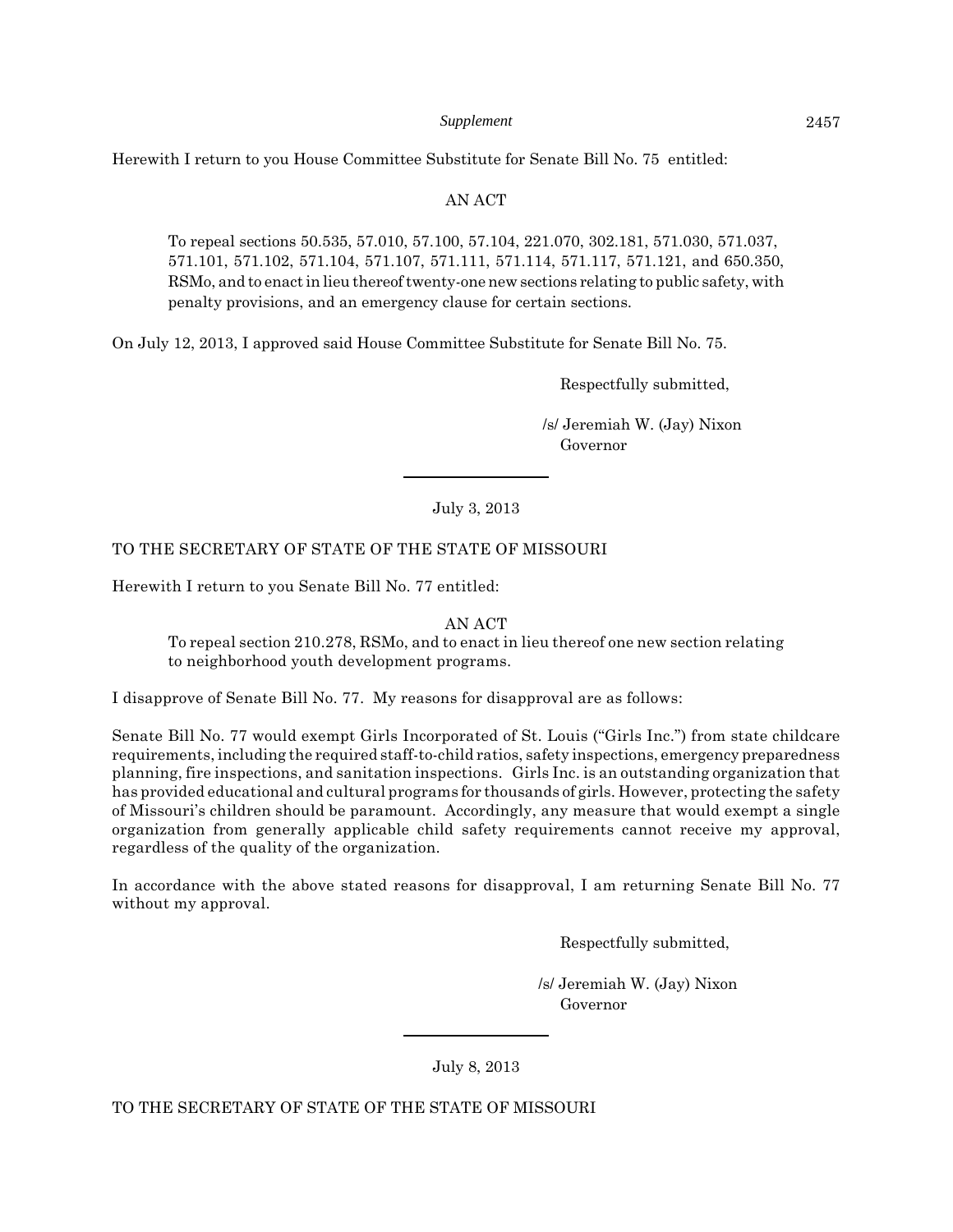#### 2458 *Journal of the Senate*

Herewith I return to you House Committee Substitute for Senate Committee Substitute for Senate Bill No. 89 entitled:

#### AN ACT

To repeal sections 191.237, 198.310 and 198.345, RSMo, and section 191.237 as truly agreed to and finally passed by senate committee substitute for house committee substitute for house bill no. 986, ninety-seventh general assembly, first regular session, and to enact in lieu thereof three new sections relating to health care.

On July 8, 2013, I approved said House Committee Substitute for Senate Committee Substitute for Senate Bill No. 89.

Respectfully submitted,

 /s/ Jeremiah W. (Jay) Nixon Governor

# July 5, 2013

# TO THE SECRETARY OF STATE OF THE STATE OF MISSOURI

Herewith I return to you House Committee Substitute for Senate Bill No. 99 entitled:

#### AN ACT

To repeal sections 11.010, 32.087, 77.030, 78.090, 79.070, 94.270, 115.003, 115.005, 115.007, 115.249, 115.259, 115.281, 115.299, 115.300, 115.383, 115.419, 115.423, 115.433, 115.436, 115.439, 115.449, 115.455, 115.456, 115.493, 115.601, 144.020, 144.021, 144.069, 144.071, 144.440, 144.450, 144.455, 144.525, 144.610, 144.613, 144.615, 473.730, 473.733, and 473.737, RSMo, and section 77.030 as truly agreed to and finally passed by house bill no. 163, ninety-seventh general assembly, first regular session, and to enact in lieu thereof forty-two new sections relating to elections, with an emergency clause for certain sections.

On July 5, 2013, I approved said House Committee Substitute for Senate Bill No. 99.

Respectfully submitted,

 /s/ Jeremiah W. (Jay) Nixon Governor

July 2, 2013

# TO THE SECRETARY OF STATE OF THE STATE OF MISSOURI

Herewith I return to you Conference Committee Substitute for House Committee Substitute for Senate Bill No. 100 entitled: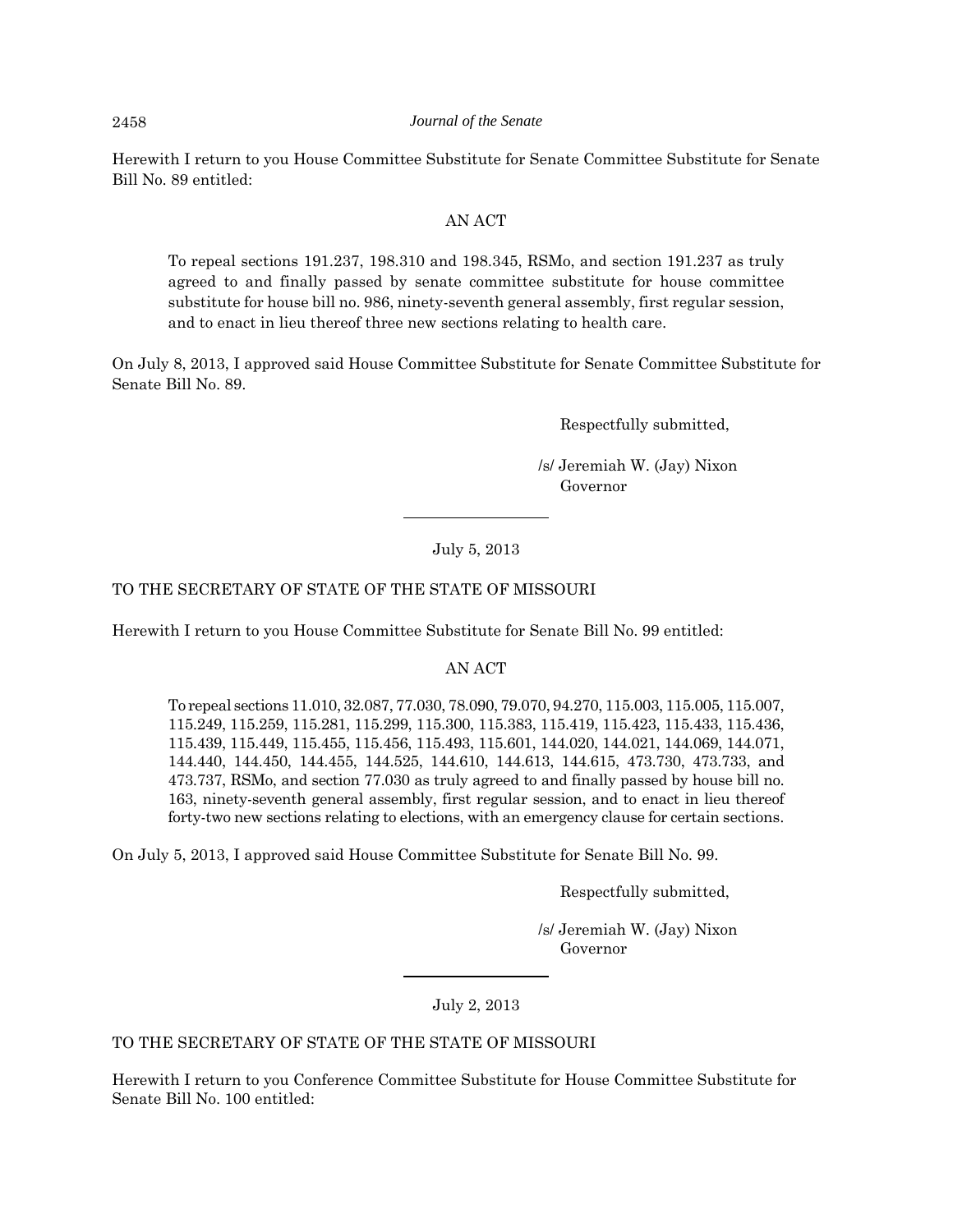#### AN ACT

To repeal sections 32.056, 43.518, 432.047, 443.723, 452.400, 453.030, 453.050, 454.475, 476.057, 477.405, 478.007, 478.320, 488.426, 488.2250, 488.5320, 513.430, and 514.040, RSMo, and to enact in lieu thereof eighteen new sections relating to judicial procedures, with penalty provisions.

On July 2, 2013, I approved said Conference Committee Substitute for House Committee Substitute for Senate Bill No. 100.

Respectfully submitted,

 /s/ Jeremiah W. (Jay) Nixon Governor

July 10, 2013

#### TO THE SECRETARY OF STATE OF THE STATE OF MISSOURI

Herewith I return to you Conference Committee Substitute for Senate Committee Substitute for Senate Bill No. 106 entitled:

# AN ACT

To repeal sections 8.012 and 253.048, RSMo, and to enact in lieu thereof six new sections relating to current and former military personnel.

On July 10, 2013, I approved said Conference Committee Substitute for Senate Committee Substitute for Senate Bill No. 106.

Respectfully submitted,

 /s/ Jeremiah W. (Jay) Nixon Governor

July 3, 2013

#### TO THE SECRETARY OF STATE OF THE STATE OF MISSOURI

Herewith I return to you House Committee Substitute for Senate Bill No. 110 entitled:

AN ACT

To repeal sections 210.482 and 210.487, RSMo, and to enact in lieu thereof three new sections relating to custody and visitation for military personnel.

I disapprove of House Committee Substitute for Senate Bill No. 110. My reasons for disapproval are as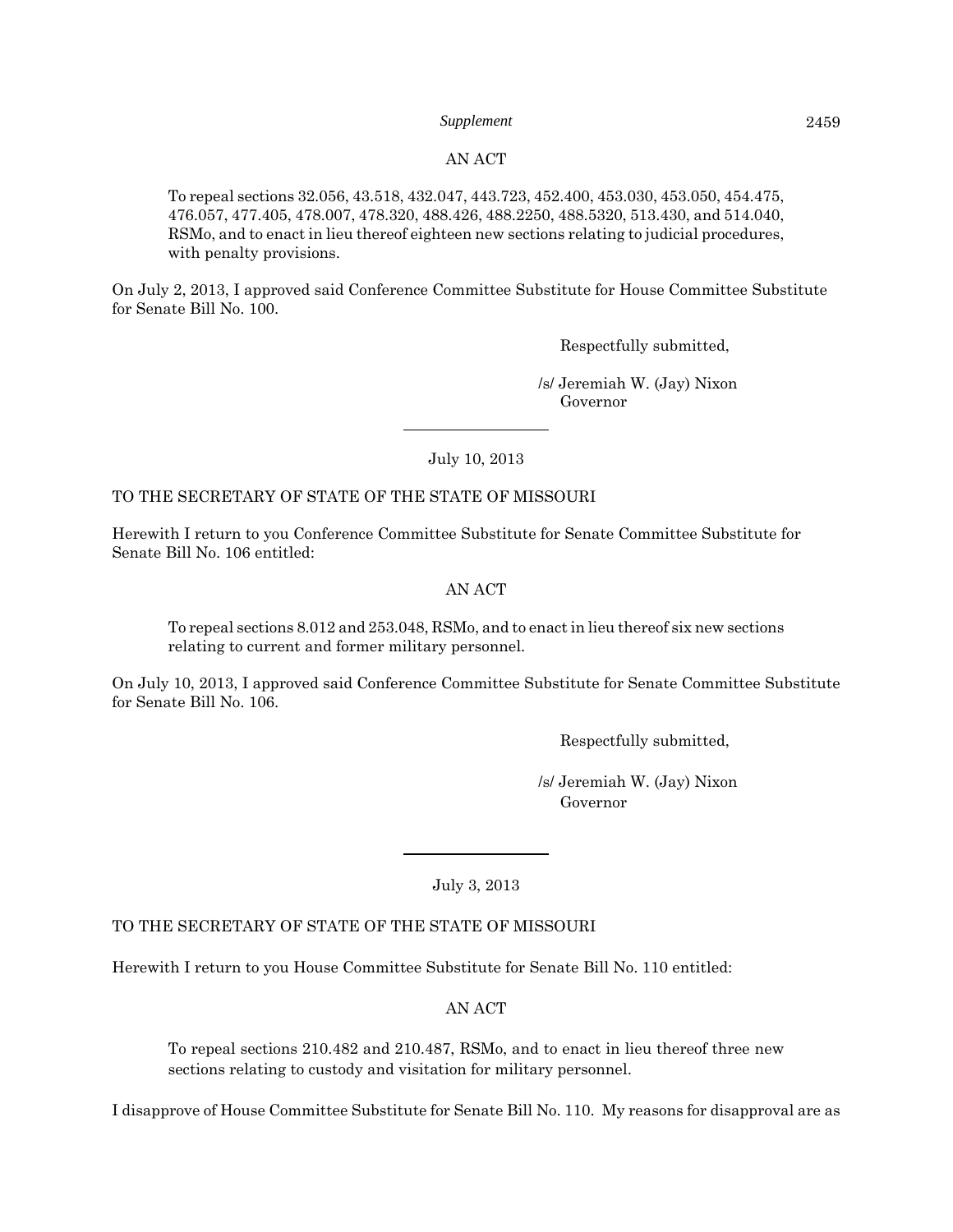follows:

House Committee Substitute for Senate Bill No. 110 seeks to lessen the burden placed on those who are required to resubmit fingerprints on a biannual basis to maintain their license as foster parents or to receive a child through an emergency placement. Though well-intended, House Committee Substitute for Senate Bill No. 110 proposes a convoluted and cumbersome solution to a process that can be streamlined in a simpler, more straightforward manner.

Current law mandates that foster care applicants present, at the time of application, two sets of fingerprints – one to the Missouri State Highway Patrol to conduct a state background check, and one to the Federal Bureau of Investigation to conduct a federal background check. This process is required every two years so that any new information related to the licensee can be used in reviewing the application for renewal.

House Committee Substitute for Senate Bill No. 110 attempts to balance the interests of protecting the safety of children in foster care with the convenience of not mandating that licensees submit fingerprints every two years by requiring that a third set of fingerprints be provided to the Children's Division at the time of initial licensure. The idea is that this would enable the Division to transmit the additional set of prints to the Missouri State Highway Patrol when a licensee applies for re-licensure, instead of requiring the applicant to submit a new set of fingerprints every two years in order to initiate subsequent background checks.

There is a simpler, more effective solution. Since approximately 2005, applicant fingerprints have been electronically stored. As such, the requirement under current law that two physical sets of fingerprint cards be provided is already obsolete. Moreover, because subsequent state and federal background checks can be generated by the initial set of fingerprints, an additional set of prints is unnecessary. Instead, an applicant's electronically-stored fingerprints will, going forward, be used to initiate subsequent background checks. This will allow the Children's Division to continue to protect the safety of children who are placed in foster care without requiring applicants to submit fingerprints every two years or a third set of prints at the time of the initial application.

Of course, this legislative proposal might have been more appropriately crafted, or avoided altogether, had the provision benefitted from a public hearing so that the relevant stakeholders had the opportunity to provide information on the existing process for conducting background investigations. However, no such hearing occurred.

In addition, by adding this provision to a bill titled "relating to custody and visitation for military personnel," it expanded the original purpose of House Committee Substitute for Senate Bill No. 110 in violation of Article III, Sec. 21 of the Missouri Constitution. *See Missouri State Medical Ass'n. v. Missouri Dept. of Health*, 39 S.W.3d 837 (Mo. banc. 2001). A corollary to this requirement is Article III, Section 23, which prohibits a bill from containing more than one subject which shall be clearly expressed in its title. It can hardly be said that the two provisions contained in House Committee Substitute for Senate Bill No. 110, one related to the custody and visitation for military personnel, which also exists in other approved legislation, and one related to foster care licensure, pertain to the same subject.

In accordance with the above stated reasons for disapproval, I am returning House Committee Substitute for Senate Bill No. 110 without my approval.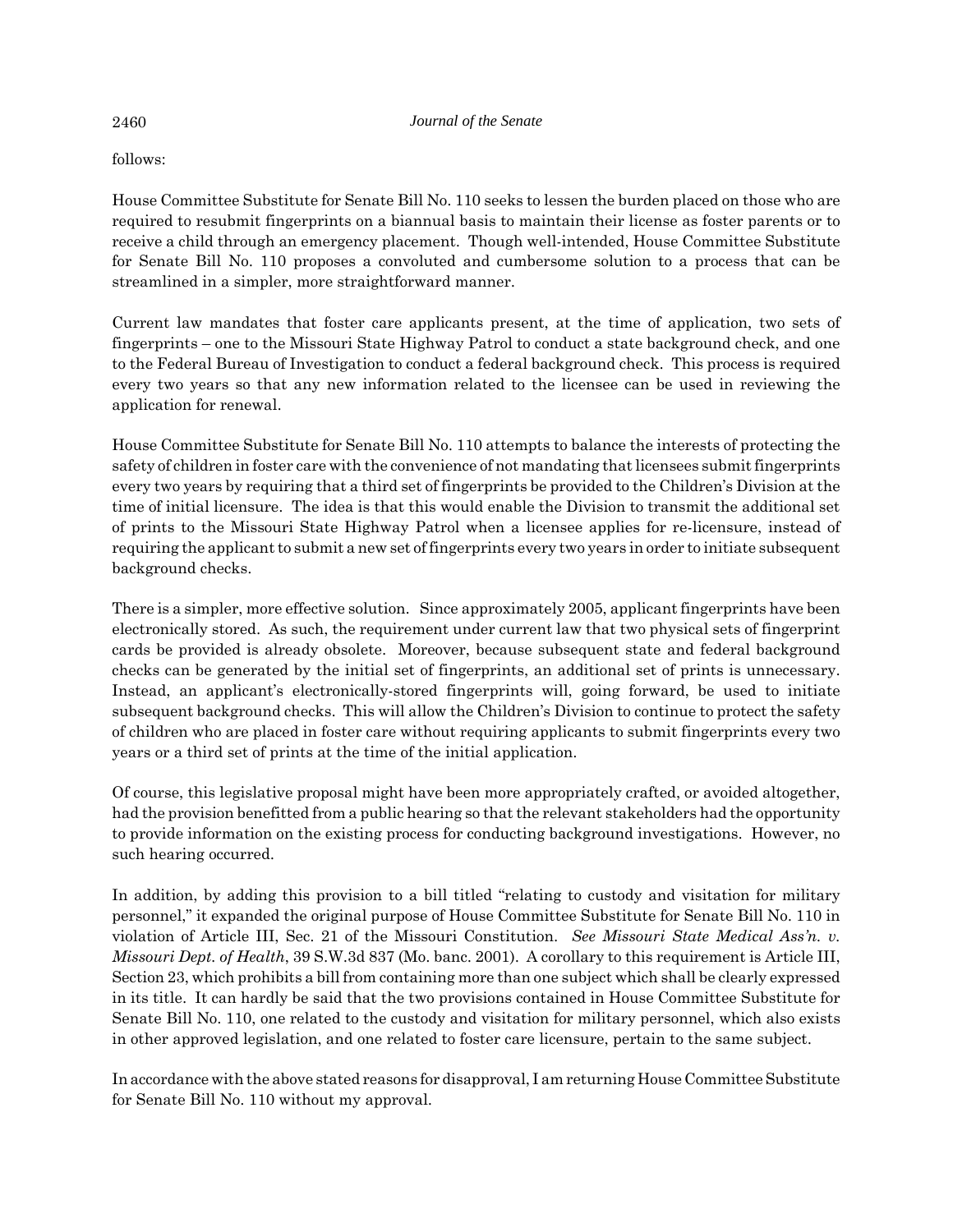Respectfully submitted,

 /s/ Jeremiah W. (Jay) Nixon Governor

July 10, 2013

# TO THE SECRETARY OF STATE OF THE STATE OF MISSOURI

Herewith I return to you House Committee Substitute for Senate Substitute for Senate Committee Substitute for Senate Bill No. 116 entitled:

# AN ACT

To repeal sections 115.156, 115.159, 115.275, 115.277, 115.278, 115.281, 115.283, 115.287, 115.291, and 115.292, RSMo, and to enact in lieu thereof twenty-eight new sections relating to voting procedures for uniformed services and overseas voters, with penalty provisions and an effective date.

On July 10, 2013, I approved said House Committee Substitute for Senate Substitute for Senate Committee Substitute for Senate Bill No. 116.

Respectfully submitted,

 /s/ Jeremiah W. (Jay) Nixon Governor

July 10, 2013

# TO THE SECRETARY OF STATE OF THE STATE OF MISSOURI

Herewith I return to you Conference Committee Substitute for House Committee Substitute for Senate Committee Substitute for Senate Bill No. 117 entitled:

# AN ACT

To repeal sections 8.012 and 253.048, RSMo, and to enact in lieu thereof four new sections relating to military affairs.

On July 10, 2013, I approved said Conference Committee Substitute for House Committee Substitute for Senate Committee Substitute for Senate Bill No. 117.

Respectfully submitted,

 /s/ Jeremiah W. (Jay) Nixon Governor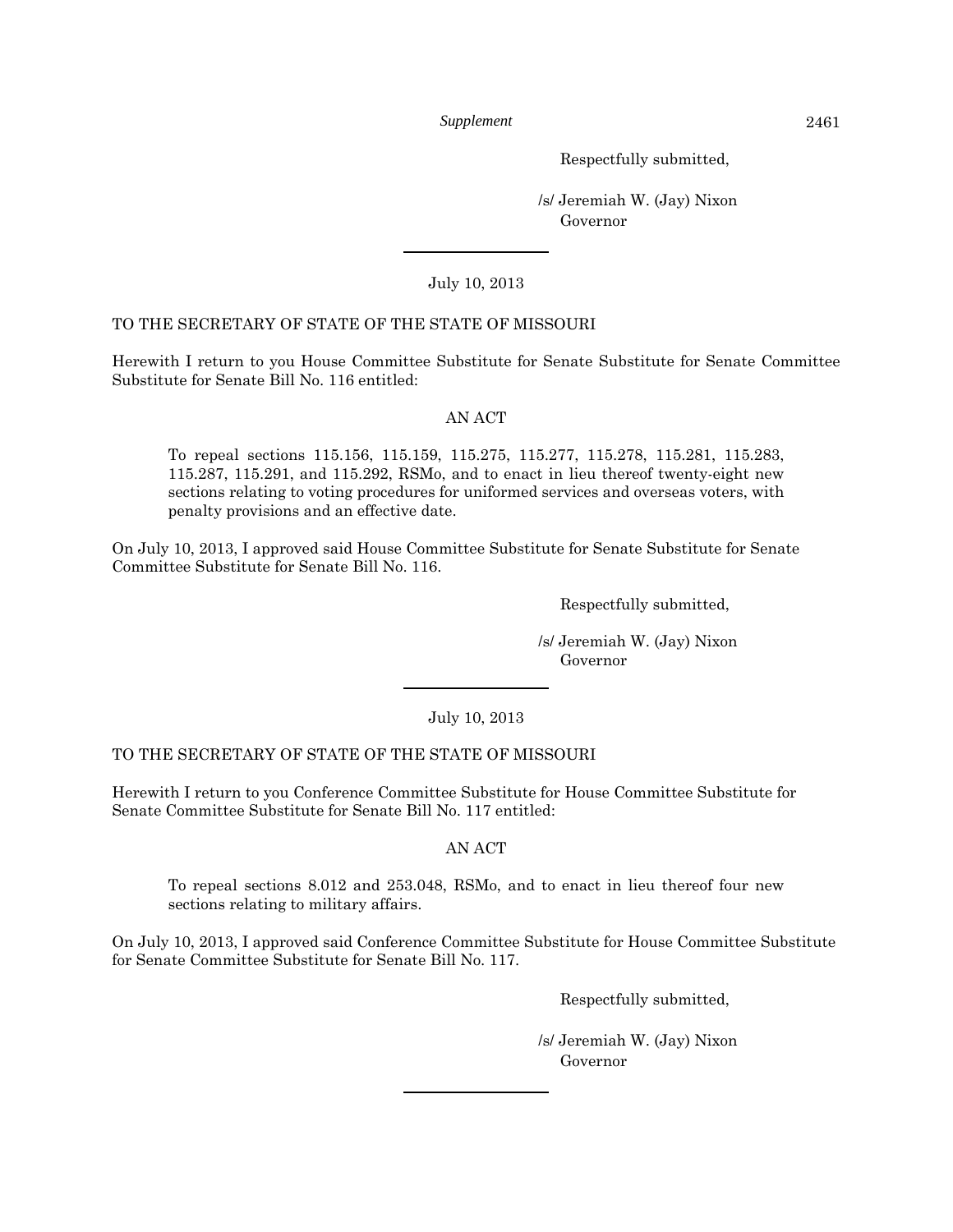#### 2462 *Journal of the Senate*

# July 10, 2013

# TO THE SECRETARY OF STATE OF THE STATE OF MISSOURI

Herewith I return to you House Committee Substitute for Senate Committee Substitute for Senate Bill No. 118 entitled:

# AN ACT

To amend chapter 478, RSMo, by adding thereto one new section relating to veterans treatment courts.

On July 10, 2013, I approved said House Committee Substitute for Senate Committee Substitute for Senate Bill No. 118.

Respectfully submitted,

 /s/ Jeremiah W. (Jay) Nixon Governor

June 12, 2013

# TO THE SECRETARY OF STATE OF THE STATE OF MISSOURI

Herewith I return to you Senate Substitute for Senate Committee Substitute for Senate Bill No. 121 entitled:

# AN ACT

To repeal sections 311.055, 311.071, 311.091, 311.200, 311.290, and 316.150, RSMo, and to enact in lieu thereof eight new sections relating to liquor control, with existing penalty provisions and an emergency clause for a certain section.

On June 12, I approved said Senate Substitute for Senate Committee Substitute for Senate Bill No. 121.

Respectfully submitted,

 /s/ Jeremiah W. (Jay) Nixon Governor

July 12, 2013

TO THE SECRETARY OF STATE OF THE STATE OF MISSOURI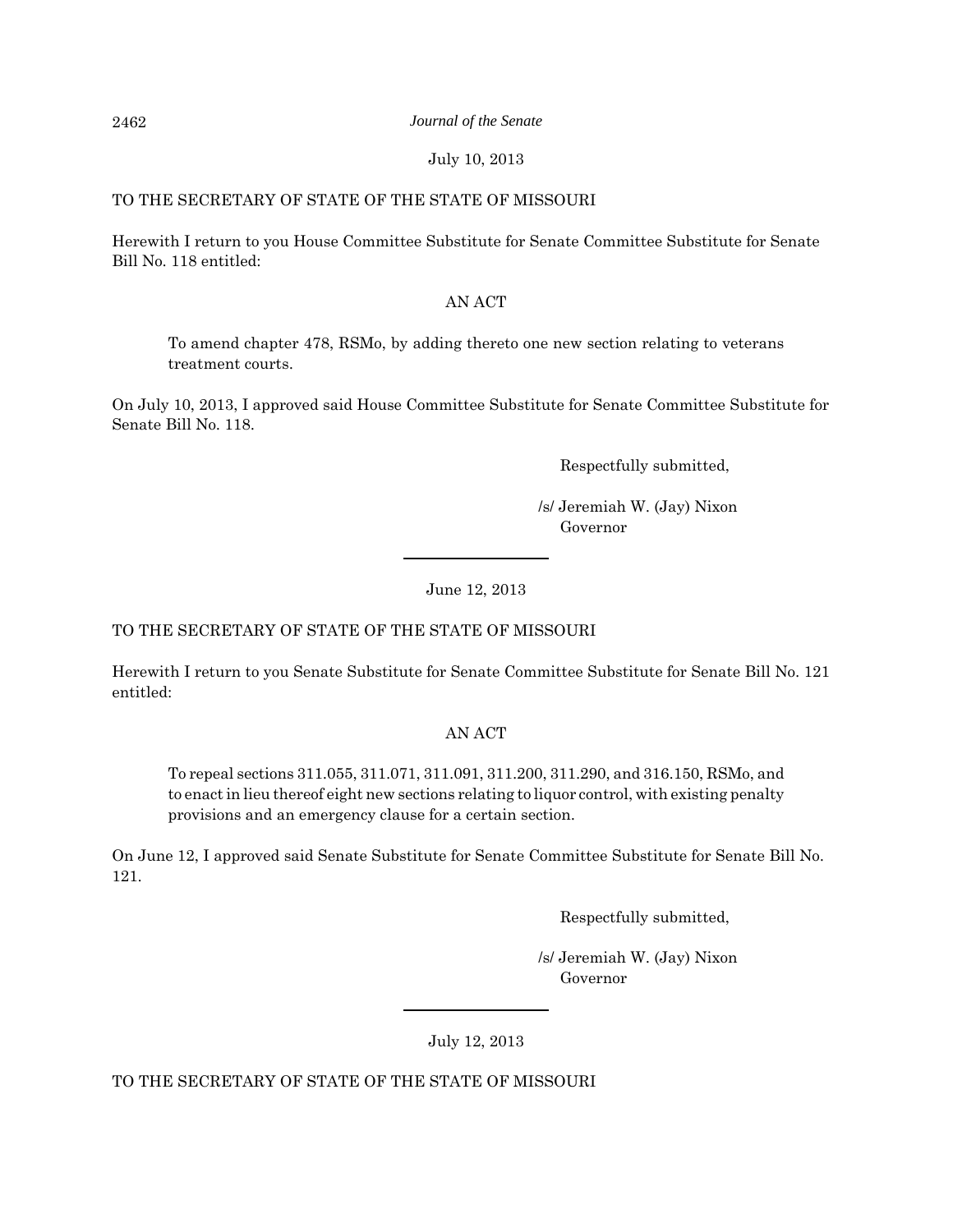Herewith I return to you Senate Substitute for Senate Committee Substitute for Senate Bill No. 125 entitled:

#### AN ACT

To repeal sections 161.092, 162.081, 162.083, 168.221, and 168.291, RSMo, and to enact in lieu thereof five new sections relating to duties of boards of education.

On July 12, 2013, I approved said Senate Substitute for Senate Committee Substitute for Senate Bill No. 125.

Respectfully submitted,

 /s/ Jeremiah W. (Jay) Nixon Governor

June 27, 2013

# TO THE SECRETARY OF STATE OF THE STATE OF MISSOURI

Herewith I return to you Senate Committee Substitute for Senate Bill No. 126 entitled:

# AN ACT

To amend chapter 338, RSMo, by adding thereto one new section relating to pharmacy inventories.

On June 27, 2013, I approved said Senate Committee Substitute for Senate Bill No. 126.

Respectfully submitted,

 /s/ Jeremiah W. (Jay) Nixon Governor

July 8, 2013

#### TO THE SECRETARY OF STATE OF THE STATE OF MISSOURI

Herewith I return to you Conference Committee Substitute for House Committee Substitute for Senate Bill No. 127 entitled:

AN ACT

To repeal sections 208.146, 208.151, 208.152, 208.895, and 660.315, RSMo, and to enact in lieu thereof eight new sections relating to public assistance benefits.

On July 8, 2013, I approved said Conference Committee Substitute for House Committee Substitute for Senate Bill No. 127.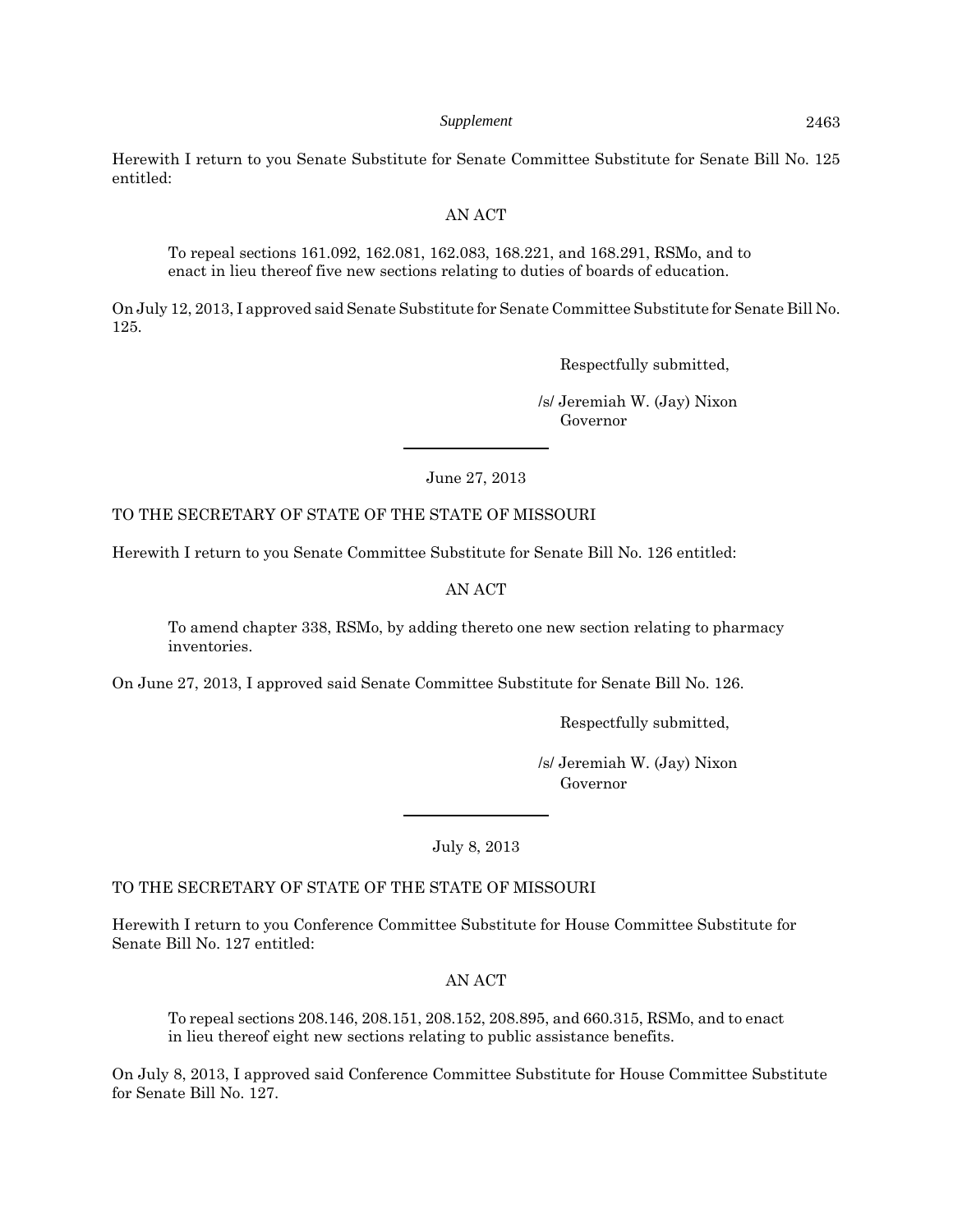Respectfully submitted,

 /s/ Jeremiah W. (Jay) Nixon Governor

July 3, 2013

# TO THE SECRETARY OF STATE OF THE STATE OF MISSOURI

Herewith I return to you Senate Substitute for Senate Committee Substitute for Senate Bill No. 129 entitled:

# AN ACT

To amend chapter 191, RSMo, by adding thereto six new sections relating to volunteer health services.

I disapprove of Senate Substitute for Senate Committee Substitute for Senate Bill No. 129. My reasons for disapproval are as follows:

Senate Substitute for Senate Committee Substitute for Senate Bill No. 129 aims to induce more health professionals to provide volunteer services by granting them immunity from civil liability in such situations. This is unnecessary given that Missouri already has a system in place that encourages volunteerism and protects both volunteer health professionals and the patients they treat. It would be bad public policy to deny individuals who receive poor medical care access to the legal system simply because the person who provided the care was a volunteer.

The State Legal Expense Fund (LEF) provides liability coverage for volunteers at free health clinics (section 105.711.2(3)(e), RSMo) and schools (section 105.711.2.(3)(d), RSMo). A bill approved in 2009 extended LEF coverage to health professionals volunteering at summer camps (section 105.711.2(3)(d), RSMo). Under this system, an individual who receives substandard care has legal recourse. The health care professional alleged to have violated the standard of care does not have to pay out of his own pocket to compensate the patient – nor does he have to pay for an attorney, as he would be represented by the Attorney General (section 105.716 RSMo).

This system accomplishes both goals of encouraging volunteerism and protecting those harmed by medical malfeasance. Currently, the law targets specific areas of need and provides liability coverage to health professionals volunteering in those areas. If there is a gap in the current system provided for in Missouri law, it should be addressed within the system, as was done in 2009. I do not approve of the approach provided for in Senate Substitute for Senate Committee Substitute for Senate Bill No. 129, which simply provides blanket immunity to any health professional who volunteers for a "sponsoring organization" regardless of the setting. This is inconsistent with the balanced approach that Missouri law already takes.

Missourians are quick to help their fellow citizens, whether in a disaster or elsewhere. And Missouri law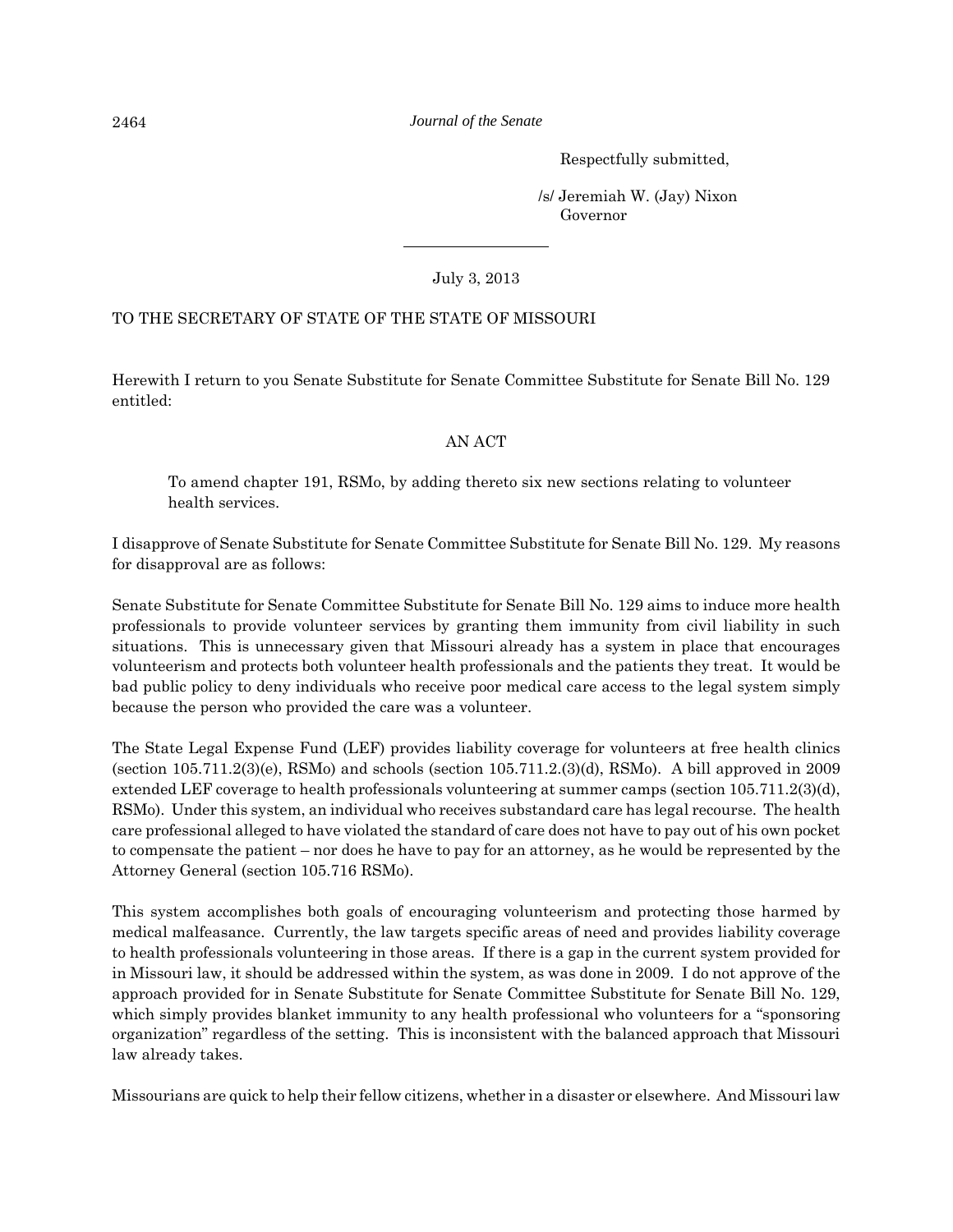already encourages this volunteerism by providing appropriate protections for volunteers and those they serve. This bill unnecessarily puts at risk those individuals who have the right to expect that the care they receive – in whatever setting and irrespective of compensation – is of the same high quality that health professionals rightly demand of themselves.

In accordance with the above stated reasons for disapproval, I am returning Senate Substitute for Senate Committee Substitute for Senate Bill No. 129 without my approval.

Respectfully submitted,

 /s/ Jeremiah W. (Jay) Nixon Governor

June 26, 2013

# TO THE SECRETARY OF STATE OF THE STATE OF MISSOURI

Herewith I return to you House Committee Substitute for Senate Bill No. 148 entitled:

#### AN ACT

To repeal sections 137.090, 137.095, 301.140, as enacted by conference committee substitute for senate substitute for senate committee substitute for house committee substitute for house bill no. 1402, merged with conference committee substitute for house committee substitute for senate substitute for senate committee substitute for senate bill no. 470, merged with conference committee substitute for house committee substitute for senate bill no. 568, merged with conference committee substitute for senate bill no. 611, ninety-sixth general assembly, second regular session, 301.140, as enacted by conference committee substitute for senate substitute for senate committee substitute for house committee substitute for house bill no. 1402, ninety-sixth general assembly, second regular session, and 301.193, RSMo, and to enact in lieu thereof five new sections relating to salvage motor vehicles.

On June 26, 2013, I approved said House Committee Substitute for Senate Bill No. 148.

Respectfully submitted,

 /s/ Jeremiah W. (Jay) Nixon Governor

June 26, 2013

# TO THE SECRETARY OF STATE OF THE STATE OF MISSOURI

Herewith I return to you Conference Committee Substitute for House Committee Substitute for Senate Committee Substitute for Senate Bill No. 157 and Senate Bill No. 102 entitled: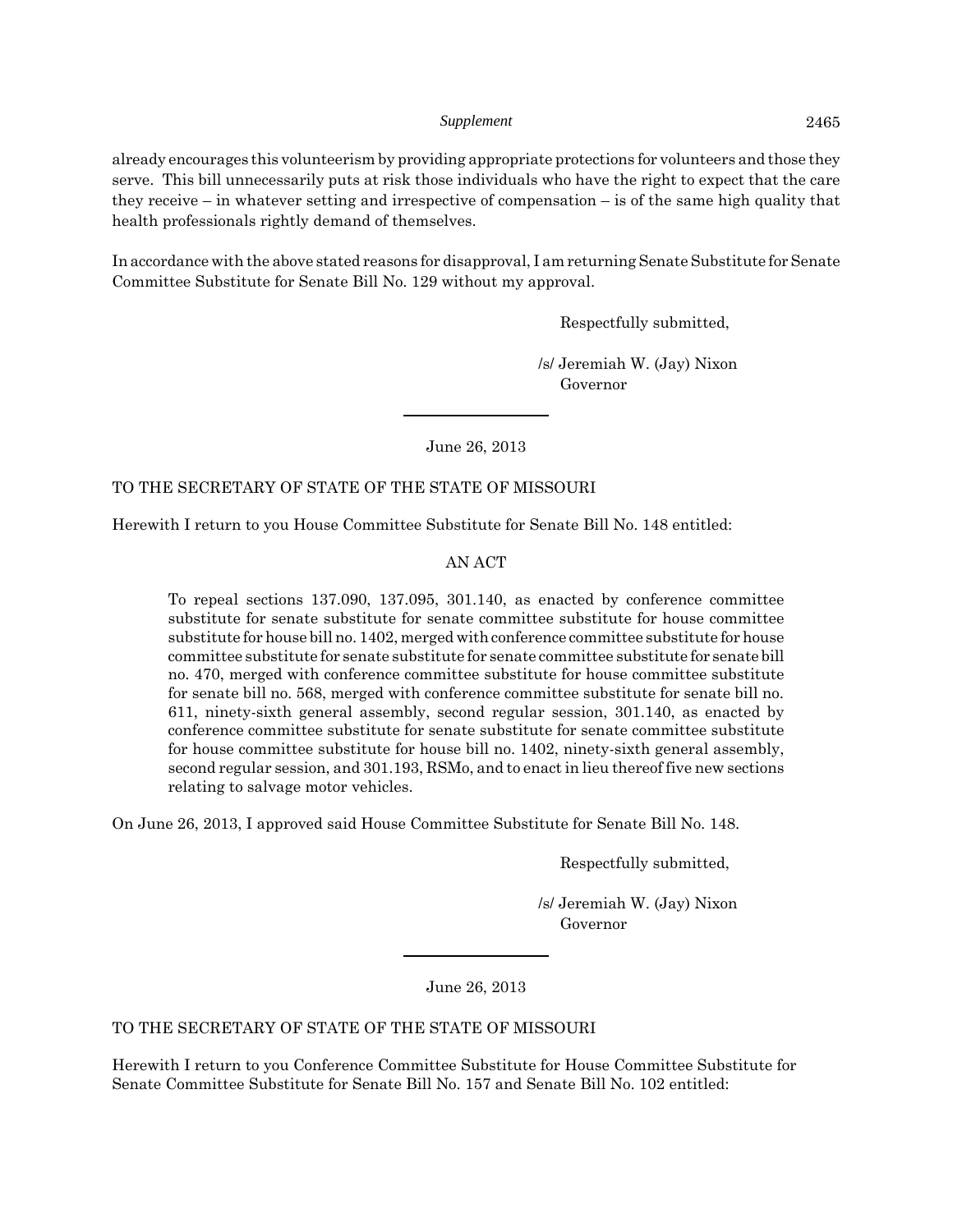#### 2466 *Journal of the Senate*

# AN ACT

To repeal sections 407.300, 407.302, 407.303, and 407.485, RSMo, and to enact in lieu thereof five new sections relating to the disposition of personal property, with penalty provisions.

On June 26, 2013, I approved said Conference Committee Substitute for House Committee Substitute for Senate Committee Substitute for Senate Bill No. 157 and Senate Bill No. 102.

Respectfully submitted,

 /s/ Jeremiah W. (Jay) Nixon Governor

June 25, 2013

TO THE SECRETARY OF STATE OF THE STATE OF MISSOURI

Herewith I return to you Senate Substitute for Senate Committee Substitute for Senate Bill No. 159 entitled:

AN ACT

To amend chapter 376, RSMo, by adding thereto one new section relating to insurance coverage for physical therapy services.

On June 25, 2013, I approved said Senate Substitute for Senate Committee Substitute for Senate Bill No. 159.

Respectfully submitted,

 /s/ Jeremiah W. (Jay) Nixon Governor

July 8, 2013

# TO THE SECRETARY OF STATE OF THE STATE OF MISSOURI

Herewith I return to you Conference Committee Substitute for House Committee Substitute for Senate Bill No. 161 entitled:

#### AN ACT

To amend chapter 376, RSMo, by adding thereto one new section relating to an actuarial analysis to study the cost impact of mandating health insurance coverage for eating disorders.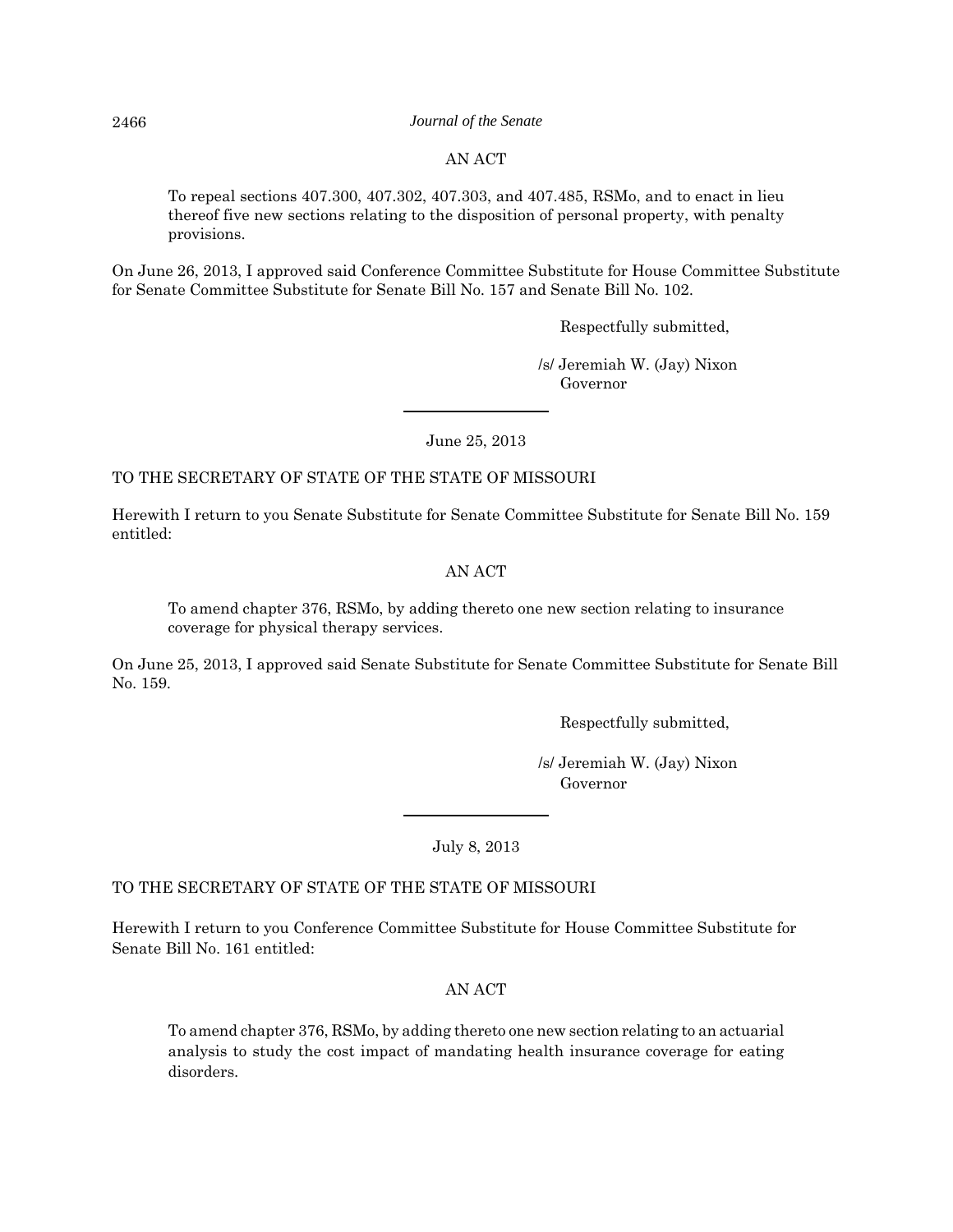On July 8, 2013, I approved said Conference Committee Substitute for House Committee Substitute for Senate Bill No. 161.

Respectfully submitted,

 /s/ Jeremiah W. (Jay) Nixon Governor

# July 2, 2013

# TO THE SECRETARY OF STATE OF THE STATE OF MISSOURI

Herewith I return to you Senate Bill No. 170 entitled:

# AN ACT

To repeal section 610.015, RSMo, and to enact in lieu thereof one new section relating to the participation by members of public governmental bodies in roll call votes.

I disapprove of Senate Bill No. 170. My reasons for disapproval are as follows:

Under current law, public governmental bodies comprised entirely of elected members must physically attend meetings in order to cast a vote on matters under consideration. Members may participate in the meetings "via phone, facsimile, Internet, or any other voice or electronic means" but they may not cast any votes unless the meeting is called due to an emergency. Existing law emphasizes the duty appropriately imposed on elected officials to physically attend meetings and should not be changed.

Senate Bill No. 170, the stated purpose of which is to increase the opportunity for full participation by elected officials through videoconferencing, does not include any safeguards to protect against abuses that would have the opposite result. Under the bill, any member of an elected governmental body may participate and vote in public meetings via videoconference without demonstrating good cause for doing so. While it may be understandable to provide this tool to accommodate the occasional scheduling conflict, no limit is placed on the number of meetings a member could attend by videoconference. Nothing in this legislation would prevent officials from attending every meeting via videoconference. In fact, the bill would not prohibit every member of an elected board from attending all meetings via videoconference.

The statutory requirement that members of elected boards be physically present to vote represents the paramount responsibility they have been entrusted with by the voters. This provides assurances that our elected officials are, at a minimum, approachable and available to their constituents at public meetings. It also ensures their active engagement in the topics at hand and provides an environment for open interaction and dialogue with colleagues, staff and the public in order to develop compromise and navigate difficult decisions.

Technology has bridged geographical gaps connecting citizens from all corners of our state to accomplish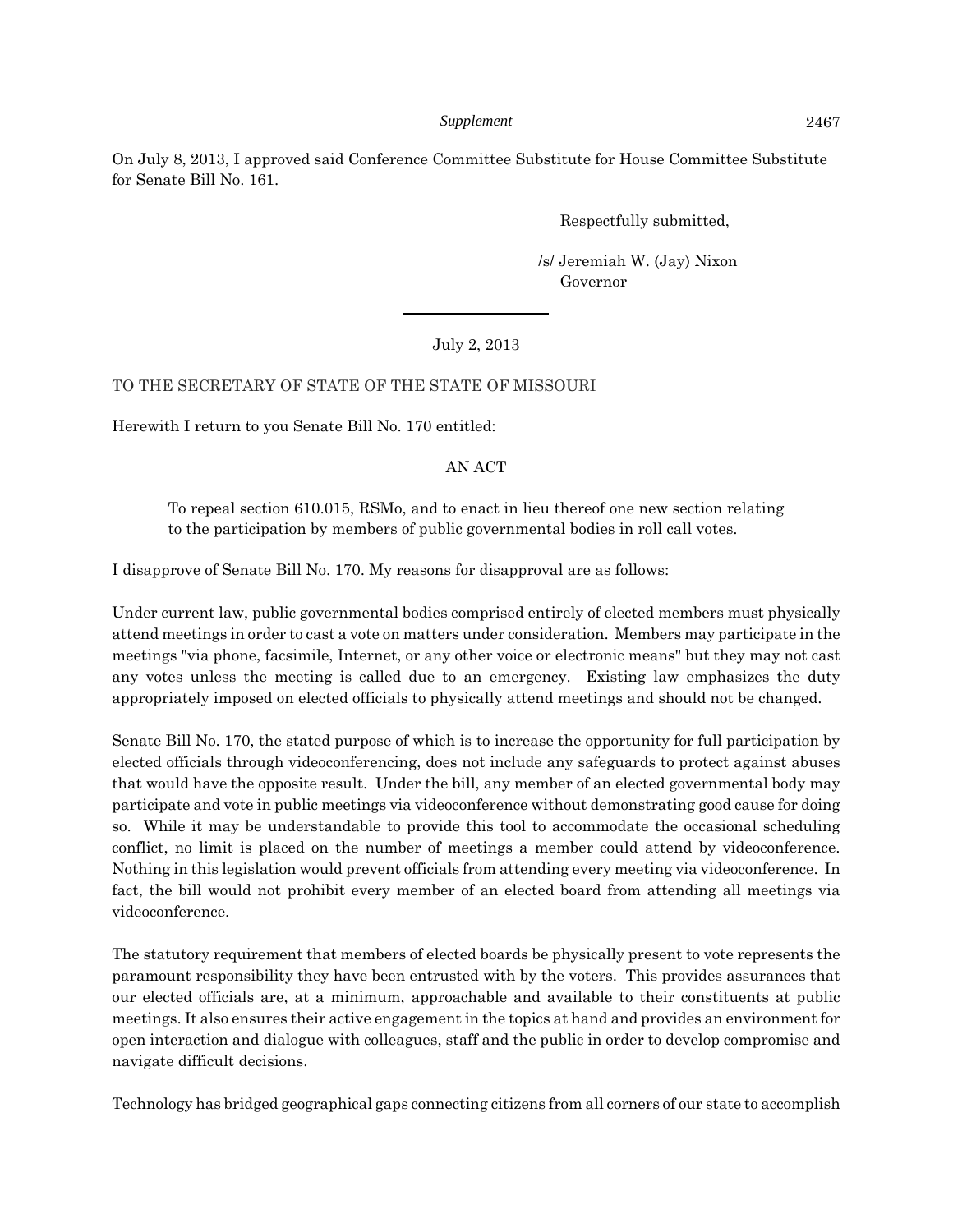great work. But for local governmental bodies, the distances are quite short and easily navigated. Local government is designed to provide citizen representation that is close to home and readily accountable to its residents. Allowing attendance through videoconferencing places unnecessary and unwarranted 'virtual' distance between voters and their elected officials. Residents wishing to speak and interact with their elected officials would be forced to do so using video screens and broadband wires.

Serving in elected public office is a privilege and attending regularly scheduled public meetings is an important component of that service. Allowing elected members to join every public meeting by videoconference is not an acceptable proxy for responsible governance. Requiring elected members to be physically present is a small and reasonable obligation placed on office holders. Removing that requirement erodes this very basic level of engagement we must expect from our officials.

In accordance with the above stated reasons for disapproval, I am returning Senate Bill No. 170 without my approval.

Respectfully submitted,

 /s/ Jeremiah W. (Jay) Nixon Governor

July 10, 2013

# TO THE SECRETARY OF STATE OF THE STATE OF MISSOURI

Herewith I return to you House Committee Substitute for Senate Committee Substitute for Senate Bill No. 186 entitled:

# AN ACT

To repeal sections 193.145, 194.350, 194.360, 447.559, and 447.560, RSMo, and to enact in lieu thereof five new sections relating to unclaimed veterans' remains.

On July 10, 2013, I approved said House Committee Substitute for Senate Committee Substitute for Senate Bill No. 186.

Respectfully submitted,

 /s/ Jeremiah W. (Jay) Nixon Governor

July 1, 2013

TO THE SECRETARY OF STATE OF THE STATE OF MISSOURI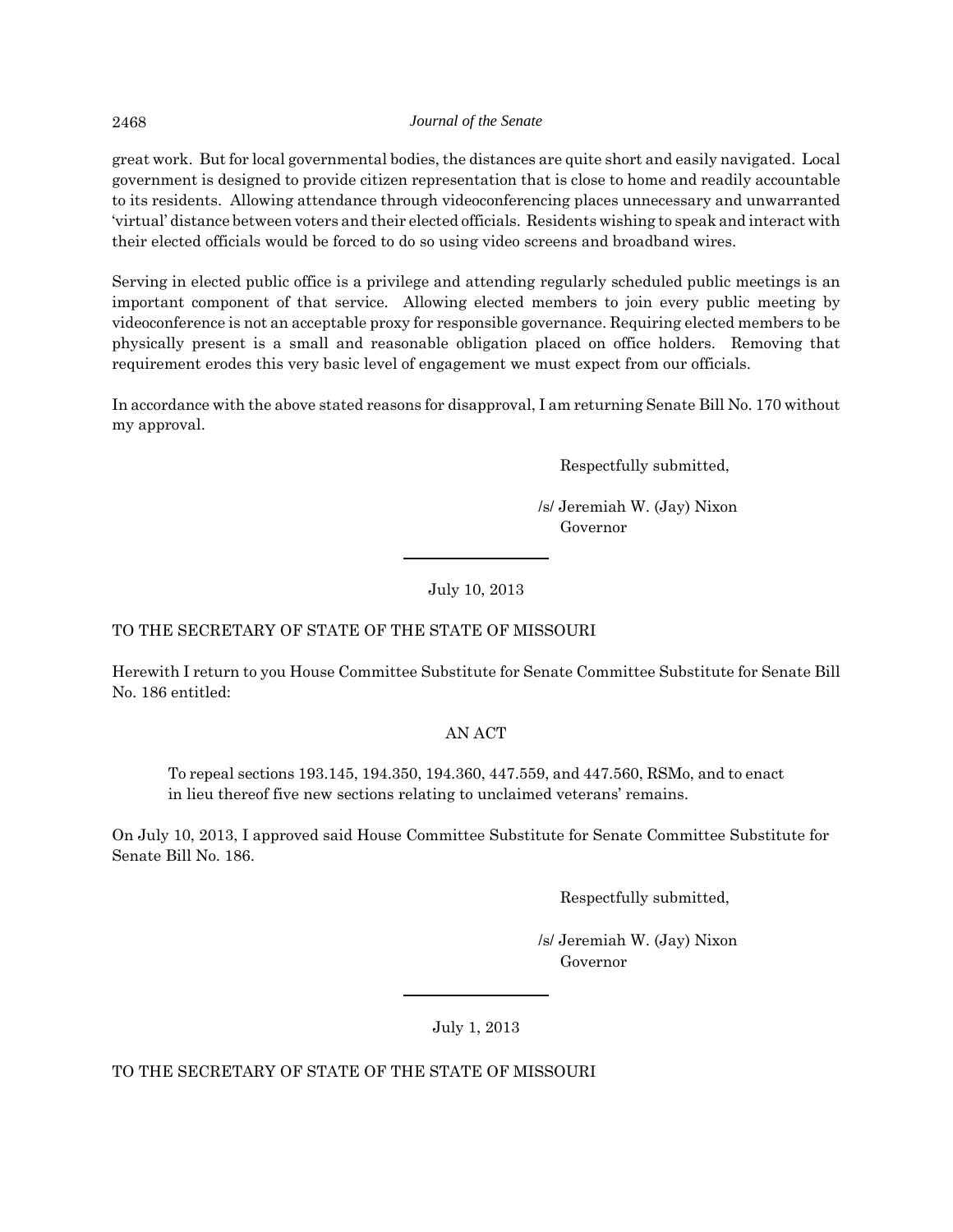Herewith I return to you House Committee Substitute for Senate Bill No. 188 entitled:

#### AN ACT

To repeal sections 632.480, 632.498 and 632.505, RSMo, and to enact in lieu thereof three new sections relating to conditional release of sexually violent predators, with an emergency clause.

On July 1, 2013, I approved said House Committee Substitute for Senate Bill No. 188.

Respectfully submitted,

 /s/ Jeremiah W. (Jay) Nixon Governor

June 12, 2013

#### TO THE SECRETARY OF STATE OF THE STATE OF MISSOURI

Herewith I return to you Senate Bill No. 197 entitled:

#### AN ACT

To repeal sections 199.170, 199.180, 199.190, 199.200, 199.210, 199.240, 199.250, 199.260, and 199.270, RSMo, and to enact in lieu thereof thirteen new sections relating to disease management, with penalty provisions.

On June 12, I approved said Senate Bill No. 197.

Respectfully submitted,

 /s/ Jeremiah W. (Jay) Nixon Governor

June 13, 2013

#### TO THE SECRETARY OF STATE OF THE STATE OF MISSOURI

Herewith I return to you House Committee Substitute for Senate Bill No. 205 entitled:

AN ACT

To repeal section 211.036, RSMo, and to enact in lieu thereof two new sections relating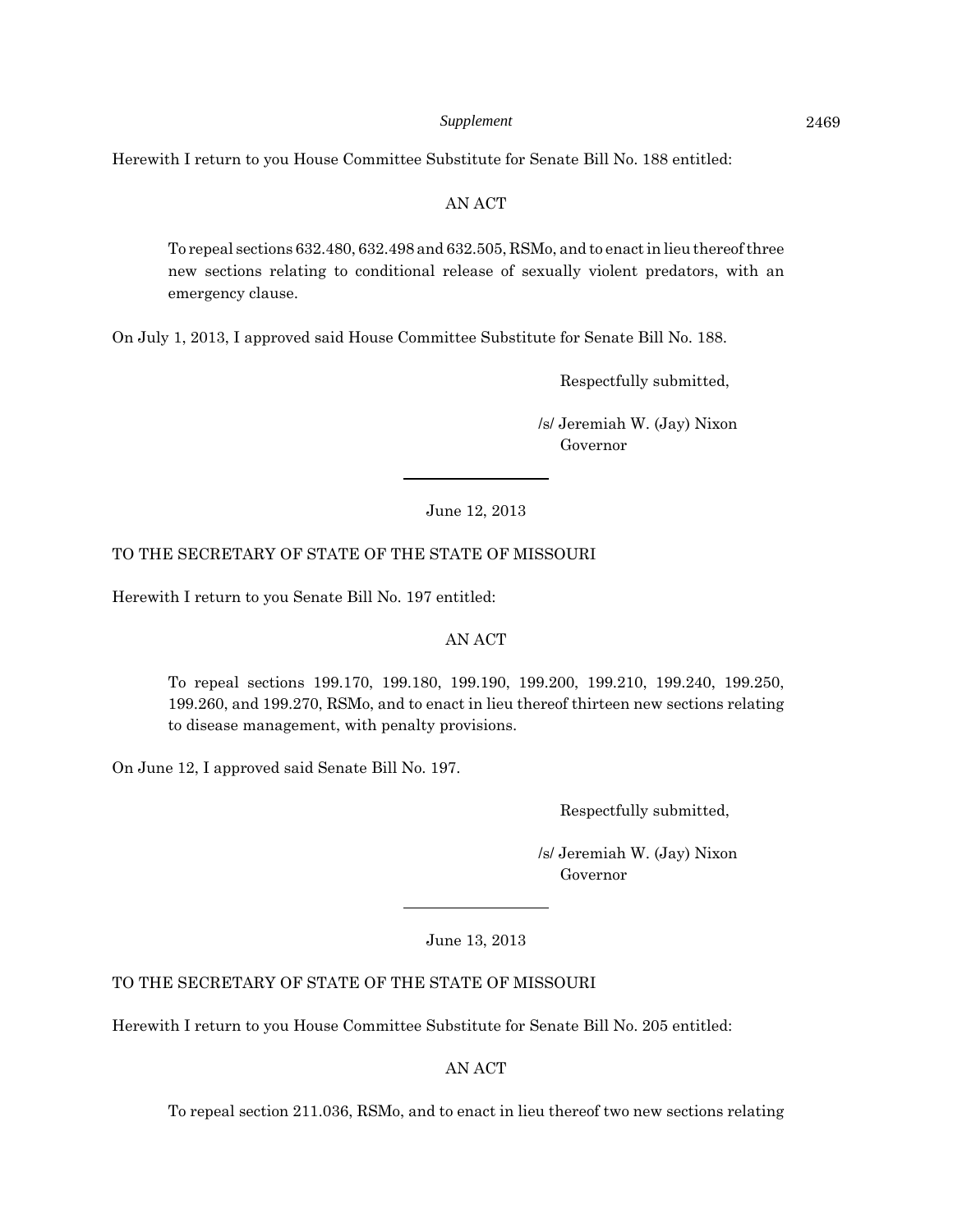to foster children.

On June 13, I approved said House Committee Substitute for Senate Bill No. 205.

Respectfully submitted,

 /s/ Jeremiah W. (Jay) Nixon Governor

June 13, 2013

# TO THE SECRETARY OF STATE OF THE STATE OF MISSOURI

Herewith I return to you Senate Bill No. 208 entitled:

AN ACT

To repeal section 211.036, RSMo, and to enact in lieu thereof one new section relating to reentry into the custody of the children's division.

On June 13, I approved said Senate Bill No. 208.

Respectfully submitted,

 /s/ Jeremiah W. (Jay) Nixon Governor

June 28, 2013

# TO THE SECRETARY OF STATE OF THE STATE OF MISSOURI

Herewith I return to you Senate Bill No. 216 entitled:

# AN ACT

To repeal section 84.830, RSMo, and to enact in lieu thereof two new sections relating to first responder political activity.

On June 28, 2013, I approved said Senate Bill No. 216.

Respectfully submitted,

 /s/ Jeremiah W. (Jay) Nixon Governor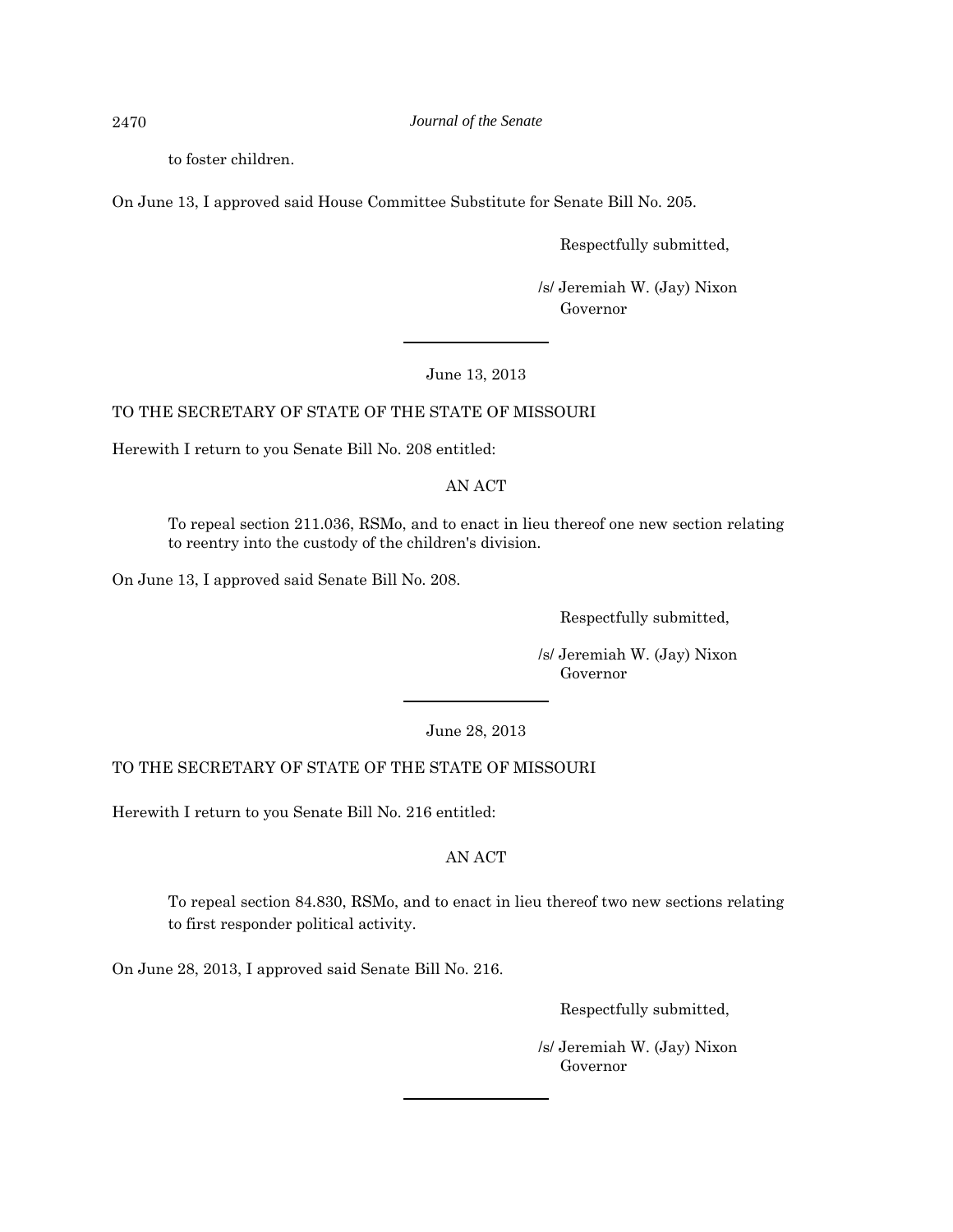# July 1, 2013

# TO THE SECRETARY OF STATE OF THE STATE OF MISSOURI

Herewith I return to you Conference Committee Substitute for Senate Committee Substitute for Senate Bill No. 224 entitled:

# AN ACT

To repeal sections 84.480, 84.490, 84.510, 86.200, 86.257, 86.263, 313.817, and 568.040, RSMo, and to enact in lieu thereof nine new sections relating to public safety.

I disapprove of Conference Committee Substitute for Senate Committee Substitute for Senate Bill No. 224. My reasons for disapproval are as follows:

Conference Committee Substitute for Senate Committee Substitute for Senate Bill No. 224 purports to deter minors from presenting false identification in order to obtain access to an excursion gambling boat. In reality, Conference Committee Substitute for Senate Committee Substitute for Senate Bill No. 224 reduces the maximum penalty available for such an offense. The current classification for this offense is a class B misdemeanor, punishable by up to six months in jail and up to a \$500.00 fine. Instead, the bill would lower the offense classification to an infraction, eliminate incarceration as a potential penalty, and require only the payment of a \$500.00 fine.

The State of Missouri takes illegal gambling seriously and has appropriately enacted strong laws and penalties to combat these types of offenses. However, underage gambling continues to be a problem. Since 1997, Missouri casinos have paid \$1.66 million in fines related to underage patrons. Therefore, lowering the available penalties for such conduct, and removing a prosecutor's ability to seek incarceration for illegal gambling, is not a recipe to deter this criminal behavior.

Conference Committee Substitute for Senate Committee Substitute for Senate Bill No. 224 would also allow an individual with a single conviction for criminal nonsupport to petition the court for the purpose of expunging all records associated with that offense. While current law permits the extreme remedy of expungement in very limited circumstances, Conference Committee Substitute for Senate Committee Substitute for Senate Bill No. 224 would expand expungement eligibility without providing adequate standards on which this relief would be provided.

Conference Committee Substitute for Senate Committee Substitute for Senate Bill No. 224 provides two distinct standards for granting expungement, with the common denominator being that eight years has passed since the person has been sentenced or completed probation. The first requires that the individual: (1) has not been convicted of any subsequent offense; (2) does not have any other felony convictions; (3) is current on all child support obligations; and (4) has no other charges or administrative child support actions pending. *Or*, in lieu of the foregoing, the individual has successfully completed a criminal nonsupport courts program. The first standard neglects to take into consideration whether the individual has a history of arrearages and late payments following the nonsupport conviction. As such, individuals who are chronically late and deficient on their support obligations during the past eight years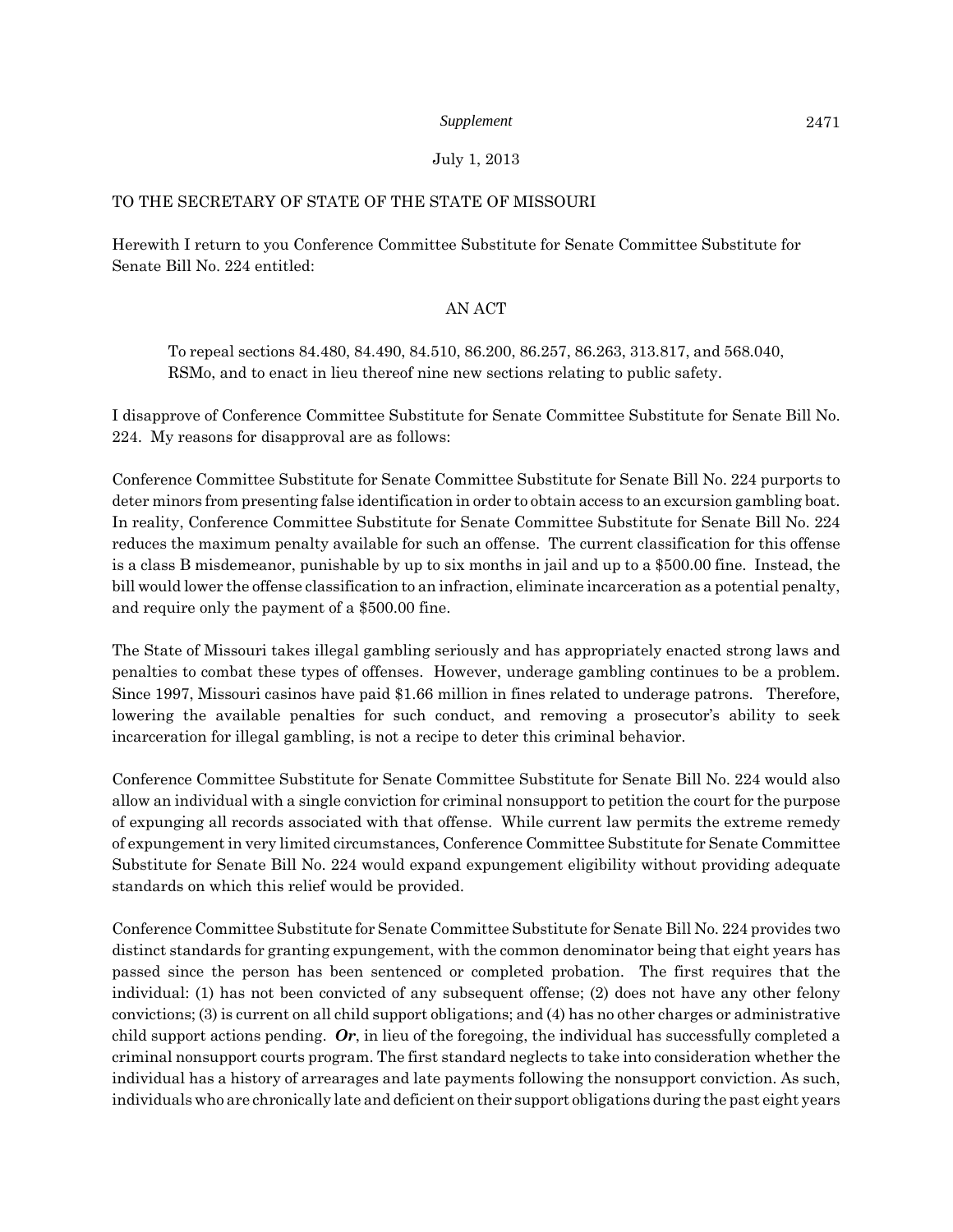can make themselves current and then apply to have their records expunged as long as no other charges are pending and there are no subsequent or other felony convictions.

The second standard requires only that the individual complete a criminal nonsupport court program. While this program is a meaningful tool to foster compliance with a person's support obligations, it should not take the place of also requiring that the individual demonstrate a history of complying with any support order since the underlying conviction and has no other subsequent convictions.

Exacerbating the insufficiency of these standards is that Conference Committee Substitute for Senate Committee Substitute for Senate Bill No. 224 does not provide the court with any discretion in determining whether to order expungement. Instead, the bill explicitly states that the court "*shall enter an order of expungement*" if either of the standards are satisfied. Therefore, the court would be deprived of the opportunity to consider other relevant factors, such as the individual's history of meeting support obligations since the previous conviction, as well as any statement that the victim or prosecutor would like to make in objection to any order for expungment; indeed, Conference Committee Substitute for Senate Committee Substitute for Senate Bill No. 224 does not even provide the victim or prosecutor with an opportunity to be heard on the matter. In sum, neither of the two standards is adequate, and depriving the court of discretion on such an important issue as expunging an individual's criminal records is unacceptable.

In accordance with the above stated reasons for disapproval, I am returning Conference Committee Substitute for Senate Committee Substitute for Senate Bill No. 224 without my approval.

Respectfully submitted,

 /s/ Jeremiah W. (Jay) Nixon Governor

June 25, 2013

# TO THE SECRETARY OF STATE OF THE STATE OF MISSOURI

Herewith I return to you House Committee Substitute for Senate Committee Substitute for Senate Bill No. 229 entitled:

# AN ACT

To repeal section 630.170, RSMo, and to enact in lieu thereof one new section relating to the mental health employment disqualification registry.

On June 25, 2013, I approved said House Committee Substitute for Senate Committee Substitute for Senate Bill No. 229.

Respectfully submitted,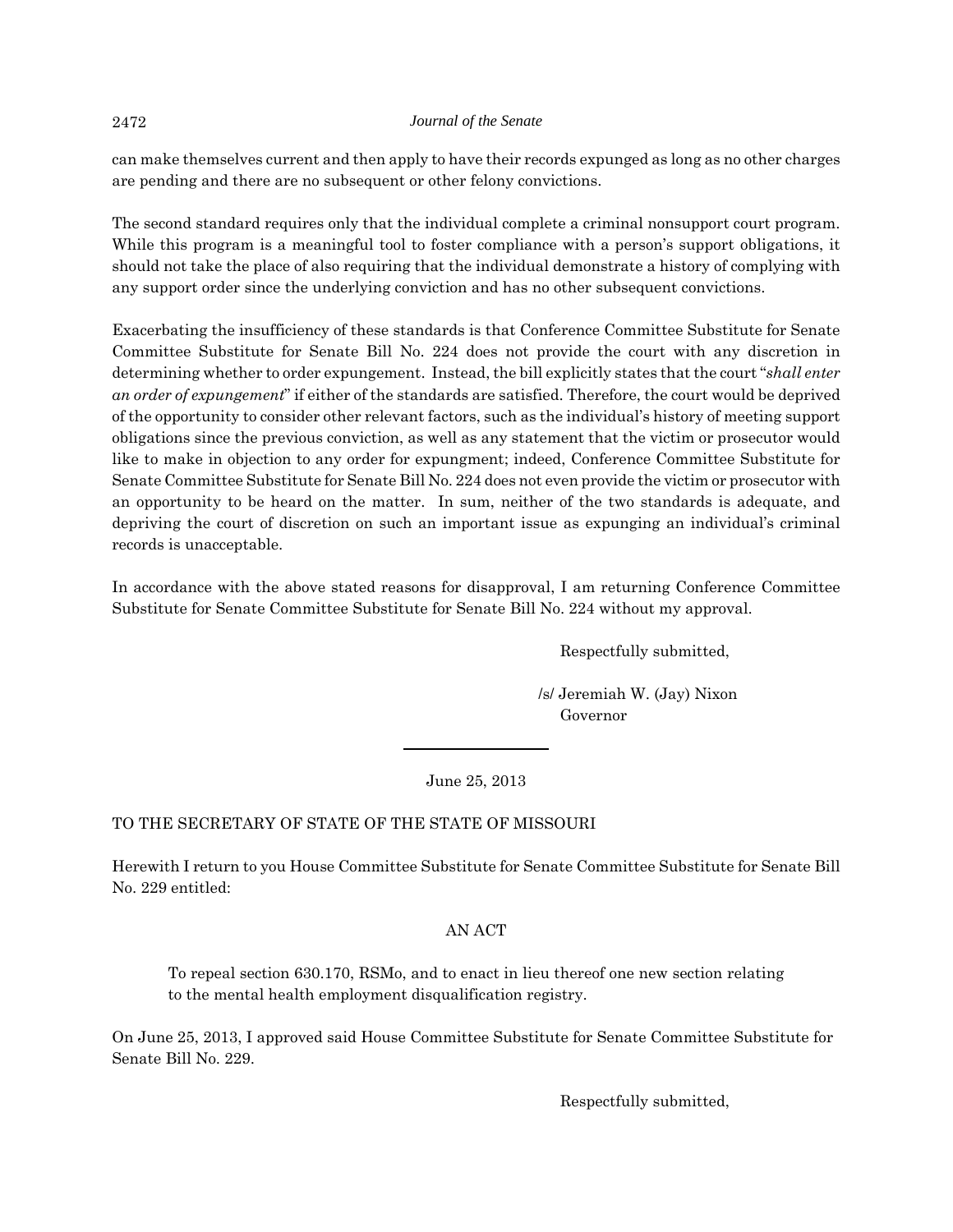/s/ Jeremiah W. (Jay) Nixon Governor

July 9, 2013

# TO THE SECRETARY OF STATE OF THE STATE OF MISSOURI

Herewith I return to you Senate Bill No. 230 entitled:

# AN ACT

To amend chapter 191, RSMo, by adding thereto one new section relating to newborn screenings.

On July 9, 2013, I approved said Senate Bill No. 230.

Respectfully submitted,

 /s/ Jeremiah W. (Jay) Nixon Governor

July 10, 2013

# TO THE SECRETARY OF STATE OF THE STATE OF MISSOURI

Herewith I return to you Senate Committee Substitute for Senate Bill No. 240 entitled:

AN ACT

To repeal sections 393.150 and 393.1012, RSMo, and to enact in lieu thereof two new sections relating to ratemaking for gas corporations.

I disapprove of Senate Committee Substitute for Senate Bill No. 240. My reasons for disapproval are as follows:

Senate Committee Substitute for Senate Bill No. 240 would expand from three to five years the period of time in which a gas utility can collect an infrastructure system replacement surcharge (ISRS) and would impose a 30 percent increase in the maximum amount of ISRS the utility can charge consumers. Senate Committee Substitute for Senate Bill No. 240 would also authorize gas utilities to track the amount of bad debt (i.e. uncollectible utility bills) they incur and then recover 90 percent of the difference between the actual amount of bad debt and the amount of bad debt estimated during their most recent rate case before the Public Service Commission (PSC). Because the harm to consumers from increased gas bills outweighs the legislation's potential benefits, Senate Committee Substitute for Senate Bill No. 240 does not receive my approval.

The existing ISRS mechanism was created in 2003 when Missouri's two large gas companies, Missouri Gas Energy (MGE) and Laclede Gas Company (Laclede), and Missouri American Water Company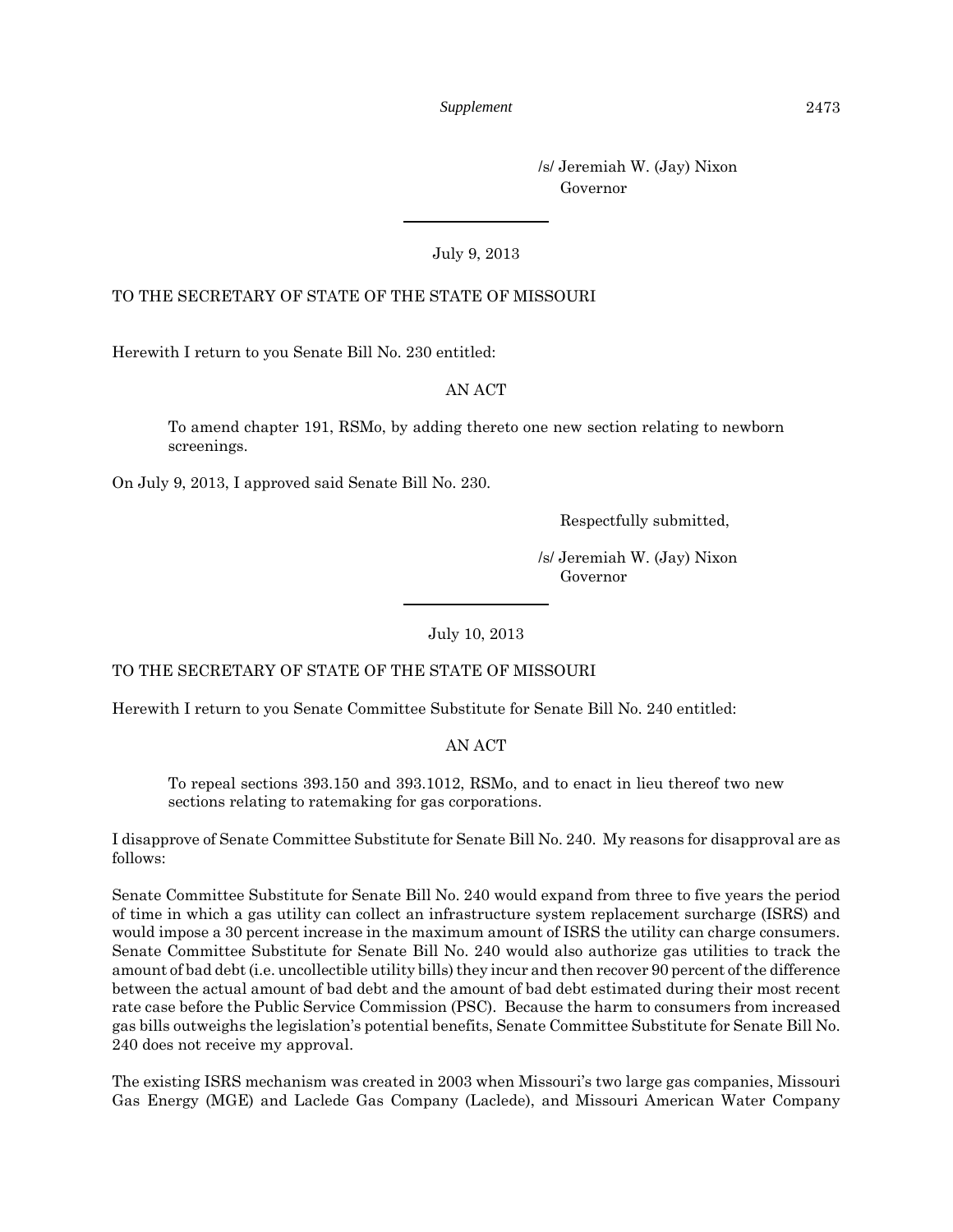(MAWC) had fallen behind on infrastructure maintenance. The needed infrastructure replacements, unlike a new power plant for an electric company, would not have generated any additional revenue, but would simply have replaced gas and water mains to maintain their systems in working order and to protect against threats to public safety from aging infrastructure.

To address this problem, the General Assembly enacted Senate Substitute for Senate Committee Substitute for House Bill No. 208 (2003), which authorized the ISRS mechanism for water utilities serving more than 10,000 customers in St. Louis County and all gas utilities in Missouri. Currently MGE and Laclede Gas are the only Missouri gas utilities utilizing the ISRS, although Laclede is currently in the process of acquiring MGE, which will leave only one gas utility imposing an ISRS surcharge. Since the gas ISRS was enacted, the utilities have made significant investments to ensure that their systems are in working order. According to MGE, the company replaced approximately 176 miles of bare steel and cast iron main from 2003 to 2012 – more than 86 percent in excess of the amount mandated under PSC order. Similarly, Laclede has indicated that it is replacing more than 31 miles of cast iron mains annually and, following its acquisition of MGE, will significantly increase its investments in MGE's infrastructure.

As the above demonstrates, the existing ISRS mechanism has had the intended effect of encouraging the gas utilities to replace and maintain their infrastructure. However, what the above fails to demonstrate is any compelling reason to expand this existing mechanism and, by doing so, raise utility costs for Missouri consumers. While an increase in the existing ISRS would no doubt benefit the utilities, this benefit would come at a cost to consumers—a cost the PSC could police less frequently due to the additional two years Senate Committee Substitute for Senate Bill No. 240 would allow between general rate cases. Moreover, this additional two years between rate cases would prevent consumers from seeing the benefit of any savings realized by the utility during that additional time—such as through the pending consolidation of MGE and Laclede.

More troubling than the ISRS expansion is the provision of Senate Committee Substitute for Senate Bill No. 240 that would authorize a gas utility to recover from its ratepayers 90 percent of the uncollectible "bad debt" it incurs from its non-paying customers. Under current law, a utility has a strong incentive to collect on its customer debts or prevent customers from running up excessive arrearages in the first place, since any increase in bad debt simply reduces the utility's profits. However, Senate Committee Substitute for Senate Bill No. 240 would all but eliminate this incentive, since the utility would now be able to bank on recovering from its paying customers 90 percent of the bad debt it incurs. In this way, Senate Committee Substitute for Senate Bill No. 240 would insulate company profits from any increase in bad debt by shifting the risk of non-payment from the utility to its ratepayers, which is an unacceptable result for the vast majority of ratepayers who pay their bills on time.

While there is much in Senate Committee Substitute for Senate Bill No. 240 to benefit utilities, there is little, if anything, in it for consumers. Nowhere does the bill mandate increased reliability or enhanced safety and nowhere does it offer the real possibility of lower utility bills. Without a compelling reason to expand the existing ISRS and with the perverse incentive created by allowing utilities to recover bad debts from their paying customers, consumers should not have to shoulder the burden this bill would impose.

In accordance with the above stated reasons for disapproval, I am returning Senate Committee Substitute for Senate Bill No. 240 without my approval.

Respectfully submitted,

 /s/ Jeremiah W. (Jay) Nixon Governor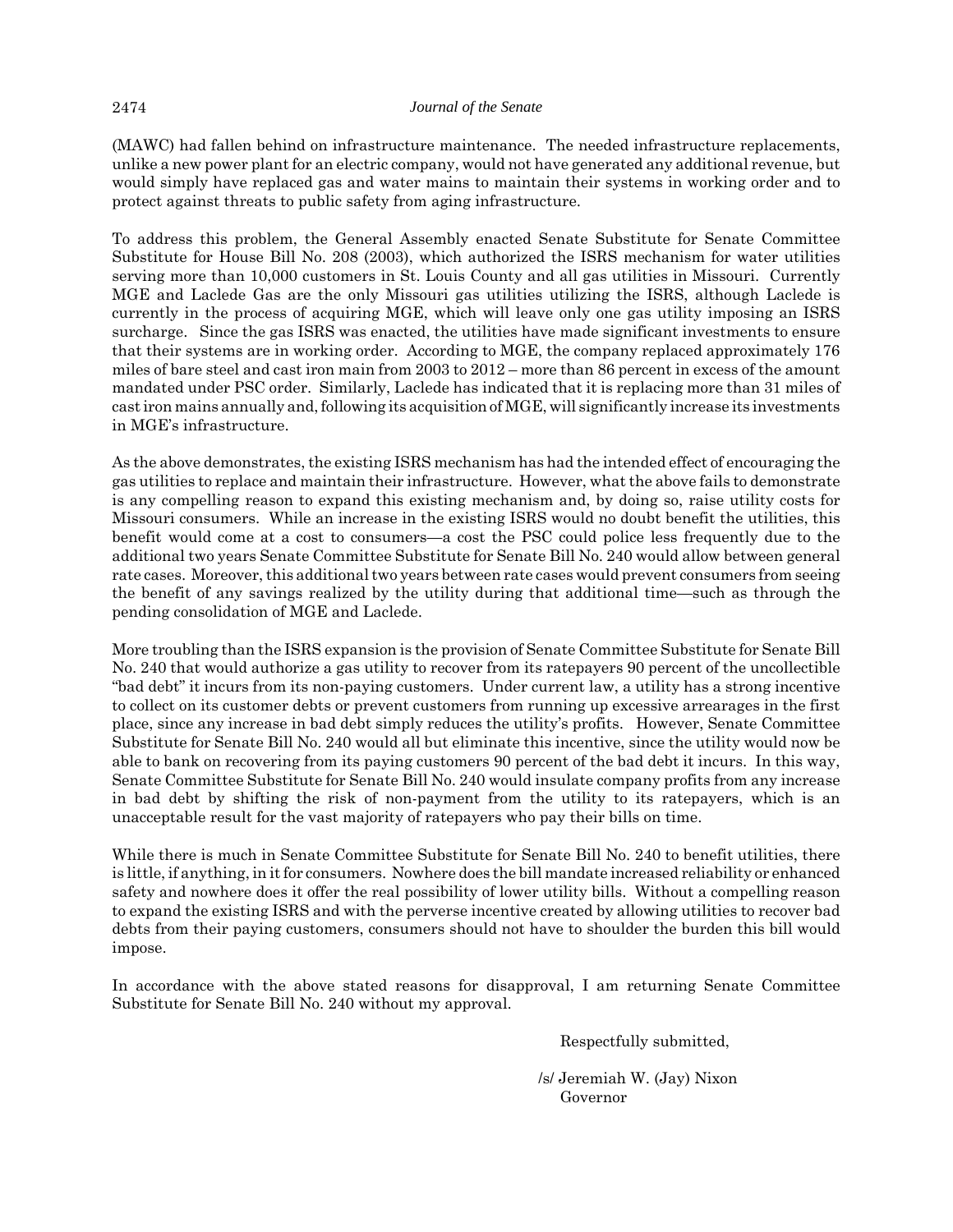# July 1, 2013

# TO THE SECRETARY OF STATE OF THE STATE OF MISSOURI

Herewith I return to you Conference Committee Substitute for Senate Committee Substitute for Senate Bill No. 248 entitled:

# AN ACT

To repeal sections 67.457, 67.463, 67.469, 67,1521, 140.050, 140.150, 140.160, 140.230, 140.290, 140.405, 140.460, 140.470, and 140.665, RSMo, and to enact in lieu thereof fourteen new sections relating to property taxes.

On July 1, 2013, I approved said Conference Committee Substitute for Senate Committee Substitute for Senate Bill No. 248.

Respectfully submitted,

 /s/ Jeremiah W. (Jay) Nixon Governor

July 8, 2013

TO THE SECRETARY OF STATE OF THE STATE OF MISSOURI

Herewith I return to you Senate Substitute for Senate Bill No. 251 entitled:

AN ACT

To repeal sections 578.375, 578.377, 578.379, 578.381, 578.383, 578.389, and 578.390, RSMo, and to enact in lieu thereof nine new sections relating to public assistance fraud and abuse, with penalty provisions.

On July 8, 2013, I approved said Senate Substitute for Senate Bill No. 251.

Respectfully submitted,

 /s/ Jeremiah W. (Jay) Nixon Governor

July 1, 2013

TO THE SECRETARY OF STATE OF THE STATE OF MISSOURI

Herewith I return to you House Committee Substitute for Senate Substitute for Senate Bill No. 252 entitled: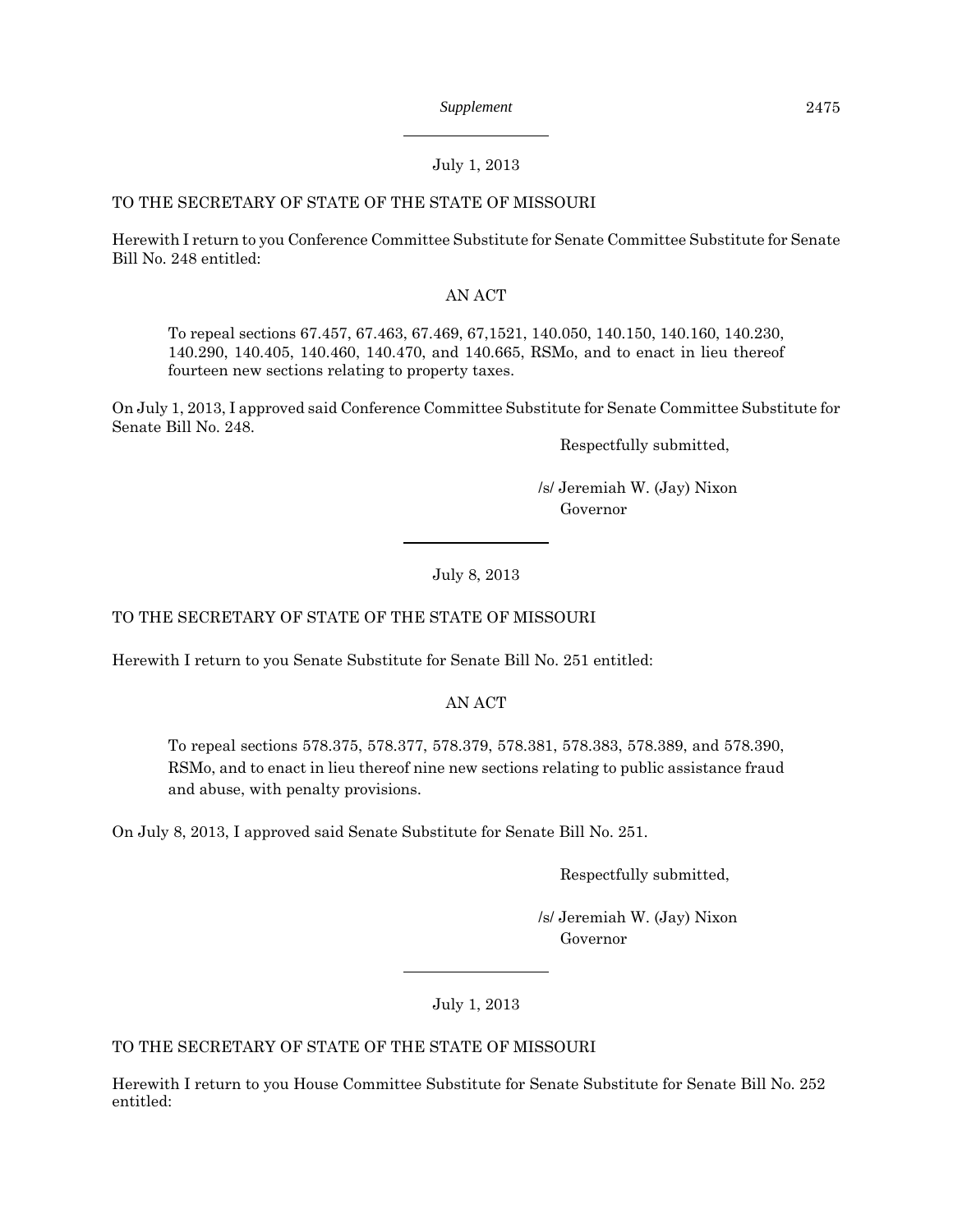2476 *Journal of the Senate*

## AN ACT

To repeal sections 105.711, 301.067, 301.3031, and 302.183, RSMo, and to enact in lieu thereof nine new sections relating to the department of revenue, with a penalty provision, and an emergency clause for certain sections.

On July 1, 2013, I approved said House Committee Substitute for Senate Substitute for Senate Bill No. 252.

Respectfully submitted,

 /s/ Jeremiah W. (Jay) Nixon Governor

July 12, 2013

#### TO THE SECRETARY OF STATE OF THE STATE OF MISSOURI

Herewith I return to you Senate Committee substitute for Senate Bill No. 254 entitled:

#### AN ACT

To repeal section 408.140, RSMo, and to enact in lieu thereof one new section relating to loan fees.

On July 12, 2013, I approved said Senate Committee Substitute for Senate Bill No, 254.

Respectfully submitted,

 /s/ Jeremiah W. (Jay) Nixon Governor

July 9, 2013

#### TO THE SECRETARY OF STATE OF THE STATE OF MISSOURI

Herewith I return to you Conference Committee Substitute for House Committee Substitute for Senate Committee Substitute for Senate Bill No. 256 entitled:

AN ACT

To repeal sections 160.2100, 210.950, 211.447, and 595.220, RSMo, and to enact in lieu thereof five new sections relating to child abuse and neglect.

On July 9, 2013, I approved said Conference Committee Substitute for House Committee Substitute for Senate Committee Substitute for Senate Bill No. 256.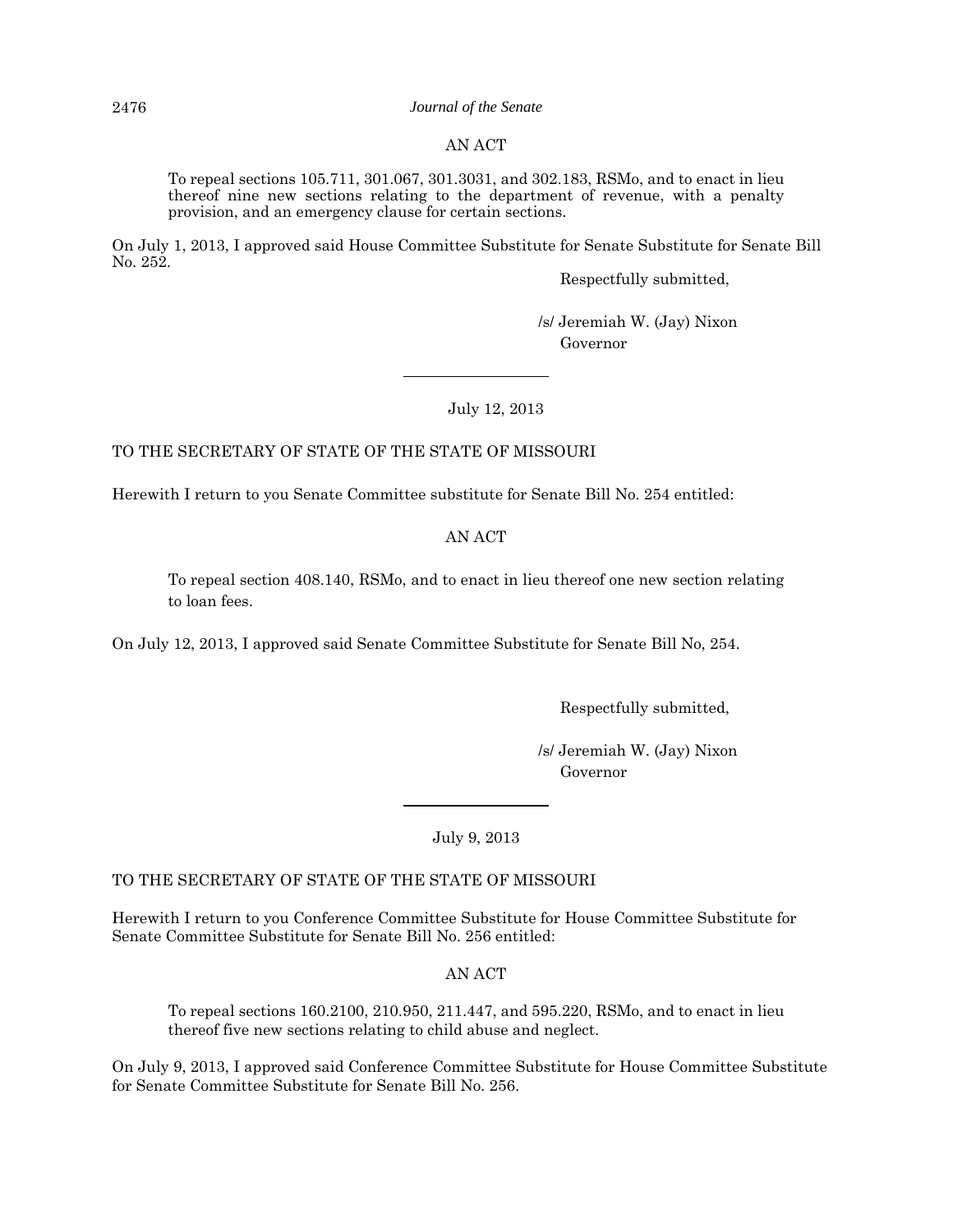Respectfully submitted,

 /s/ Jeremiah W. (Jay) Nixon Governor

# June 25, 2013

# TO THE SECRETARY OF STATE OF THE STATE OF MISSOURI

Herewith I return to you Senate Bill No. 257 entitled:

# AN ACT

To repeal sections 68.205, 68.210, 68.215, 68.225, 68.230, 68.235, 68.240, 68.245, 68.250, and 68.259, RSMo, and to enact in lieu thereof ten new sections relating to port improvement districts.

On June 25, 2013, I approved said Senate Bill No. 257.

Respectfully submitted,

 /s/ Jeremiah W. (Jay) Nixon Governor

July 12, 2013

# TO THE SECRETARY OF STATE OF THE STATE OF MISSOURI

Herewith I return to you Senate Committee Substitute for Senate Bill No. 258 entitled:

AN ACT

To repeal sections 162.459, 162.471, and 162.492, RSMo, and to enact in lieu thereof three new sections relating to the board of directors of the Kansas City school district.

On July 12, 2013, I approved said Senate Committee substitute for Senate Bill No. 258.

Respectfully submitted,

 /s/ Jeremiah W. (Jay) Nixon Governor

July 12, 2013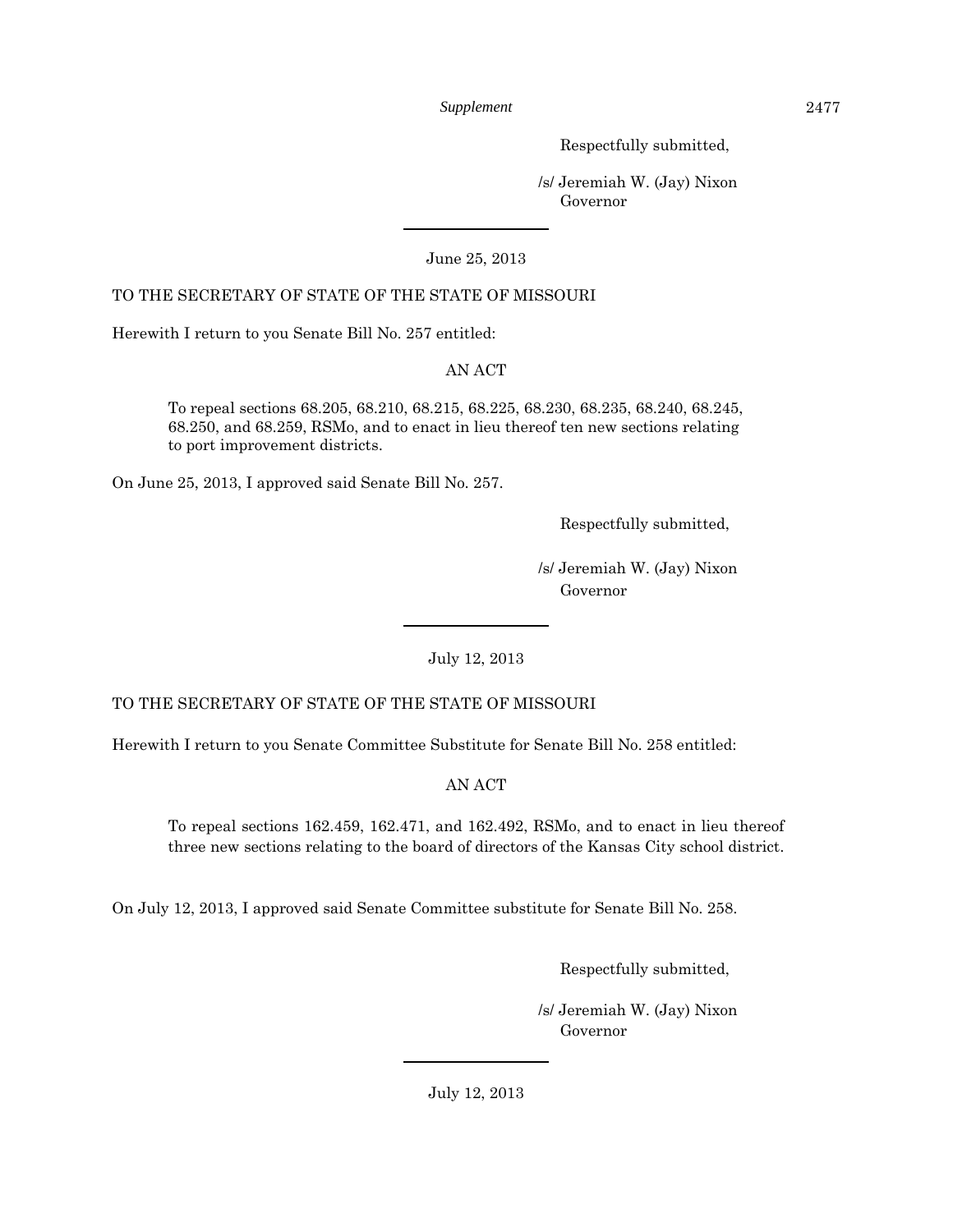# TO THE SECRETARY OF STATE OF THE STATE OF MISSOURI

Herewith I return to you Conference Committee Substitute for House Committee Substitute for Senate Substitute for Senate bill No. 262 entitled:

# AN ACT

To repeal sections 354.410, 354.415, 354.430, 376.405, 376.426, 376.777, 376.961, 376.962, 376.964, 376.966, 376.968, 376.970, 376.973, and 376.1363, RSMo, and to enact in lieu thereof thirty new sections relating to health insurance with penalty provisions, an effective date for certain sections and an emergency clause for certain sections.

On July 12, 2013, I approved said Conference Committee Substitute for House committee Substitute for Senate Substitute for Senate Bill No. 262.

Respectfully submitted,

 /s/ Jeremiah W. (Jay) Nixon Governor

July 1, 2013

TO THE SECRETARY OF STATE OF THE STATE OF MISSOURI

Herewith I return to you Senate Bill No. 265 entitled:

AN ACT

To amend chapter 1, RSMo, by adding thereto one new section relating to prohibition on certain policies that infringe on private property rights.

I disapprove of Senate Bill No. 265. My reasons for disapproval are as follows:

Senate Bill No. 265 is broadly drafted legislation directed primarily at a United Nations resolution adopted more than 20 years ago. This resolution, known as Agenda 21, provides a general blueprint for sustainable development. It imposes no mandates on state or local governments and not a single pejorative action in Missouri has been tied to it.

Senate Bill No. 265 would force ambiguously worded restrictions on state and local governments. Specifically, the legislation would prohibit the adoption or implementation of "recommendations" that "infringe or restrict private property rights without due process" if the action "originates in, or [is] traceable to Agenda 21…or any other international law or ancillary plan of action that contravenes the Constitution of the United States or the Missouri Constitution."

Although there is no evidence that Agenda 21 is spurring governmental action across our state, Senate Bill No. 265 would nevertheless require that governmental entities become knowledgeable about its content as well as "any other international law or ancillary plan of action" and then make the undefined determination whether a proposed action is "traceable" to any of those sources. This bizarre and burdensome analysis must be accomplished through a prism of difficult to comprehend language that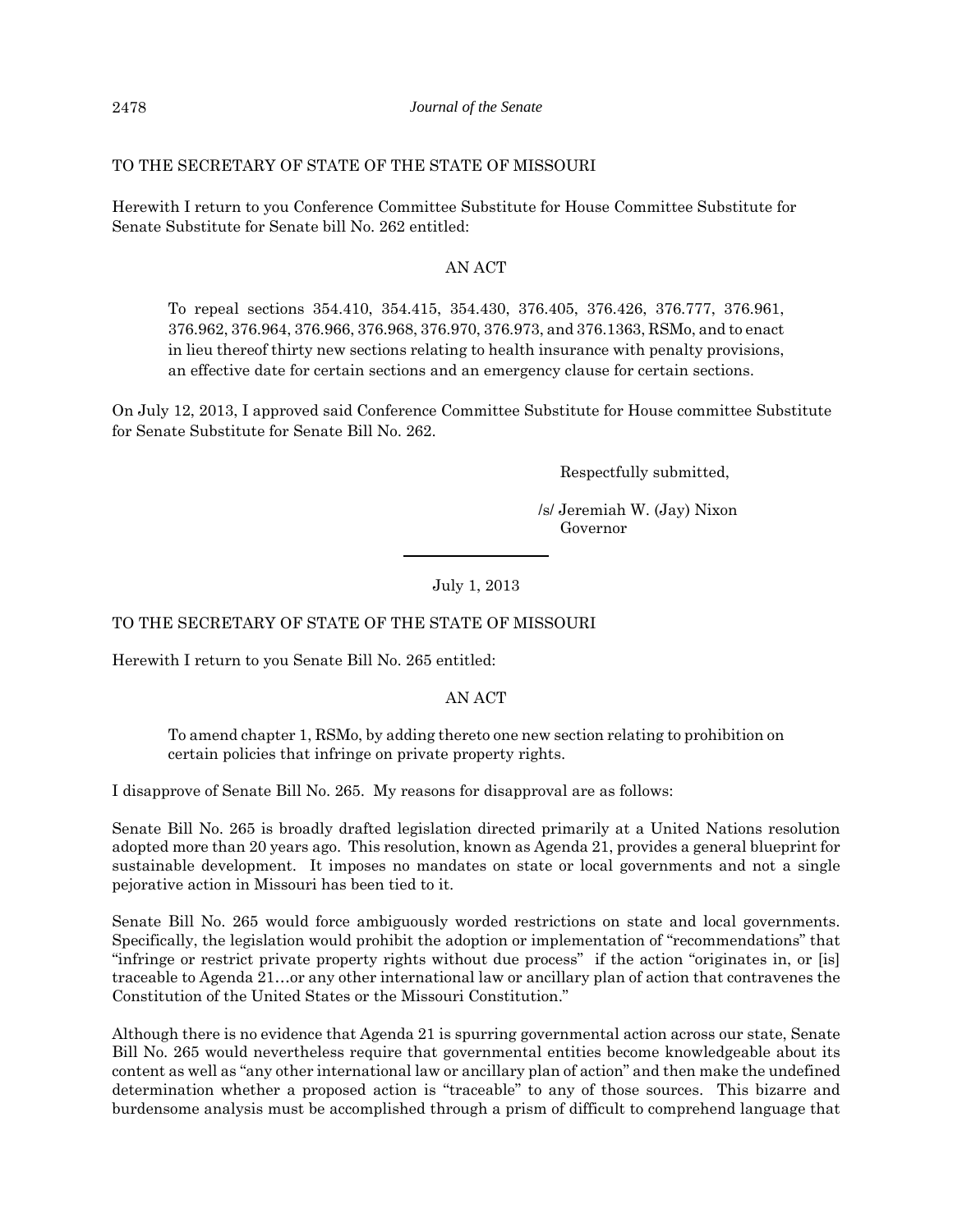will waste public resources and impose needless confusion where none is necessary. It is Senate Bill No. 265 that is the problem, not the obscure and little known Agenda 21.

It is fundamentally misguided and unnecessary to require local government officials to become international law experts in order to perform their duties. This legislation would spawn endless litigation frivolously attacking governmental action based on a belief that a two decades old United Nations resolution is somehow shaping decisions regarding such issues as health codes and road projects. And it is absurd for a city council making a zoning decision to find it necessary to retain a high priced attorney specializing in international law for the purpose of needlessly chasing imaginary shadows around corners. The premise of Senate Bill No. 265, to the extent it is discernible, is wrong and the solution it puts forth is worse.

In accordance with the above stated reasons for disapproval, I am returning Senate Bill No. 265 without my approval.

Respectfully submitted,

 /s/ Jeremiah W. (Jay) Nixon Governor

#### June 3, 2013

# TO THE SECRETARY OF STATE OF THE STATE OF MISSOURI

Herewith I return to you Senate Substitute for Senate Bill No. 267 entitled:

#### AN ACT

To amend chapter 506, RSMo, by adding thereto one new section relating to the laws of other countries.

I disapprove of Senate Substitute for Senate Bill No. 267. My reasons for disapproval are as follows:

Senate Substitute for Senate Bill No. 267 seeks to introduce a solution to a problem that does not exist and, in so doing, puts in jeopardy some of the very liberties that the bill purports to protect.

This legislation would inject considerable uncertainty into Missouri's legal system. The bill would declare as "void and unenforceable" contracts as well as judicial and administrative decisions that are based – in whole or in part – on a foreign law or foreign legal system that is deemed "repugnant or inconsistent with [sic]" the Missouri and United States Constitutions. Because all foreign legal systems can be argued to be "inconsistent" with our state and federal constitutions, Senate Substitute for Senate Bill No. 267 would needlessly cast doubt upon important legal instruments including wills, trusts, marriage and divorce decrees and contracts that involve foreign law. Our citizens and businesses should not be exposed to this unnecessary change and its unpredictable results.

Moreover, Senate Substitute for Senate Bill No. 267 would have a chilling effect on foreign adoptions. This legislation raises serious questions as to whether a Missouri court could consider the foreign decree or order that is necessary to finalize the adoption of a child from a foreign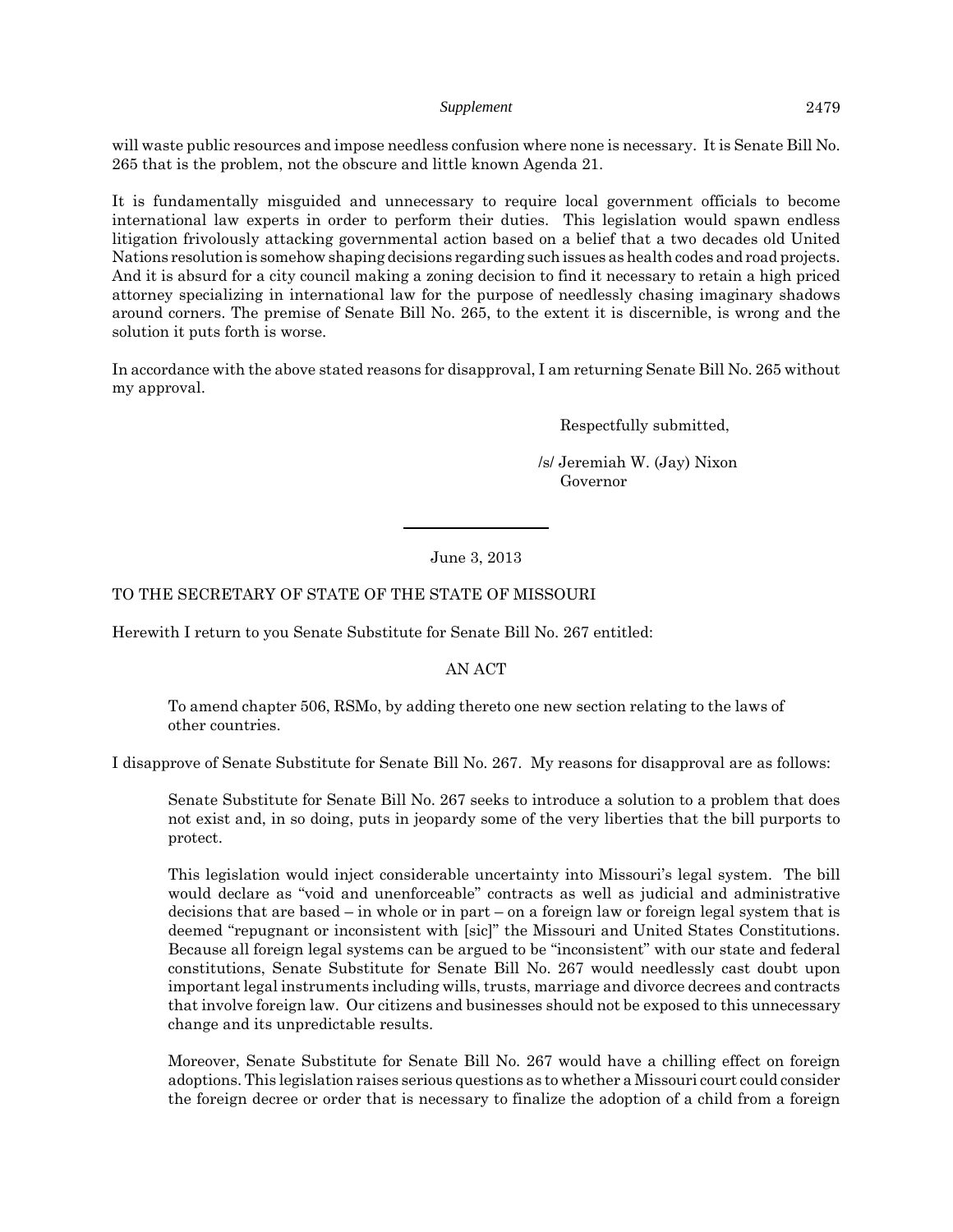#### 2480 *Journal of the Senate*

country. This obstacle would complicate an already challenging process facing a Missouri couple seeking to adopt a child from another country whose legal system is deemed "inconsistent" with ours. In addition to the hurdles this bill would impose on Missouri couples seeking to adopt, Senate Substitute for Senate Bill No. 267 could invite retaliatory action by a foreign country by denying all adoptions to Missourians. In Missouri, we value adoption. In the last ten years, Missourians have adopted more than 5,000 children from foreign countries. This bill is out of step with our basic belief that we should encourage adoption and make it easier, not more difficult, for children to grow up in strong, supportive families.

Senate Substitute for Senate Bill No. 267 would also undermine the freedom to contract. Article 1, Section 13 of the Missouri Constitution says "no . . . law impairing the obligation of contracts . . . can be enacted." This bill, by contrast, would render "mutually agreed upon" contracts and contractual provisions "void and unenforceable" if they include or are to be governed by foreign law from a country whose legal system is "inconsistent" with the Missouri and United States constitutions. This unnecessary interference with free market principles could also dampen foreign investment by companies unwilling to conduct business in a state with such uncertainty surrounding the application of foreign law.

Furthermore, Senate Substitute for Senate Bill No. 267 could prohibit a Missouri court from enforcing a judgment – based in whole or in part on a foreign law – rendered by a court in another state. The Full Faith and Credit Clause of the U.S. Constitution requires that states respect the "public acts, records, and judicial proceedings of every other state."

Senate Substitute for Senate Bill No. 267 is misguided, unnecessary and needlessly undermines certainty in important areas of the law. Missourians expect and deserve a judicial system that is both fair and predictable. Senate Substitute for Senate Bill No. 267 fails to meet that very basic standard and does not receive my approval.

Therefore, in accordance with the above stated reasons for disapproval, I am returning Senate Substitute for Senate Bill No. 267 without my approval.

Respectfully submitted,

 /s/ Jeremiah W. (Jay) Nixon Governor

June 27, 2013

# TO THE SECRETARY OF STATE OF THE STATE OF MISSOURI

Herewith I return to you House Committee Substitute for Senate Substitute for Senate Bill No. 282 entitled:

# AN ACT

To repeal sections 174.700, 174.703, 174.706, 302.291, 302.302, 302.341, 307.075, and 544.157, RSMo, and to enact in lieu thereof fourteen new sections relating to the regulation of motor vehicles, with penalty provisions.

On June 27, 2013, I approved said House Committee Substitute for Senate Substitute for Senate Bill No. 282.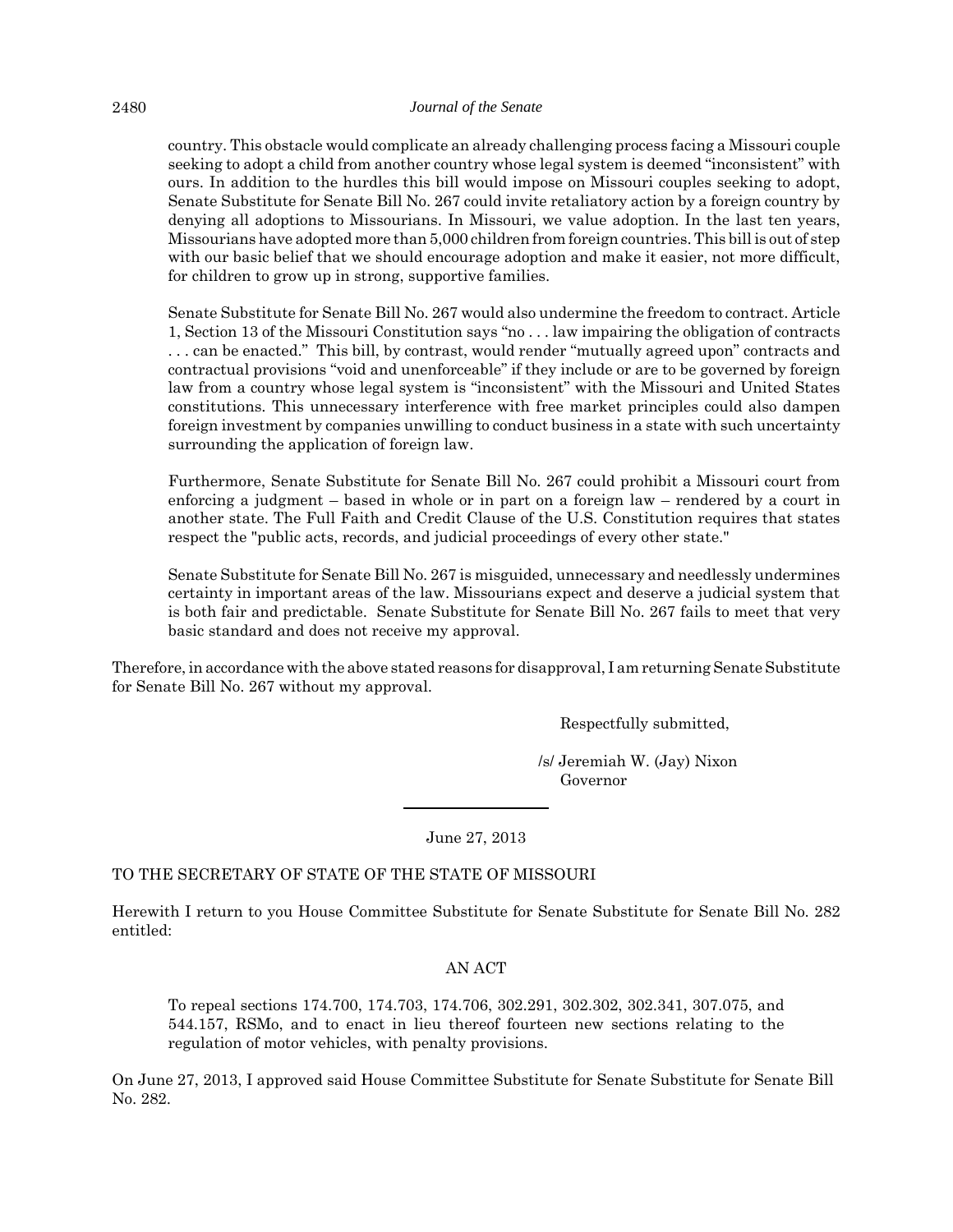Respectfully submitted,

 /s/ Jeremiah W. (Jay) Nixon Governor

# July 3, 2013

# TO THE SECRETARY OF STATE OF THE STATE OF MISSOURI

Herewith I return to you Conference Committee Substitute for Senate Bill No. 327 entitled:

# AN ACT

To repeal sections 478.007, 544.455, and 557.011, RSMo, and to enact in lieu thereof three new sections relating to the supervision of criminal offenders, with existing penalty provisions.

On July 3, 2013, I approved said Conference Committee Substitute for Senate Bill No. 327.

Respectfully submitted,

 /s/ Jeremiah W. (Jay) Nixon Governor

July 8, 2013

# TO THE SECRETARY OF STATE OF THE STATE OF MISSOURI

Herewith I return to you Conference Committee Substitute No. 2 for House Committee Substitute for Senate Bill No. 330 entitled:

# AN ACT

To repeal sections 331.100, 332.093, 334.104, 346.050, 346.055, 346.085, and 453.070, RSMo, and to enact in lieu thereof six new sections relating to professional licenses.

On July 8, 2013, I approved said Conference Committee Substitute No. 2 for House Committee Substitute for Senate Bill No. 330.

Respectfully submitted,

 /s/ Jeremiah W. (Jay) Nixon Governor

July 2, 2013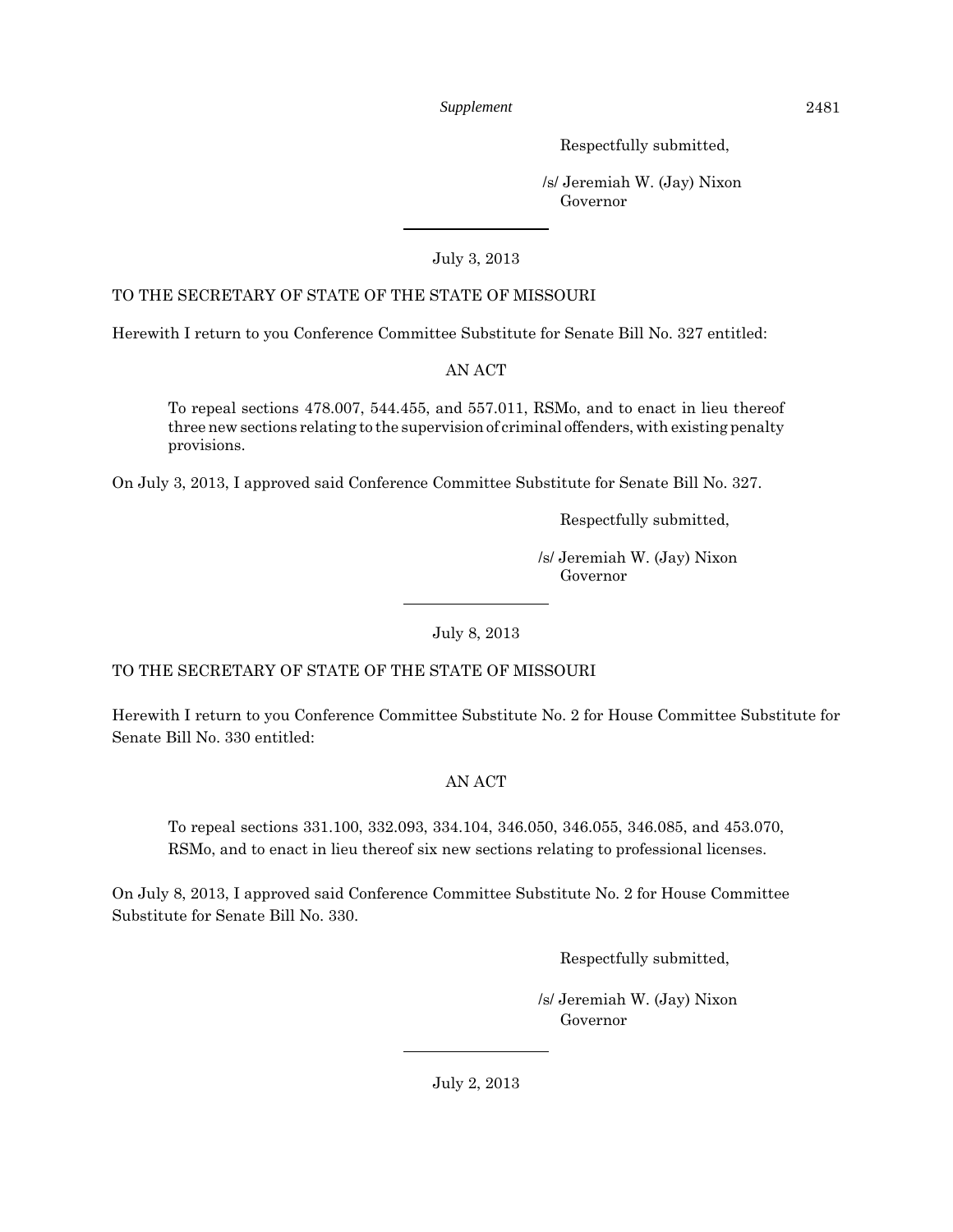# TO THE SECRETARY OF STATE OF THE STATE OF MISSOURI

Herewith I return to you Conference Committee Substitute for House Committee Substitute for Senate Bill No. 342 entitled:

# AN ACT

To repeal sections 64.196, 135.305, 142.800, 348.521, 442.571, and 442.576, RSMo, and to enact in lieu thereof ten new sections relating to agriculture.

I disapprove of Conference Committee Substitute for House Committee Substitute for Senate Bill No. 342. My reasons for disapproval are as follows:

Conference Committee Substitute for House Committee Substitute for Senate Bill No. 342 contains several worthwhile provisions that have been approved as part of other legislation; however, the bill would also exempt business entities in Cape Girardeau County from a statewide standard aimed at protecting the health and safety of school children. Existing law protects school children by prohibiting the Land Reclamation Commission and the Department of Natural Resources from permitting mining operations within 1,000 feet of any property on which an accredited school has been located for at least five years (Sec. 444.771, RSMo). Conference Committee Substitute for House Committee Substitute for Senate Bill No. 342 would eliminate this protection for school children in Cape Girardeau County and nowhere else. It is generally objectionable to excuse a select industry or company from an existing standard to which all other like entities are held. It is even more offensive to suggest that school children in Cape Girardeau County should receive any less protection than children in all other parts of the state.

Also, Conference Committee Substitute for House Committee Substitute for Senate Bill No. 342 would allow up to 1% of Missouri agricultural land to be foreign owned. Whether, or to what degree, Missouri agricultural land should be foreign owned is an important policy choice for the people of Missouri, a decision that should be made through their elected representatives and only after the specific proposal has been sufficiently vetted and openly considered. However, this provision was inserted into Conference Committee Substitute for House Committee Substitute for Senate Bill No. 342 without the benefit of a hearing that would have allowed for public testimony. In addition, the measure was rejected by at least one legislative committee on agriculture as well as publicly opposed by leading Missouri agricultural groups.

In accordance with the above stated reasons for disapproval, I am returning Conference Committee Substitute for House Committee Substitute for Senate Bill No. 342 without my approval.

Respectfully submitted,

 /s/ Jeremiah W. (Jay) Nixon Governor

June 28, 2013

TO THE SECRETARY OF STATE OF THE STATE OF MISSOURI

Herewith I return to you Senate Substitute for Senate Bill No. 357 entitled: